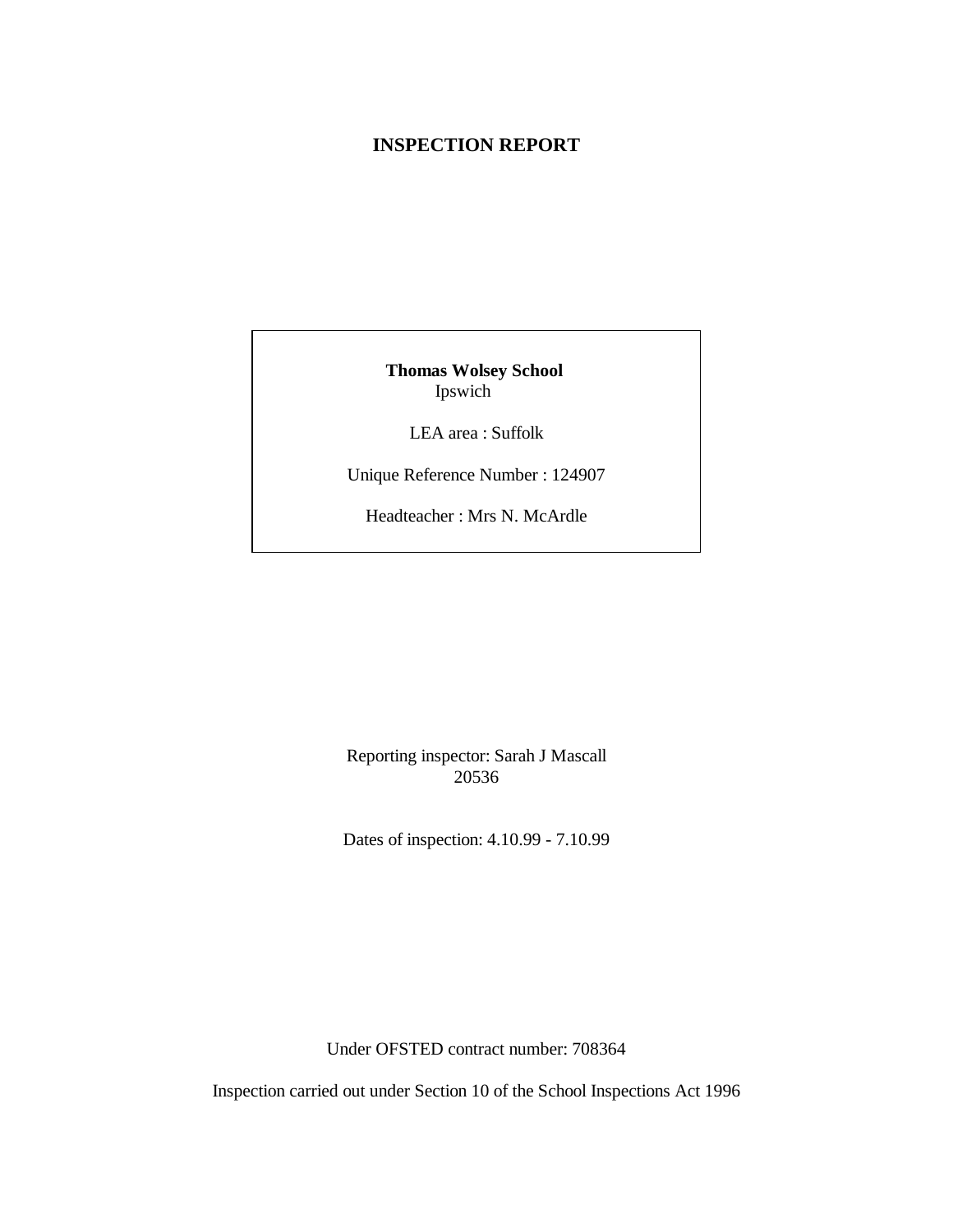## **INFORMATION ABOUT THE SCHOOL**

| Type of school:               | Special school for pupils with physical disabilities         |
|-------------------------------|--------------------------------------------------------------|
| Type of control:              | <b>Local Education Authority</b>                             |
| Age range of pupils :         | $3-19$                                                       |
| Gender of pupils :            | Mixed                                                        |
| School address:               | 642 Old Norwich Road<br>Ipswich<br><b>Suffolk</b><br>1P1 6LU |
| Telephone number:             | 01473 241433                                                 |
| Fax number:                   | 01473 462525                                                 |
| Appropriate authority:        | Governing Body                                               |
| Name of chair of governors :  | Mrs Linda Hoggarth                                           |
|                               |                                                              |
| Date of previous inspection : | December 1995                                                |

# © Crown Copyright 1997

 This report may be reproduced in whole or in part for non-commercial educational purposes, provided that all extracts quoted are reproduced verbatim without adaptation and on condition that the source and date thereof are stated. Further copies of this report are obtainable from the school.

Under the Education (Schools) Act 1992 and the Education Act 1993, the school must provide a copy of this report and/or its summary free of charge to certain categories of people. A charge not exceeding the full cost of reproduction may be made for any other copies supplied.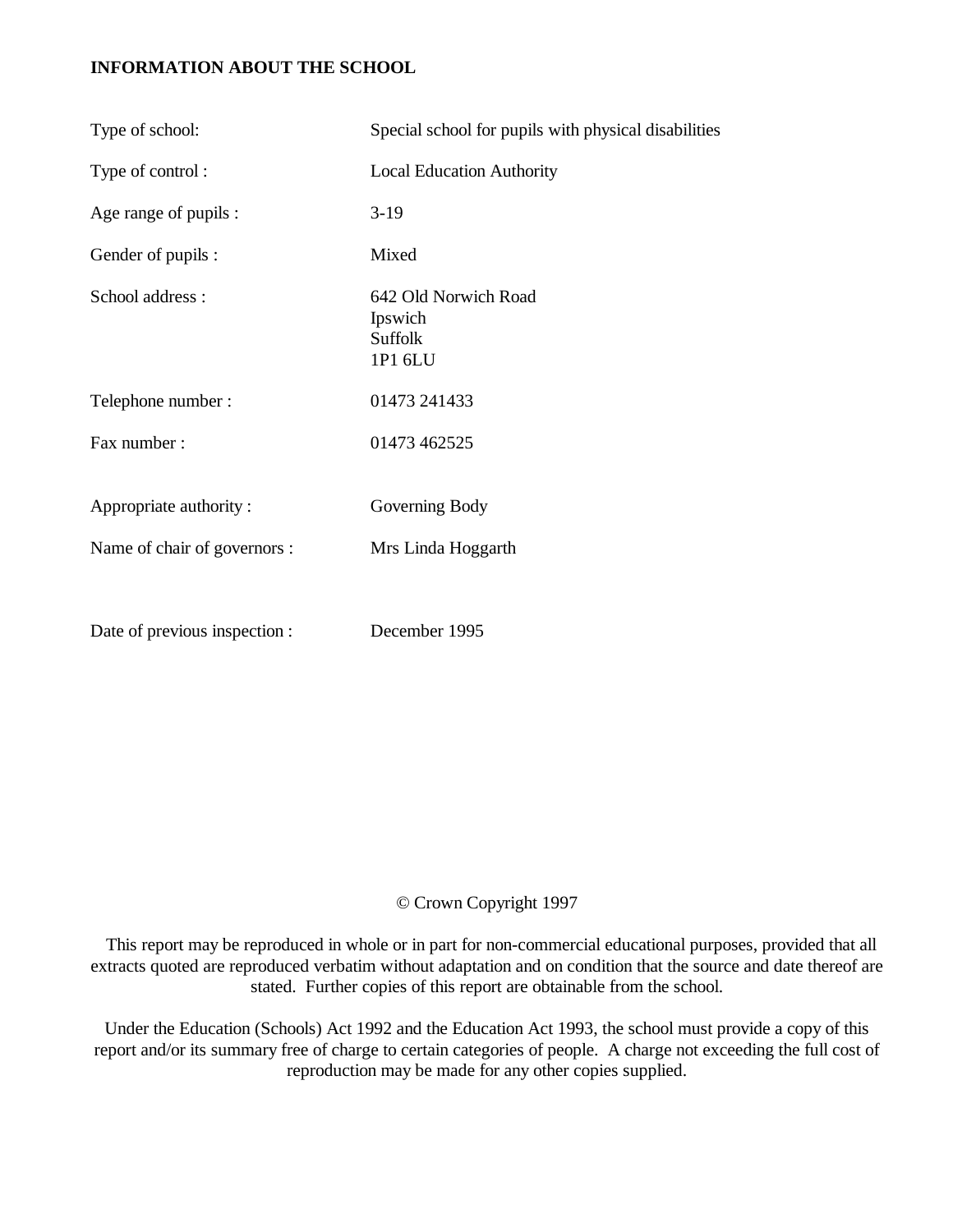## **INFORMATION ABOUT THE INSPECTION TEAM**

| <b>Team</b><br>members | <b>Aspect responsibilities</b>                                                                                                                                      | <b>Subject responsibilities</b>                                                    |
|------------------------|---------------------------------------------------------------------------------------------------------------------------------------------------------------------|------------------------------------------------------------------------------------|
| <b>Sarah Mascall</b>   | Attainment and progress<br>Leadership and management<br>Teaching                                                                                                    | Modern Foreign Language<br>Personal, social and health<br>education                |
| Vanessa<br>Wilkinson   | Under fives<br><b>Augmentative Education</b>                                                                                                                        | English<br>Music                                                                   |
| Sue Yarnall            | Curriculum and assessment                                                                                                                                           | Mathematics<br>Art (inc.art therapy)<br>Non National Curriculum subjects<br>at KS4 |
| Philippa Clark         | Efficiency<br>Post 16 education                                                                                                                                     | History<br>Geography<br>Religious education                                        |
| George Davies          | Attitudes, behaviour and personal<br>development<br>Staffing and accommodation                                                                                      | Design technology<br>Information communication<br>technology                       |
| Alan Tattersall        | Support and guidance and pupils'<br>welfare<br>Communication curriculum                                                                                             | Science<br>Physical education                                                      |
| David Dawson           | Special educational needs<br>Equal opportunities<br>Attendance<br>Spiritual, moral, social and cultural<br>education<br>Partnership with parents<br>Work experience |                                                                                    |

The inspection contractor was:

**QICS** 

"Ibsley" 4, West Cliff Road Dawlish Devon EX7 9EB

01626 867575

Any concerns or complaints about the inspection or the report should be raised with the inspection contractor. Complaints which are not satisfactorily resolved by the contractor should be raised with OFSTED by writing to: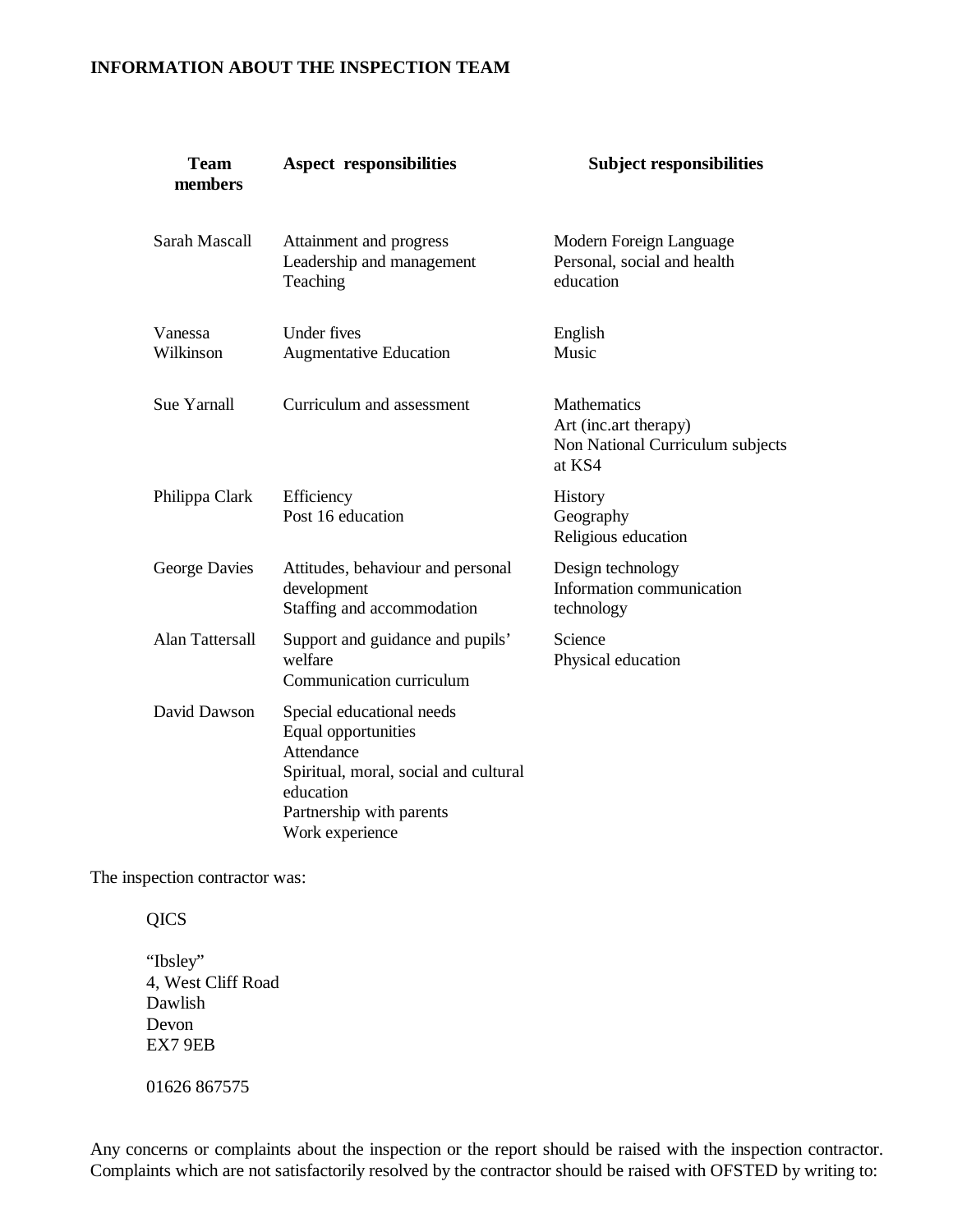The Registrar The Office for Standards in Education Alexandra House 33 Kingsway London WC2B 6SE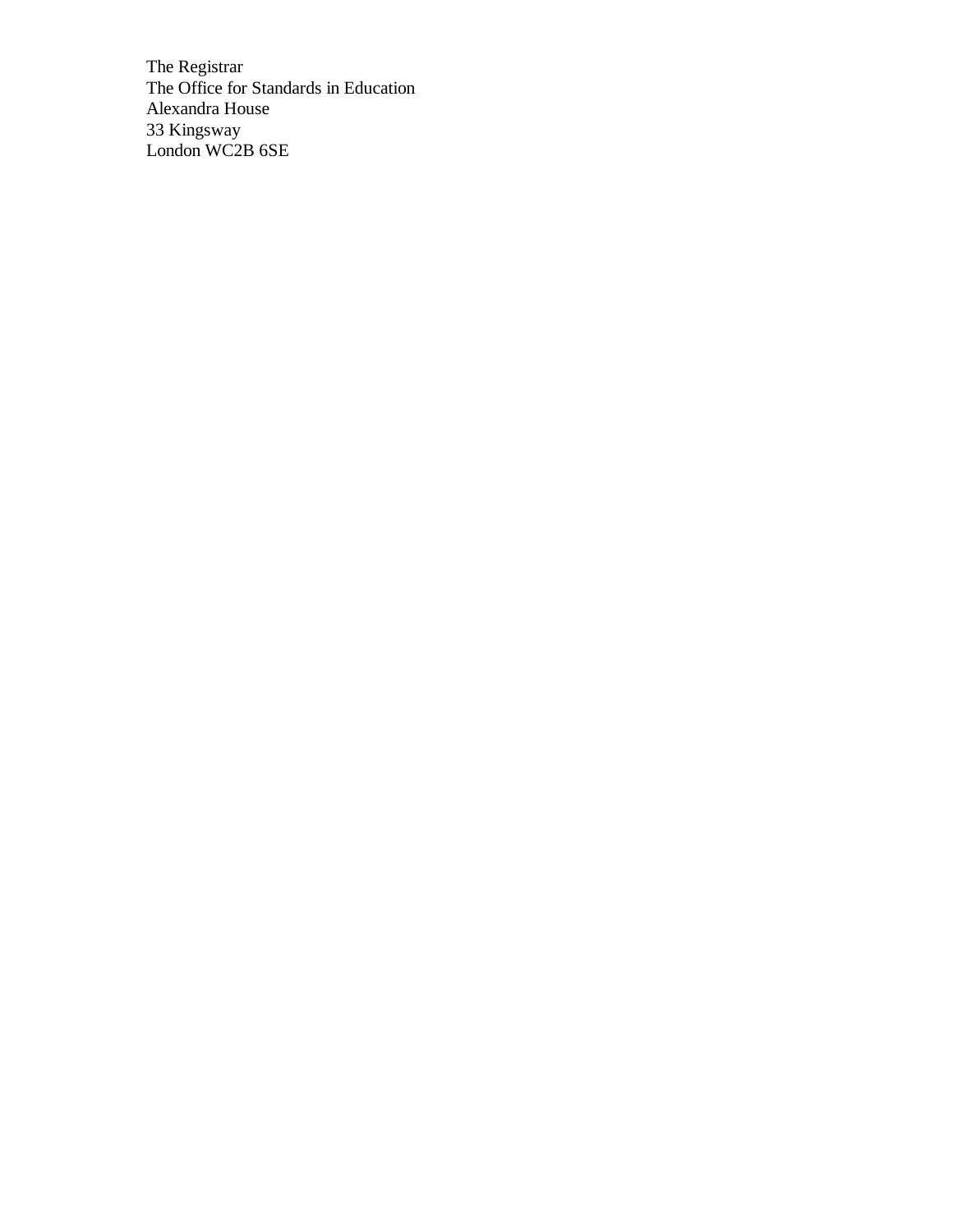#### **REPORT CONTENTS**

# **Paragraph**

## **MAIN FINDINGS**

What the school does well Where the school has weaknesses How the school has improved since the last inspection Whether pupils are making enough progress Quality of teaching Other aspects of the school The parents' views of the school

# **KEY ISSUES FOR ACTION**

## **INTRODUCTION** 1-6

Characteristics of the school Key indicators

#### **PART A: ASPECTS OF THE SCHOOL**

| Educational standards achieved by pupils at the school                                                                                                                                        | $6 - 20$ |
|-----------------------------------------------------------------------------------------------------------------------------------------------------------------------------------------------|----------|
| Attainment and progress<br>Attitudes, behaviour and personal development<br>Attendance                                                                                                        |          |
| <b>Quality of education provided</b>                                                                                                                                                          | 21-59    |
| Teaching<br>The curriculum and assessment<br>Pupils' spiritual, moral, social and cultural development<br>Support, guidance and pupils' welfare<br>Partnership with parents and the community |          |
| The management and efficiency of the school                                                                                                                                                   | 60-99    |
| Leadership and management<br>Staffing, accommodation and learning resources<br>The efficiency of the school                                                                                   |          |
| <b>PART B: CURRICULUM AREAS AND SUBJECTS</b>                                                                                                                                                  |          |
| Areas of learning for children under five                                                                                                                                                     | 100-112  |
| <b>English, mathematics and science</b>                                                                                                                                                       | 113-138  |
| Other subjects or courses                                                                                                                                                                     | 139-212  |
|                                                                                                                                                                                               |          |

#### **PART C: INSPECTION DATA**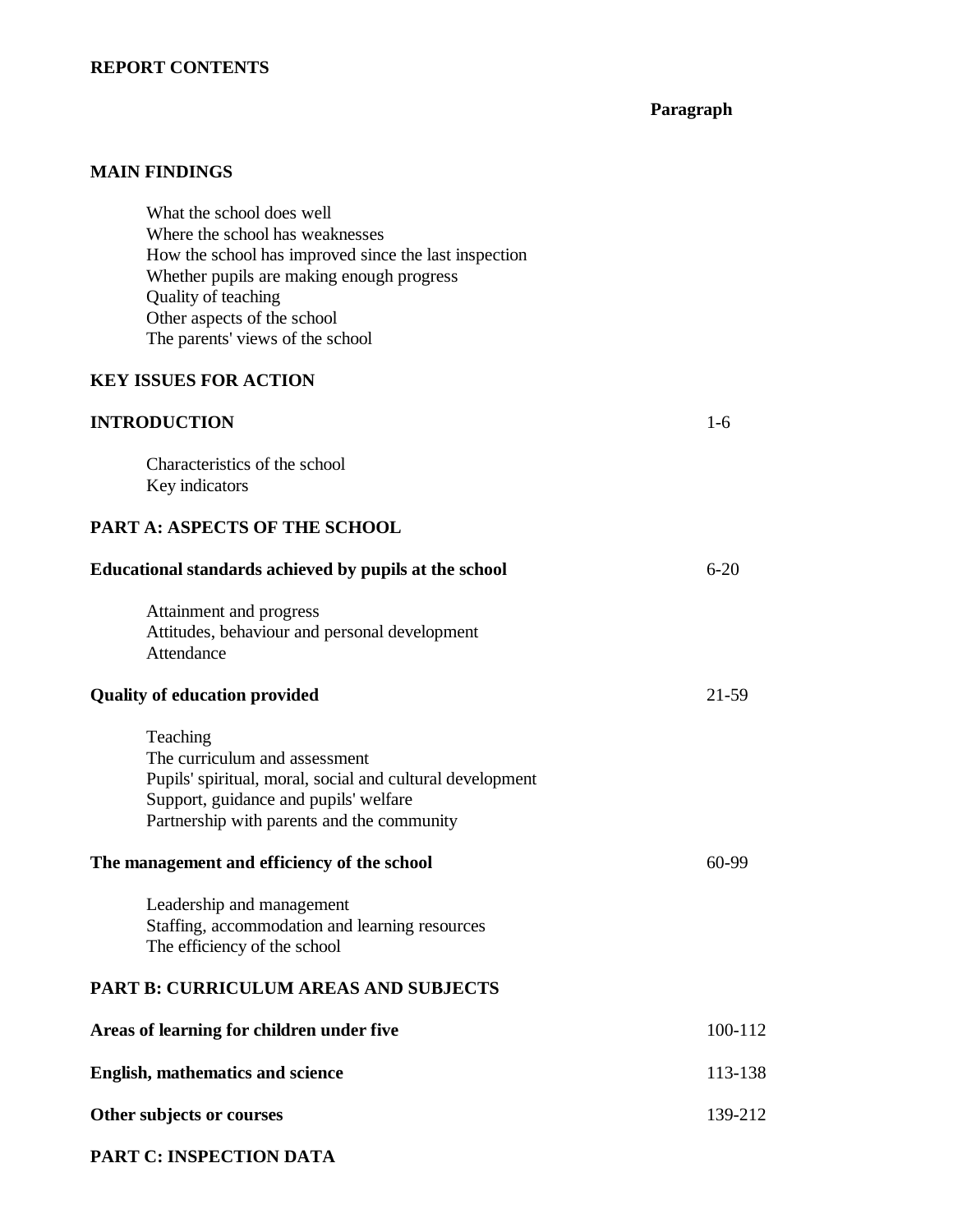**Summary of inspection evidence** 213 **Data and indicators**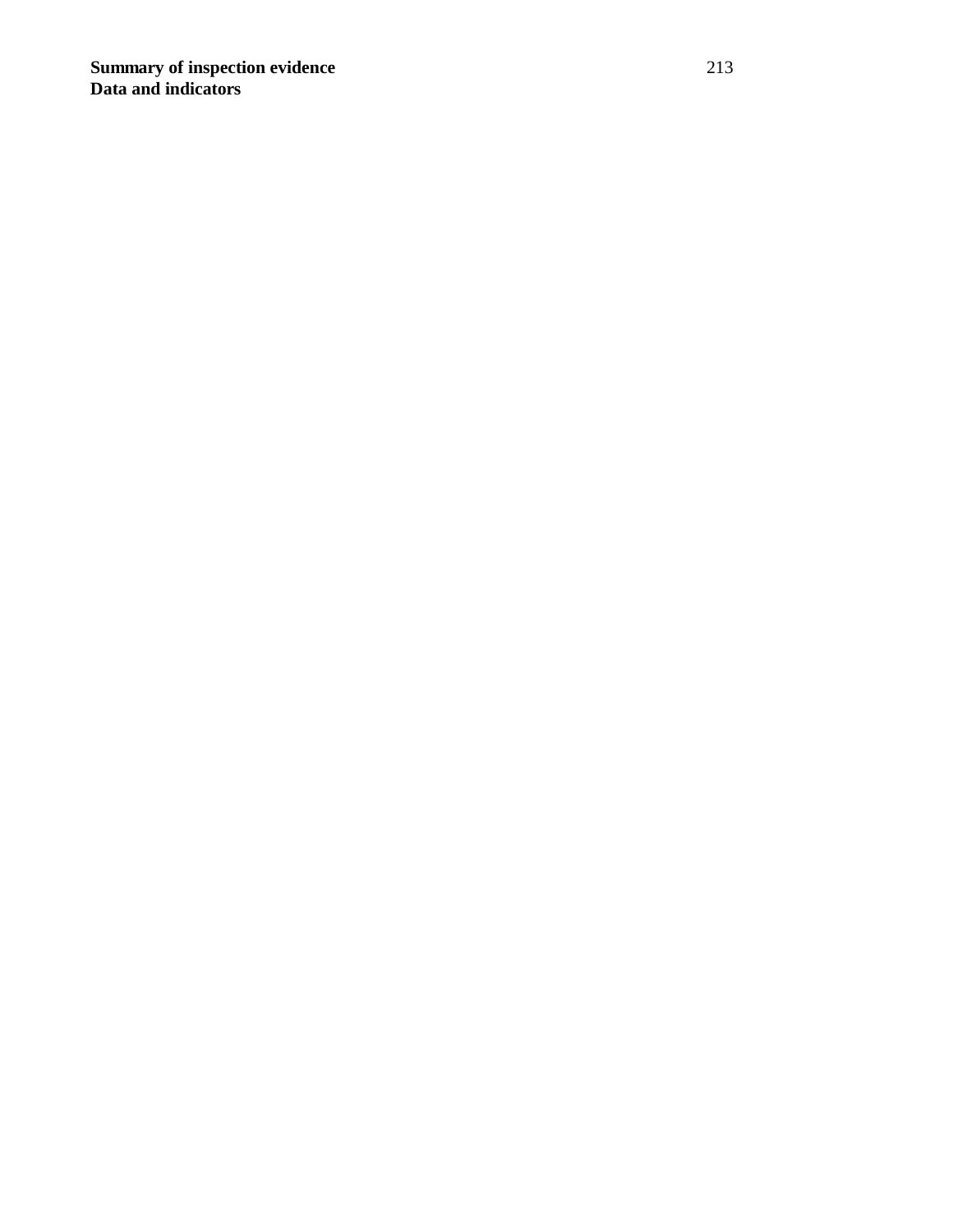# **MAIN FINDINGS**

## **WHAT THE SCHOOL DOES WELL**

- •.Teaching is good and as a result pupils make good progress in their learning
- •.Careers education and guidance are very good and the provision for work experience is excellent
- •.Pupils benefit from the very good links the school has with the community
- •.The quality of information to parents is very good
- •.The provision for pupils' moral, social and cultural development is very good
- •.Relationships between pupils, students and staff are very good

#### **WHERE THE SCHOOL HAS WEAKNESSES**

I. The management of the Post 16 provision is insufficiently linked to other areas of the school II.Progress for Post 16 students is restricted by the limited use of assessment and planning III.Opportunities to study a modern foreign language are limited and religious education is not offered to Post 16 students

IV.There are a number of health and safety issues, including the lack of risk assessment and insufficient guidance for staff handling pupils

V.Accommodation for the toiletting and personal management of the youngest pupils is poor

Thomas Wolsey has many strengths and as a result is a good school. Where there are weaknesses these will form the basis for the school's action plan. This will be sent to all parents or guardians of pupils at the school.

## **HOW THE SCHOOL HAS IMPROVED SINCE THE LAST INSPECTION**

Much work has been done to address the key issues from the last inspection. The quality of teaching has improved and teachers now plan their work well to match pupils' ability. Sufficient time is allocated to all curriculum areas other than French. Although teaching time has been extended for Key Stages 3 and 4 lessons vary in length and some are still too long. Assessment and recording procedures and pupils' individual education plans have been improved and work is still continuing to improve them further. Arrangements for therapy sessions are better and ensure there is less disruption to pupils' time during lessons.

#### **WHETHER PUPILS ARE MAKING ENOUGH PROGRESS**

| Progress in:                        | Bv <sub>5</sub> | Bv11 | <b>By 16</b> | By 19 |                |
|-------------------------------------|-----------------|------|--------------|-------|----------------|
| Targets set at annual reviews or in | l B             | C    | C            | D     | Key            |
| $IEPs*$                             |                 |      |              |       |                |
| English:                            |                 |      |              |       | very good      |
| listening and speaking              | B               | B    |              |       | good           |
| reading                             | B               | B    | В            |       | satisfactory   |
| writing                             | B               | B    | В            |       | unsatisfactory |
| <b>Mathematics</b>                  | B               | В    |              | C     | poor           |
| Science                             | B               | B    | В            |       |                |
| Personal, social and health         | B               | B    | B            |       |                |
| education (PSHE)                    |                 |      |              |       |                |

| Key            |   |
|----------------|---|
| very good      | A |
| good           | B |
| satisfactory   | C |
| unsatisfactory | D |
| poor           | E |

*IEPs are individual education plans for pupils with special educational needs*

#### · **Best progress takes place in:-**

English: pupils communicate with confidence using a wide range of communication skills. By Year 6 they develop their reading and writing skills well and have made good progress by Year11.

Mathematics: pupils make good progress in Key Stages 1, 2 and 3. By Year 9 they know their times tables, identify square numbers and understand the concept of square roots.

Science: pupils make good progress in their understanding of scientific concepts and carry out experiments with confidence.

Physical education: pupils develop a range of skills both in games and swimming.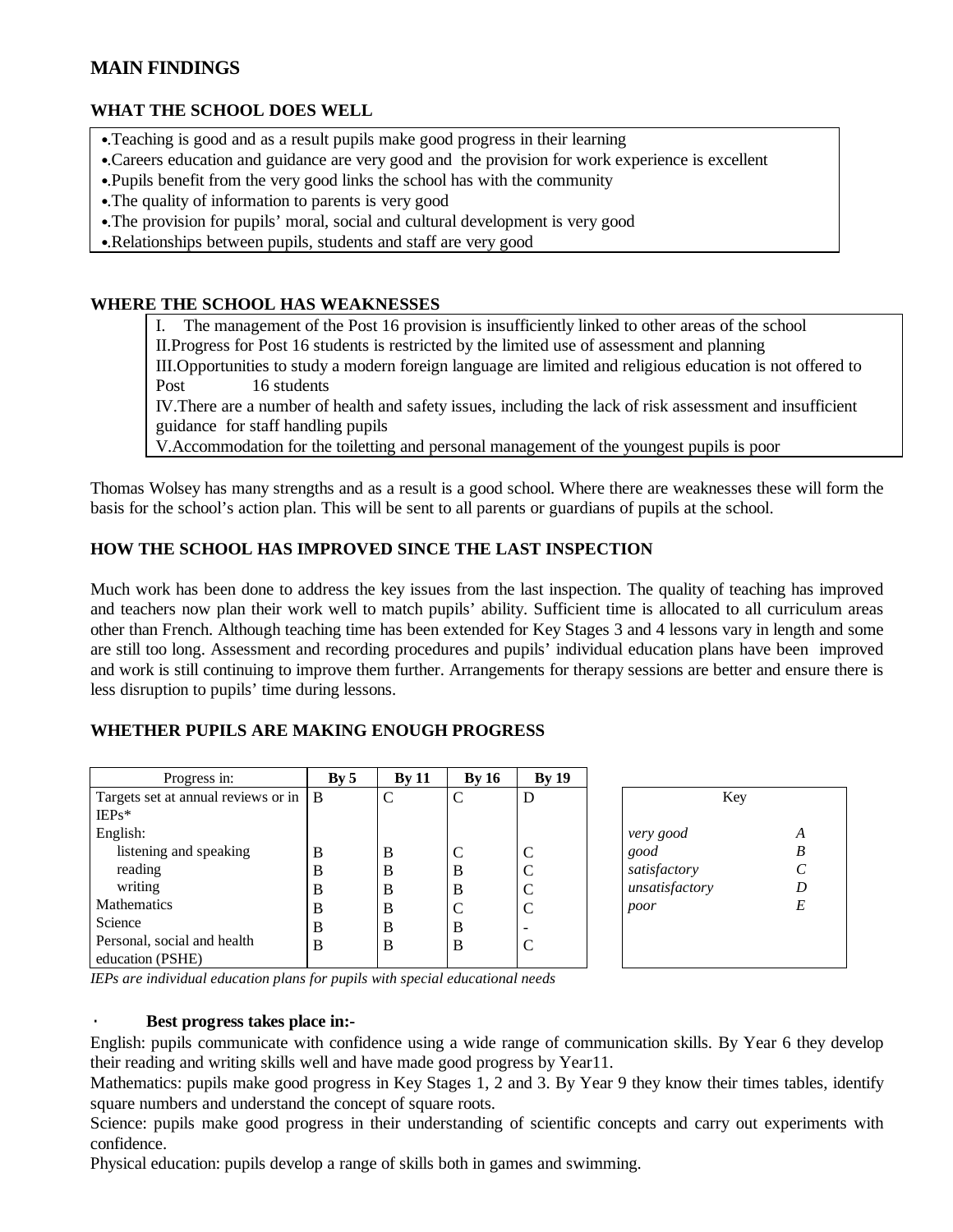#### **The least progress takes place in:**

French: insufficient time is allocated to this subject to enable pupils to make better progress.

Post 16 students: the lack of IEPs prevents teachers from monitoring students' progress effectively and as a result not all make appropriate progress.

#### **QUALITY OF TEACHING**

|                                                 | <b>Overall</b><br>quality | Most effective in:                                                                                               | Least effective in: |
|-------------------------------------------------|---------------------------|------------------------------------------------------------------------------------------------------------------|---------------------|
| Up to 5 years                                   | Good                      | All aspects                                                                                                      |                     |
| $5 - 11$ years                                  | Good                      | English, mathematics, physical<br>education, science, design and<br>technology, personal and social<br>education |                     |
| $11 - 16$ years                                 | Good                      | Physical education, science, art,<br>design and technology, personal<br>and social education                     |                     |
| Post- $16$                                      | Satisfactory              | Art, information communication<br>technology, physical education                                                 |                     |
| English                                         | Good                      |                                                                                                                  |                     |
| Mathematics                                     | Good                      |                                                                                                                  |                     |
| Personal, social and health<br>education (PSHE) | Good                      |                                                                                                                  |                     |

*Inspectors make judgements about teaching in the range: excellent; very good; good; satisfactory; unsatisfactory; poor; very poor. 'Satisfactory' means that strengths outweigh any weaknesses.*

The overall quality of teaching is good. During the inspection 9 out of 10 lessons were satisfactory or better with 7 out of 10 being good. Teaching is good in the majority of subjects. The teaching of physical education is very good and pupils make very good progress as a result. In geography, history, French and religious education teaching is satisfactory.

#### **OTHER ASPECTS OF THE SCHOOL**

| <b>Aspect</b>                | Comment                                                                     |
|------------------------------|-----------------------------------------------------------------------------|
| <b>Behaviour</b>             | Good. Pupils behave well in and out of school. Older pupils, particularly   |
|                              | those in Post 16 are sensible and reliable when on visits.                  |
| Attendance                   | Good. There has been a marked improvement since the last inspection.        |
|                              | Pupils clearly enjoy coming to school.                                      |
| $Ethos*$                     | Good. Relationships between pupils, students and staff are very good.       |
|                              | Teachers have high expectations of what pupils can achieve and pupils       |
|                              | work hard.                                                                  |
| Leadership and management    | Good. The head teacher is well supported by the governors and the deputy    |
|                              | head teacher. Together they provide strong leadership for the school and a  |
|                              | clear vision for development. The support and monitoring of teaching is     |
|                              | good.                                                                       |
| Curriculum                   | Satisfactory. All subjects of the National Curriculum are taught and        |
|                              | pupils receive a broad and balanced education. Sufficient time is allocated |
|                              | to all subjects other than French. However the length of some lessons can   |
|                              | reduce the effectiveness of learning. Where they are too long some pupils   |
|                              | struggle to concentrate for the full length of time.                        |
| Spiritual, moral, social and | Very good overall. Pupils know the difference between right and wrong       |
| cultural development         | and have many opportunities to develop socially. Cultural development is    |
|                              | well promoted particularly through art and music.                           |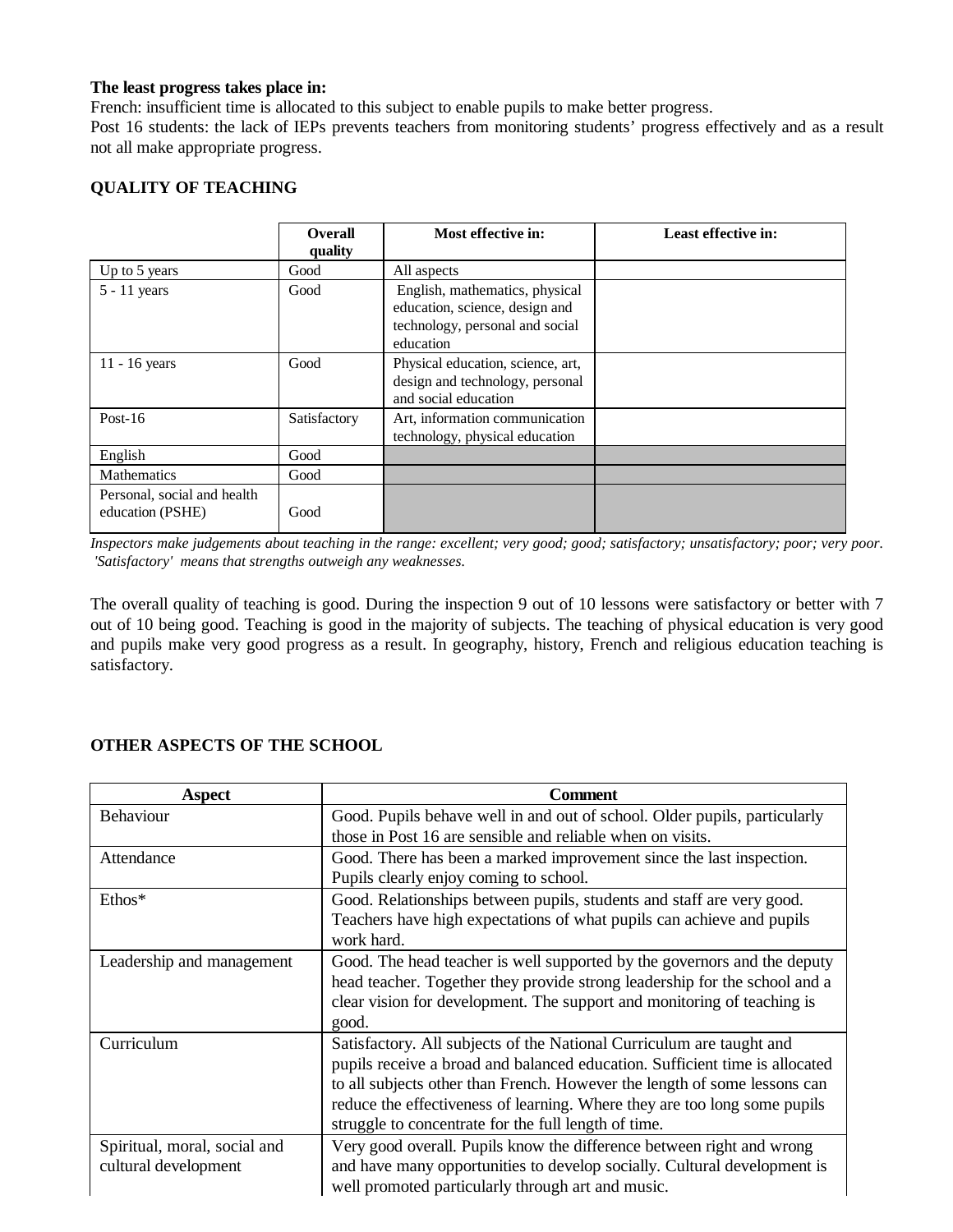| Staffing, resources and<br>accommodation | Good. Staffing and resources are effective in supporting pupils' learning.<br>Accommodation overall is satisfactory. Although there are a good range of<br>specialist teaching rooms one teaching area in the lower school is too<br>small. The toiletting and personal management area for younger pupils is<br>poor. |
|------------------------------------------|------------------------------------------------------------------------------------------------------------------------------------------------------------------------------------------------------------------------------------------------------------------------------------------------------------------------|
| Value for money                          | Good. The school provides effective teaching which ensures pupils make<br>good progress. The school's funding per child is low in comparison to<br>similar schools.                                                                                                                                                    |

*\* Ethos is the climate for learning: attitudes to work, relationships and the commitment to high standards.*

## **THE PARENTS' VIEWS OF THE SCHOOL**

| What most parents like about the                                                                                                                                                                                                                                                                                              | What some parents are not                                                                                                                                                                       |
|-------------------------------------------------------------------------------------------------------------------------------------------------------------------------------------------------------------------------------------------------------------------------------------------------------------------------------|-------------------------------------------------------------------------------------------------------------------------------------------------------------------------------------------------|
| school                                                                                                                                                                                                                                                                                                                        | happy about                                                                                                                                                                                     |
| VI parents felt that staff were easy to approach and<br>are very supportive<br>VII.the values and attitudes promoted by the school<br>have a positive effect on their children's behaviour<br>VIII.their children enjoy going to school<br>IX.their children make good progress particularly in<br>their independence skills. | X.a few parents raised concerns that pupils were<br>not receiving all the help specified in the Statements<br>of Special Educational Needs. These concerns were<br>related to health provision. |

The team's findings support parents' positive views. Where the Statements of Special Educational Needs were monitored by the team pupils' needs were being provided for in terms of their educational needs.

## **KEY ISSUES FOR ACTION**

The governors, head teacher and staff should: -

XI.Improve the quality of the Post 16 provision by:-

i) Establishing effective planning and recording procedures that focus on providing students with individual educational plans. These should aim to improve the rate of progress for students. (paragraph 85)

ii) Ensuring the management arrangements for Post 16 provision follow closely those in place for other areas of the school. (paragraphs 60,97)

iii) Offering religious education to Post 16 students. (paragraph 92)

XII.Improve the curriculum by:-

i) Increasing the teaching time for a modern foreign language. (paragraph 30)

ii) Ensuring that lessons are more equal in length and therefore not too long. (paragraph 30)

XIII.Improve the accommodation for the toiletting and personal management of the youngest pupils. (paragraphs 72,112)

XIV.Address health and safety concerns including:- (paragraph 50)

- i) Improving identified areas of concern.
- ii) Undertaking regular risk assessment of building and activities.
- iii) Agreeing procedures and extend opportunities for training in the lifting and handling of pupils.

In addition to the key issues above the following less important weaknesses should be considered for inclusion in the action plan: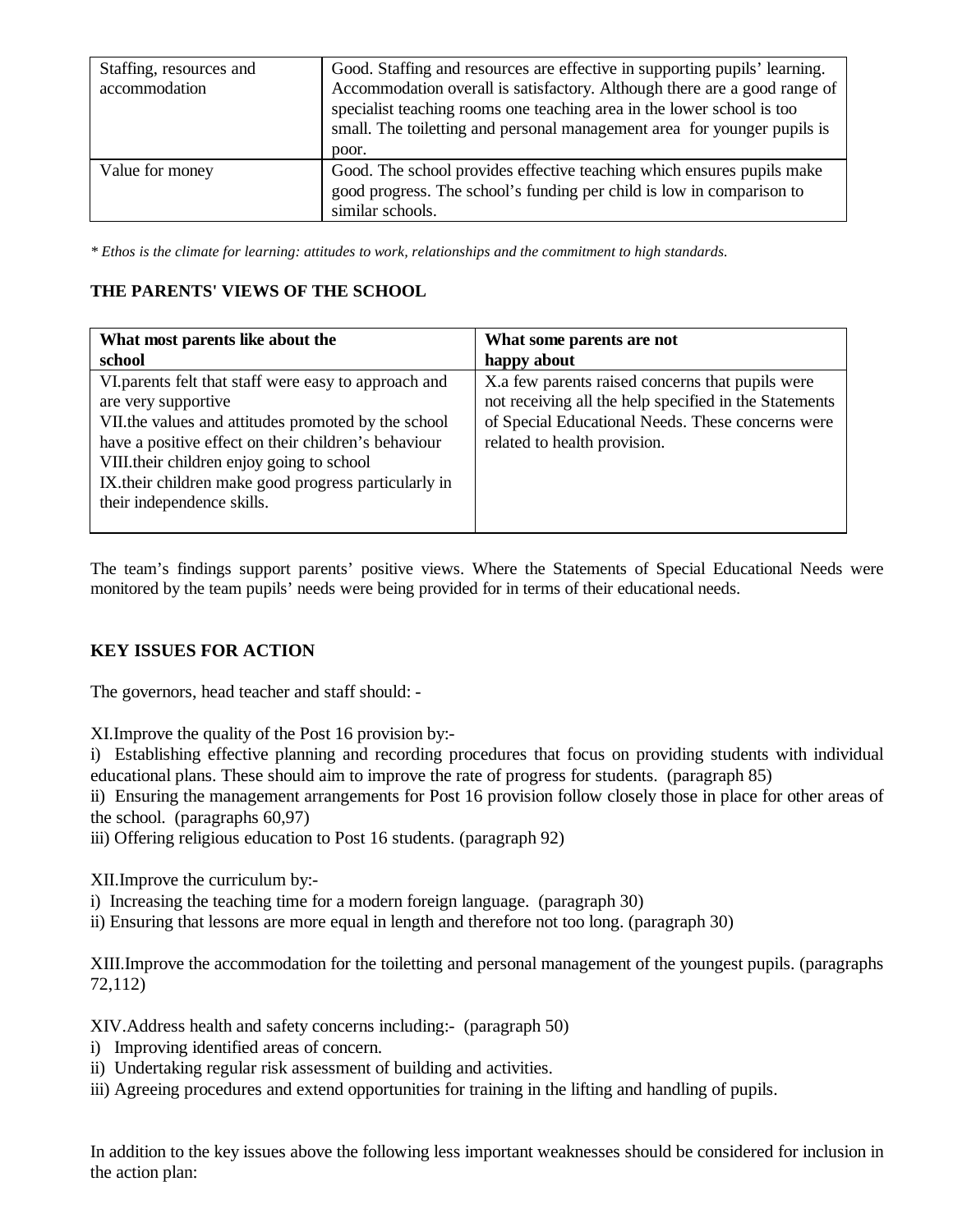XV.Working with the LEA, improve the quality of facilities for lower school pupils in terms of classroom (paragraph 71)

XVI.Ensure that the new format for IEPS is used consistently throughout the school. (paragraph 44)

XVII.Ensure that plans to improve staff's signing skills and use of augmentative communication aids are put into place as soon as possible. (paragraphs 51,52)

## · **INTRODUCTION**

## **Characteristics of the school**

- 1. Thomas Wolsey school caters for pupils and students with physical disabilities between the ages of 3 and 19. The range of special needs of the pupils is very wide and includes pupils with moderate and severe learning difficulties. There are 81 pupils at present which is a reduction in size since the last inspection. This reflects the increase in the number of pupils being integrated into mainstream.
- 2. Children with identified special educational needs or those needing assessment are admitted to the nursery from the age of three. There are currently fourteen children attending the nursery session on a part time basis. Nursery sessions take place in the mornings and include a short lunchtime. The number of sessions attended by each child is carefully planned to reflect his/her individual needs. Younger reception age children spend the morning in the nursery and join with older reception age children and pupils in Years 1 and 2 for the afternoon. In the afternoon session reception age children are appropriately involved in learning experiences that are planned from the National Curriculum programmes of study.
- 3. The majority of pupils come from the county of Suffolk. However, a small number travel in from north east Essex. The majority of pupils are taken to and from school by taxi, although a small number of pupils are brought in by their parents. Few pupils live near the school and all come from homes where English is the first language. 25% of pupils have free school meals which is an increase of 5% since the last inspection.
- 4. Since the last inspection the school has undertaken a number of initiatives. These include the development of an assessment process which is now used by the LEA and a tracking system to record pupil achievement.
- 5. The school believes "that all children have the ability to learn and achieve". Its aims are to :-
- ß. Provide a rich stimulating and rewarding environment in which children and young adults can flourish and develop.
- ß. Provide opportunities, experience, teaching and therapy which prepare each child for his/her next stage in life.
- ß. Teach the skills and knowledge to develop understanding each pupil needs to play a full part in his/her local community and the wider world.
- ß. Develop confident and happy pupils who can make their own decisions, contribute to their own development and make choices about their own lifestyles.
- ß. Teach each pupil/student to respect life and recognise the needs of other people as well as their own.

# **Key indicators**

## **1998 Results for Post 16 students:**

5 students gained city and Guilds Preliminary Cookery Certificate

AEB Achievement Tests – Literacy 1student gained Level 1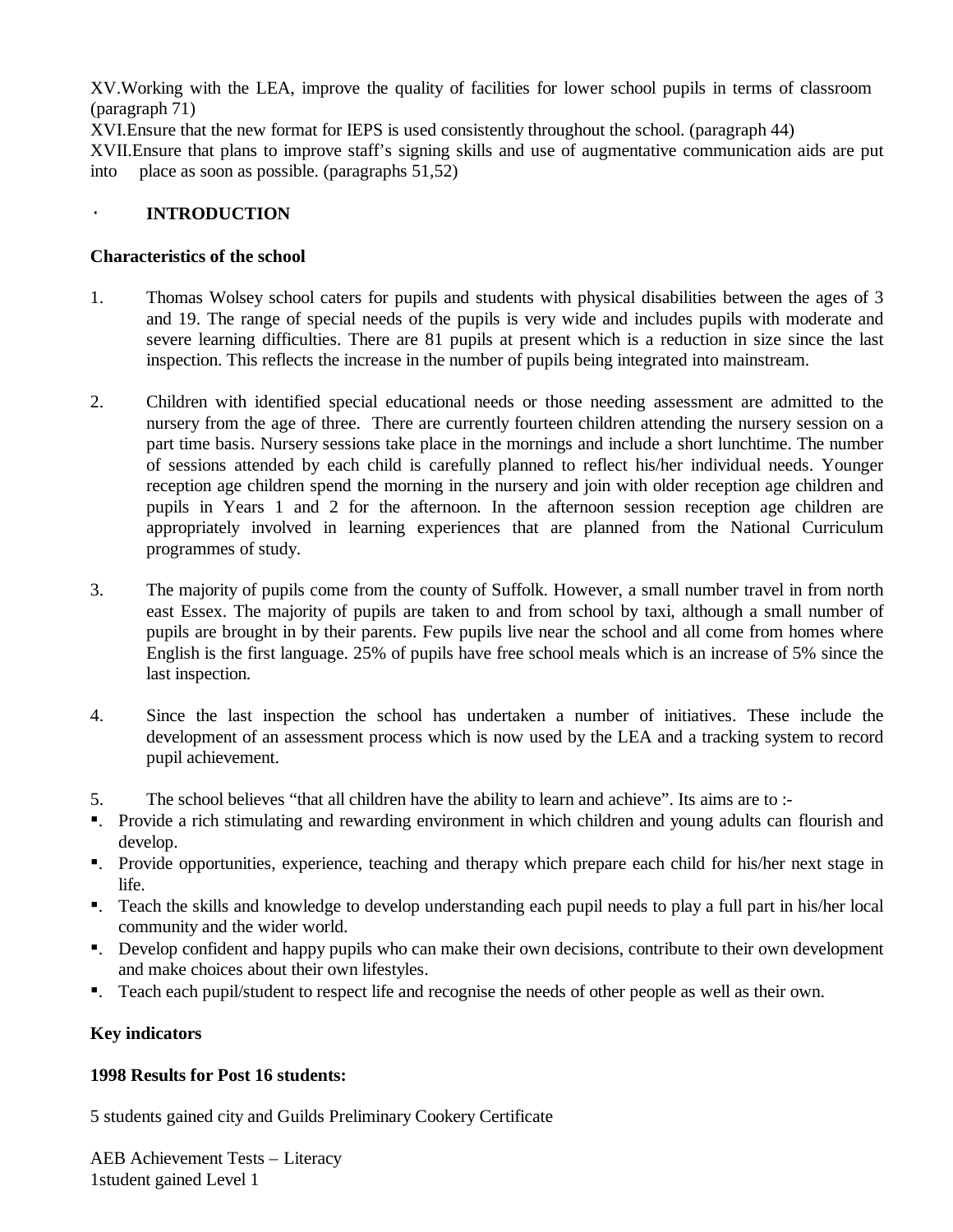1 student gained Level 3

AEB Basic Skills – Health and hygiene and safety 5 students passed- 1 gained a Merit Award

AEB Basic Skills – Geography 1 student passed

AEB Tourism and Leisure 3 students passed

Youth Award Scheme 8 students gained Bronze award

## **Attendance**

| Percentage of half days (sessions)                 |              |        | % |
|----------------------------------------------------|--------------|--------|---|
| missed through absence for the latest   Authorised |              | School |   |
|                                                    | Unauthorised | School |   |

# **Exclusions**

| Number of exclusions of pupils (of statutory school) |              | Number |
|------------------------------------------------------|--------------|--------|
| age) during the previous year :                      | Fixed period |        |
|                                                      | Permanent    |        |

## **Quality of teaching**

Percentage of teaching observed which is :

| Very good or better    | 14 |
|------------------------|----|
| Satisfactory or better | ч× |
| Less than satisfactory |    |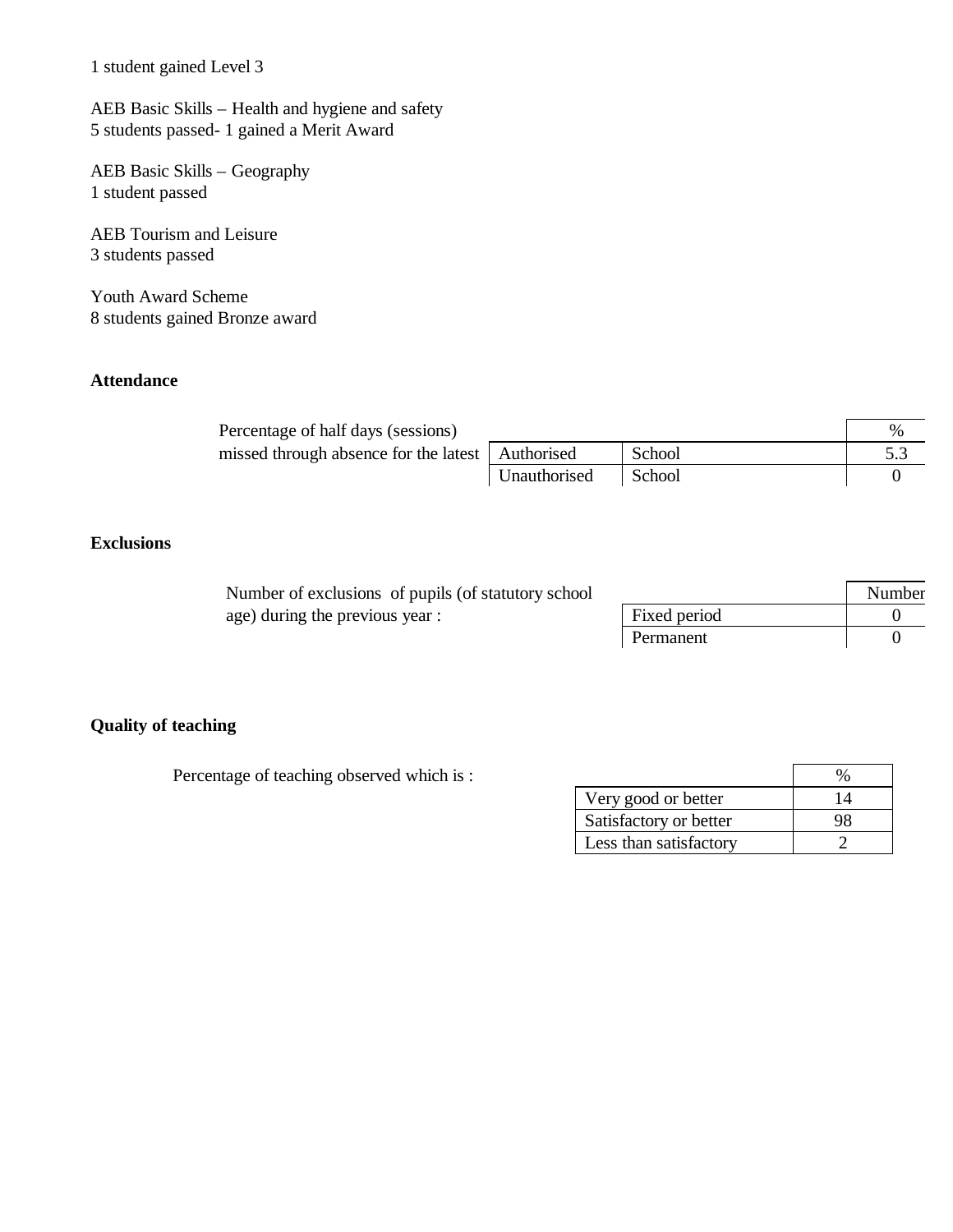# **PART A: ASPECTS OF THE SCHOOL**

## **EDUCATIONAL STANDARDS ACHIEVED BY PUPILS AT THE SCHOOL**

#### **Attainment and progress**

- *1. The characteristics of the pupils for whom the school caters make it inappropriate to judge their attainments against age related national expectations or averages. The report does however give examples of what pupils and students know, understand and can do. Judgements about progress and references to attainment take account of information contained in pupils' Statements of Special Educational Needs and in annual reviews.*
- 2. Pupils make good progress in relation to the targets set for them in their individual education plans and in the majority of subjects they study. Progress is very good in physical education. It is good in all subjects other than geography, history, French and religious education where progress is satisfactory. Post 16 students achieve a range of accreditation through courses, for example the Associated Examining Board and the ASDAN bronze award. Since the last inspection the pupils' progress has improved or been maintained in most subjects. This is specifically so in information communication technology and English. The school has made a concerted effort to improve resources and training in these subjects and as a result pupils are making good progress.
- 3. Overall pupils' progress remains consistent as they move through the school and is never less than satisfactory. In the nursery children make good progress in all areas of learning. This is maintained through Key Stages 1 and 2. Although pupils' progress remains good overall in Key Stages 3 and 4 it is not always as consistent as in the lower school. Targets within individual education plans are not as well focussed and not used by all staff in their lesson planning. In Post 16, students make satisfactory progress. The lack of individual education plans and effective short term planning has a direct effect on the progress students make. As a result progress for these students has not improved since the last inspection when it was judged to be good.
- 4. The progress pupils make is clearly linked to the good quality of teaching. The use of specialist teachers particularly in physical education, art and science ensures that their expertise and enthusiasm is shared well with pupils. Teachers know their pupils well and many set different tasks for groups to ensure the work is challenging for all. In some subjects the school has placed pupils into ability groups and this has also been found to be effective. There is a clear focus on ensuring that pupils, regardless of ability, make progress. Where progress is very good, as in physical education teachers' confidence in demonstrating and explaining techniques enables pupils to make very good progress in developing skills.
- 5. Progress in English is good. Most staff encourage pupils to contribute in discussions and all converse with them in an age-appropriate way. As a result pupils become confident communicators. Pupils in Key Stages 1 and 2 are keen to talk and will do so verbally or through the use of augmented communication systems. By the end of Key Stage 3 pupils can describe characters from a Shakespeare play and enjoy opportunities to enter into discussions. Key Stage 4 pupils are more reticent but take part in small group discussions with confidence. Post 16 students are confident communicators and have very good social skills. In reading all pupils make good progress. Across all aspects of the curriculum teachers encourage pupils to read and to develop their skills. For Post 16 students it is satisfactory. By the end of Key Stage 4 most pupils read simple texts with accuracy and relate details from stories they have read including Midsummer Night's Dream and the story of Helen Keller. Post 16 students develop their literacy and writing skills through accredited courses although for higher attaining students this work is not always challenging. All pupils make good progress in writing and recording. Some write independently whilst others copy type or dictate work.
- 6. In mathematics pupils make good progress. They benefit from teachers' subject expertise and the high expectations that staff have. Pupils develop their basic skills of counting so that by the end of Key Stage 4 they have developed confidence in working with money, identify square numbers and know what a fraction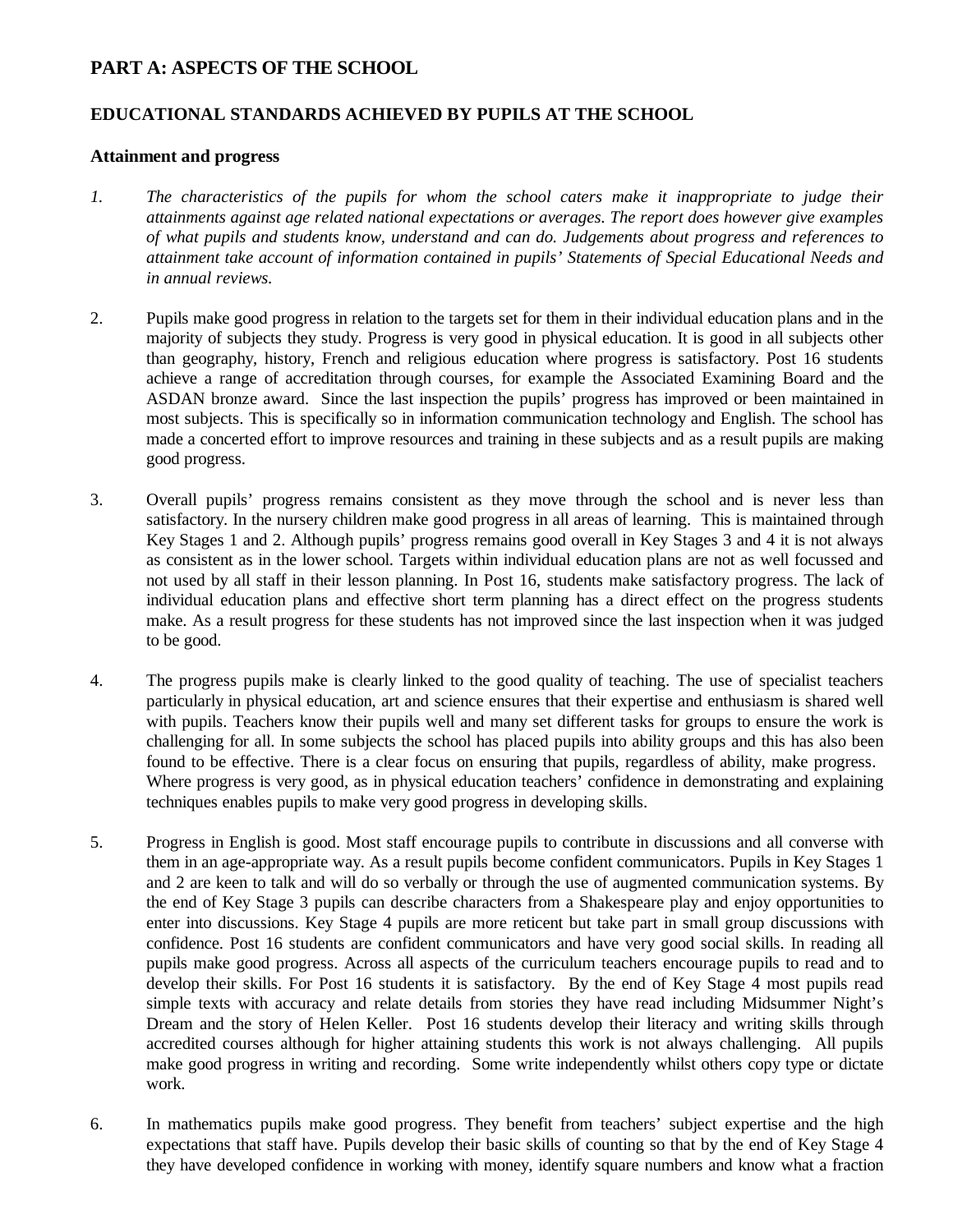is. Post 16 students develop their numeracy skills through accredited courses but again this does not always meet the needs of higher attaining students.

- 7. In science pupils' progress is good because of the high expectations of teachers. Pupils are encouraged to use appropriate scientific vocabulary and carry out experiments with confidence. By the age of 7 they compare the properties of thin and thick mixtures and identify differences between living and non-living things. By the end of Key Stage 2 pupils show an understanding of why things float and sink whilst Key Stage 3 pupils understand the effect of energy. By the end of Key Stage 4 pupils have made good progress in their ability to carry out experiments for example when comparing the strengths of electromagnets.
- 8. In information communication technology pupils make good progress. The school has worked hard to improve provision since the last inspection and pupils now have access to a range of good facilities. By the end of Key Stage 4 pupils use computers with confidence. They retrieve information and understand the vocabulary required to follow instructions. In religious education progress is satisfactory. Resources and artefacts are limited particularly for Key Stage 4 pupils. By the end of Key Stage 4 pupils have developed their knowledge about different attitudes and beliefs. They have an awareness of issues such as war and the environment and an understanding of the works of religious organisations.
- 9. Literacy and numeracy are well promoted across the curriculum. In most subjects worksheets are adapted to meet the needs of the pupils and symbols are used well to ensure the information can be accessed. Pupils are not always encouraged to read out loud in lessons although teachers ensure that pupils vocabulary is extended. For example in history in a lesson based on World War 1 pupils had to label the different articles and clothing and a discussion followed about the different words used nowadays for these items. Numeracy is well promoted through a number of subjects including science, French and geography. Pupils are expected to do calculations in their head when carrying out experiments. In geography pupils calculate the rainfalls in different countries and show them on a bar chart, whilst in French pupils make calculations when adding francs together.

#### **Attitudes, behaviour and personal development**

- 10. Pupils and students' attitudes to learning are good across all key stages. They show interest in their work, listen attentively and concentrate for longer periods of time as they progress through the school. As they grow older more pupils work independently and an increasing number show initiative and accept responsibility. This is a particular feature of the pupils at Key Stage 4 and the students in the Post 16 department.
- 11. The behaviour of pupils and students is good in lessons, around the school and during the lunch and play periods. They show care and respect for each other, for example helping those in wheelchairs to manoeuvre around the school. Pupils know the difference between right and wrong. No bullying was observed during the period of the inspection neither were there any examples of pupils or students showing disrespect for property or equipment in the school. The pupils' and students' high standard of behaviour make a significant contribution to the sense of order and purpose that exists in the school.
- 12. The quality of relationships between pupils, students and staff are very high. Pupils show respect for each other. They consistently care for and show pride in the success of their peers particularly those with more complex learning difficulties. Spontaneous expressions of praise when pupils with complex difficulties achieve success is not an unusual feature of the school. The quality of behaviour contributes to the atmosphere of mutual respect and care that exists has a significant impact upon pupils' and students' learning and the progress they make.
- 13. The personal development of pupils and students is good. Pupils and students enjoy opportunities to be independent. This is very evident when they are given responsibilities for example taking the registers to the office. Older pupils run the tuck shop in a very sensible and reliable manner. Activities in the Post 16 department are underpinned with opportunities to reinforce skills and attitudes that foster the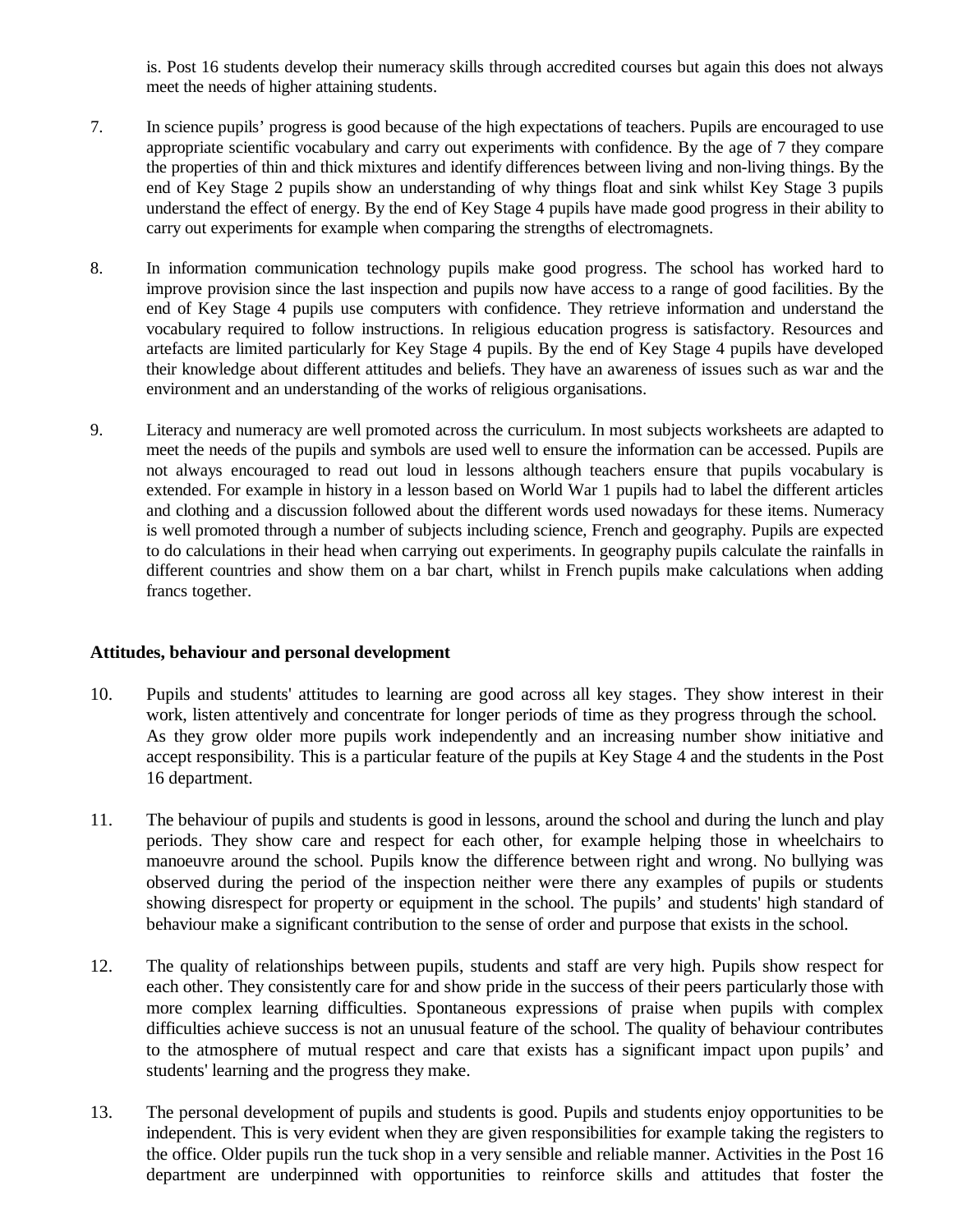development of maximum independence and the acquisition of personal and social skills.

14. The previous report was positive in its judgements about the pupils' and students' attitudes, behaviour and personal development. These good standards have been maintained since the last inspection. The school continues to be an orderly and harmonious community within which independence, responsibility and the ability to make choices are successfully encouraged.

## 19. **Attendance**

15. There has been a marked improvement in the rate of attendance in both the upper and lower schools since the last inspection and attendance is now good. Most of the authorised absence is for medical reasons and this includes some pupils who have a negotiated pattern of attendance at school to meet their individual needs. Punctuality is good. Pupils generally arrive on time in transport provided by the local education authority. Lessons start and finish punctually.

# **QUALITY OF EDUCATION PROVIDED**

## 20. **Teaching**

- 16. The overall quality of teaching is good. During the week of the inspection over 9 out of 10 lessons were satisfactory or better of these 7 out of 10 were good or better. Although there are limited details in the previous report there is reference in the key issues to improving the quality of teaching. This has clearly been done and reflects the good progress that pupils make.
- 17. There are examples of good and very good teaching in all key stages. During the week of the inspection the best teaching was observed in Key Stages 1, 2 and 3 and for Under 5's. Across the school teaching is good in nearly all subject areas. It is consistently good in science, physical education and design and technology. Where art is taught by a specialist teaching is good and sometimes very good. Teaching is satisfactory in French, geography, history and religious education. In all other subjects teaching is at least satisfactory and often good.
- 18. Teachers' knowledge and understanding of their subjects are good. Pupils benefit from subject specialists in art, mathematics, science and physical education. Teachers' knowledge is used well to develop pupils' skills. This is very evident for pupils under five who benefit from the support of appropriately trained staff. Expertise is shared well with pupils. For example in art pupils are given a range of experiences and opportunities are taken to extend their knowledge of multi cultural aspects. When pupils make a "kanga" they consider colours, patterns and the shape they are going to use as well as learning how to wear the garment. Often the teachers' enthusiasm for the subject is passed on to the pupils. This is particularly evident in physical education where pupils are encouraged to develop a number of skills and to be competitive. Where teaching is less effective particularly for older pupils there is a lack of effective signing and communication skills and this can inhibit pupils' progress.
- 19. Teachers' expectations are good overall although within Key Stage 4 and Post 16 teachers' expectations are satisfactory. They are good where teachers challenge the pupils and have high expectations of what can be achieved. For example in a geography lesson higher attaining pupils in Key Stage 2 were expected to plot the rainfall of Kenya on a graph and compare it with that of England. At the end of the lesson there was an expectation that they would explain their findings to the class. In another lesson for pupils in Key Stage 1 a number of pupils were able to identify a skeleton, rib cage and the spine by the end of the lesson.
- 20. For pupils up to sixteen teachers' planning is good but it is unsatisfactory for Post 16 students. Teachers plan lessons carefully and in the majority the learning objectives for pupils are appropriately challenging.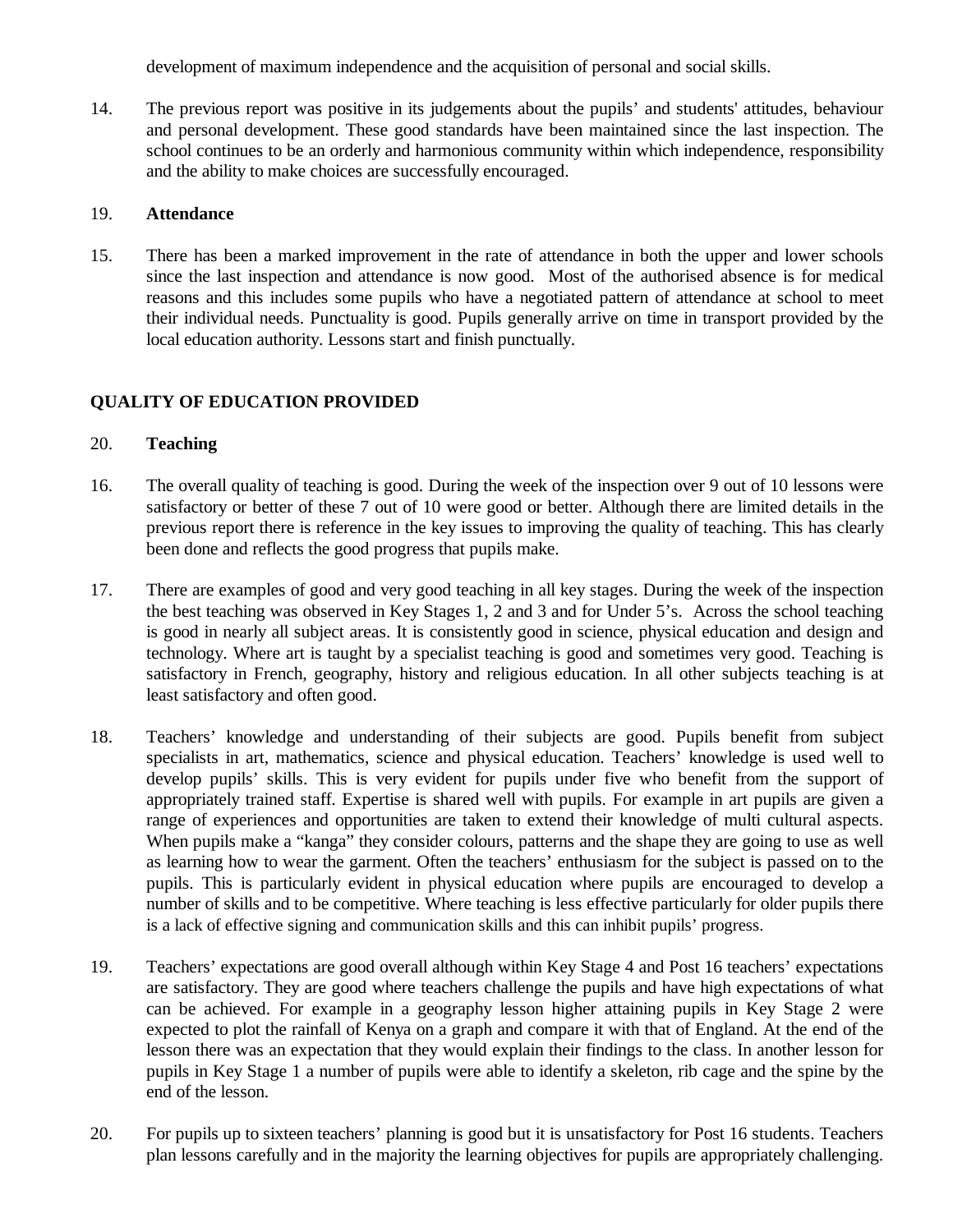Where it is most effective pupils are given tasks that match their ability and there is a clear understanding of what they can achieve. Where it is less effective for example in a history lesson on World War 1, pupils are given the same work and despite support either struggle to complete it or find it too easy. For Post 16 students there is an over reliance on the externally accredited courses as a basis for planning. As a result there is insufficient short term individual and lesson planning.

- 21. The methods and organisation teachers use are good overall although they are satisfactory in Key Stages 4 and Post 16. Lessons are most effective where a range of activities is used to ensure pupils remain on task and are interested. For example in a mathematics lesson for younger pupils in Key Stage 2, pupils compared large and small using a very good range of resources. They were then given opportunities to use different ways of measuring items in the class. Pupils clearly enjoyed the opportunity to be actively involved and showed a clear grasp of the concept by the end of the lesson. Where methods are less effective for example with older pupils in Key Stage 4 strategies are limited in encouraging pupils to contribute to discussions.
- 22. The management of pupils is good. The range of activities in most lessons ensures that pupils are kept busy and on task. There were few incidents of pupils misbehaving and where they became over enthusiastic teachers are firm and fair bringing them back to their work. There are clear expectations that pupils will behave and relationships between staff and pupils are good. Time and resources are used effectively. The pace of lessons is good and a range of resources is used well. In many subjects teachers have produced their own resources. This is particularly evident in French where the teacher has made the majority of resources. The use of other professionals, such as speech therapists, in lessons is effective. Physiotherapists and occupational therapists work with pupils in the class and the practice of placing pupils in their standing frames during a lesson rather than withdrawing them ensures that time is used well.
- 23. The quality of day to day assessment is satisfactory overall. It is very good for under fives and good for primary aged pupils. Although it is satisfactory and sometimes good for older pupils it is unsatisfactory for Post 16 students. Where it is most effective teachers monitor and record pupils' progress on a regular basis. This information is then used to plan activities and pupils' learning on an individual basis. For pupils under five activities are established on an individual basis so that each pupil makes progress at an appropriate level. Where it is less effective there is an over reliance on externally accredited courses as a form of assessment and there is no assessment on a daily basis which will ensure students to build upon their skills. There is no homework timetable although pupils clearly receive work to take home on a regular basis.

## 28. **The curriculum and assessment**

- 24. Overall the school provides a satisfactory broad, balanced and relevant curriculum for pupils. All subjects of the National Curriculum are taught and statutory requirements are met, including sex education. Pupils are taught religious education however Post 16 students are not offered this opportunity.
- 25. The curriculum is well balanced for Key Stage 1 and 2 pupils; it is satisfactory for all other key stages. The school has worked hard to address the issues from the last inspection and has ensured that there is sufficient allocation for all subjects over time. However the organisation of the timetable for older pupils results in an imbalance within year groups. For example in Year 7 pupils get less time on some subjects but in Years 8 and 9 this is balanced out. The school recognises that there is a need to ensure that the time allocation for each year group is more evenly spread. Insufficient time is allocated to a modern foreign language; there is only one lesson a week and no opportunity to study the subject at Key Stage 4. The length of lessons varies from 30 minutes to one hour 15 minutes. For some pupils the longer lessons are too long and their concentration cannot be sustained
- 26. The curriculum for Under 5's is good and provides children with experiences in the six areas of learning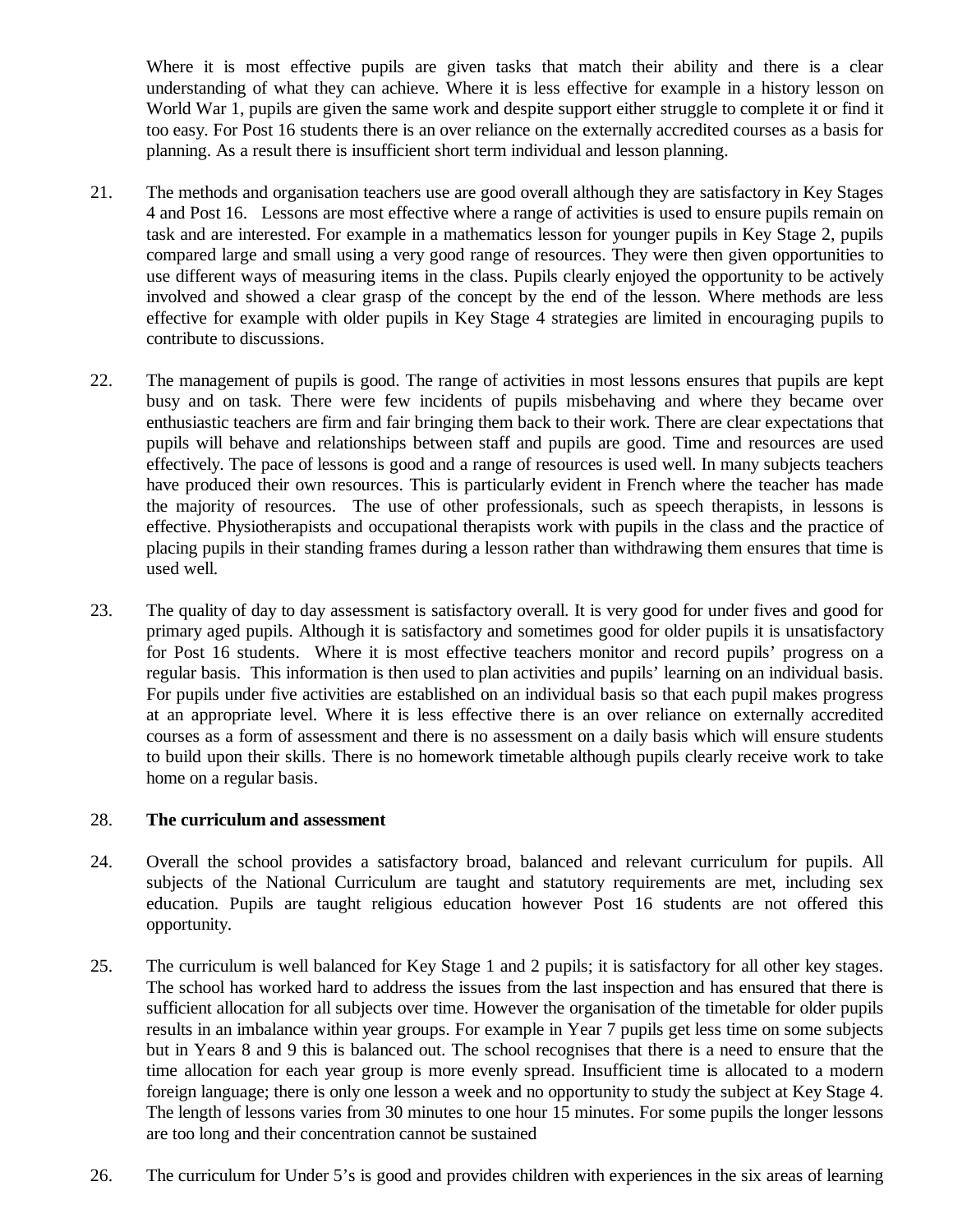which lead effectively towards the National Curriculum programmes of study in Key Stage 1. Students in Post 16 follow a range of accredited courses and for the majority this is appropriate. However higher attaining students are not being challenged and their needs are not fully met by the curriculum.

- 27. Planning for the curriculum is effective in ensuring that it is well balanced to not only cover the National Curriculum but also provide an appropriate focus on pastoral, additional and individual curriculum. As a result there is individual work with pupils on social skills, which provides guidance and opportunities for sharing success or difficulties. The additional curriculum includes free reading every day (FRED), personal, social and health education swimming and therapy (physiotherapy, occupational therapy, speech and language therapy). Pupils in Key Stage 2 and above also have appropriate access to a programme of Independent Living Skills. A range of activities and therapies are available including therapeutic art, music and swimming, horse riding and multi-sensory experiences. As a result of this planning pupils are assured of receiving a broad and balanced curriculum.
- 28. Planning is effective in ensuring that pupils make progress as they move through the school. All subject policies are in place and these support the schemes of work and long and medium term planning. Minutes of meetings show that the curriculum planning meetings and good liaison between staff are effective particularly in sharing good practice.
- 29. Provision for pupils with additional special needs is good. All pupils are given equal access to curriculum and the recently introduced therapeutic sessions are appropriate in allowing them to benefit from a high level of adult input and expertise. Pupils gain a range of experiences which are relevant for their level of ability and need. However pupils are sometimes withdrawn from core subject lessons and planning for these additional therapeutic subjects at present lacks a clear rationale which would ensure that pupils still receive a balanced curriculum. Staff are beginning to consider the possibilities for crosscurricular links with planned evaluation of the effectiveness of these sessions against set criteria.
- 30. Pupils are well prepared for their next stage of education. At Key Stage 4 pupils have appropriate opportunities to follow a course leading to some form of external accreditation - Accreditation for Life and Living, Certificate for Educational Achievement and ASDAN Key Steps programme for Personal, Social, Health Education. However higher attaining pupils have limited opportunities to study GCSEs.
- 31. The organisation, preparation of students and quality of placements of the work experience programme is excellent. The experience offered to students contributes greatly to the development of their social skills, maturity and confidence and prepares them well for work or college experience after school. Pupils are encouraged and supported well in assessing their acquisition of new skills during their work experience. This was recognised by the Accrediting Officer from the Examining Body with which the school relates. The work experience programme is complemented by the thorough and systematic approach to careers education and guidance based on very good learning resources and materials and support from Suffolk Careers.
- 32. The school's provision for extra-curricular activities is very good particularly with regards to sport. The school runs a Youth Club for upper school pupils on two evenings a week, a sports club, basketball club and there is an opportunity once a week for pupils to join the Christian Union. Other activities, such as information communication technology, are also offered on an informal basis. In recognition of its activities the school has been awarded a Certificate of Merit for After School Activities. Provision for the arts is good. There are opportunities for developing a knowledge of musical instruments, visits to art galleries and watching theatre groups.
- 33. The good procedures for assessing pupils' attainment are well supported by a detailed assessment, recording, reporting and marking policy. A multi-disciplinary assessment is completed during the first half term of a child's entry into the early years department whilst all reception pupils are assessed within seven weeks of starting school full-time. The outcomes are then used as the basis for the pupils' individual education plans. Individual pupil portfolio boxes have been developed which contain examples of annotated work from each subject. This is being used well as a tracking system for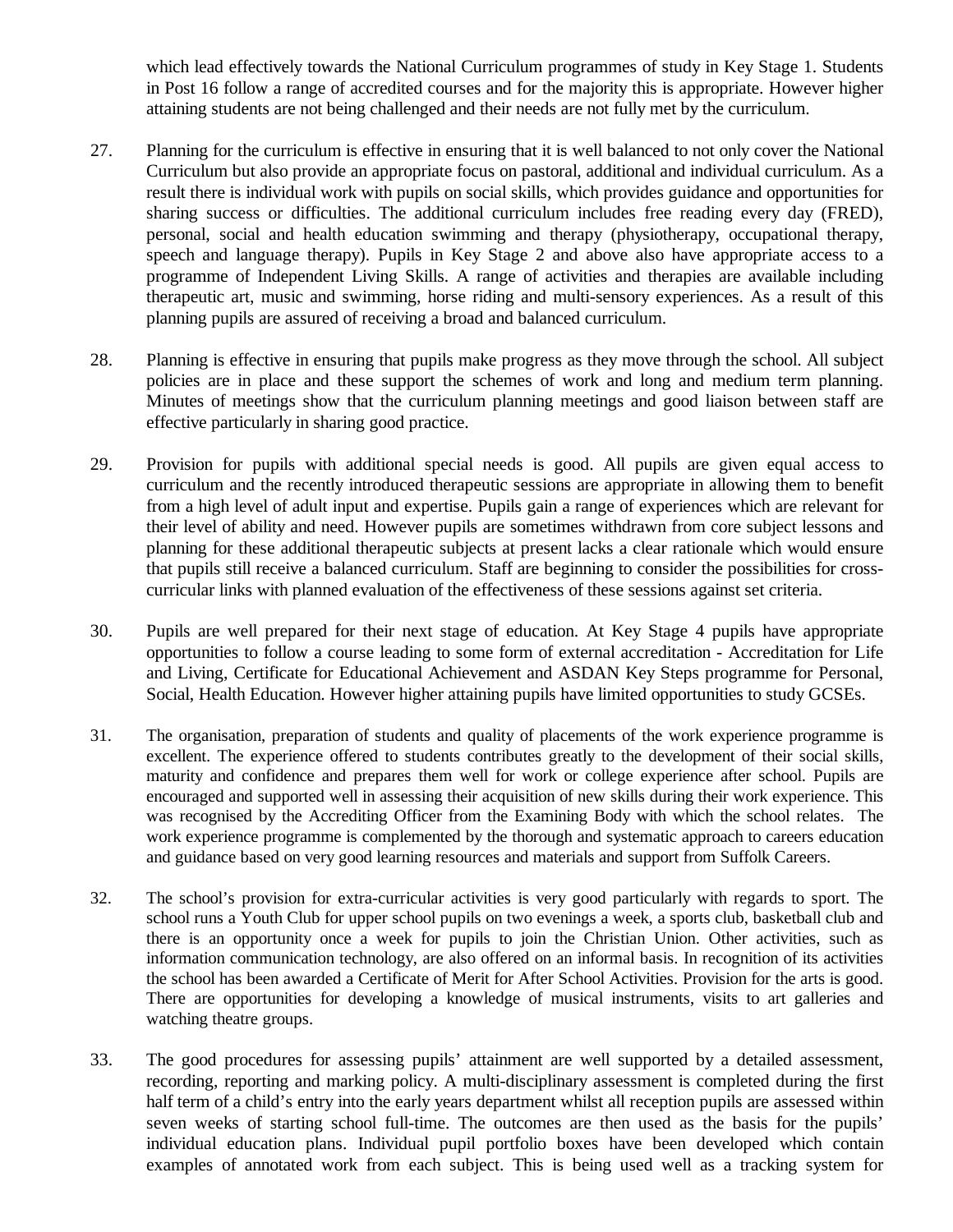recording pupil achievement annually. Records are updated annually and used in discussions with parents, therapists or other specialists involved with the pupil. There is also a whole school portfolio of assessed work which is moderated internally and the school is now appropriately linking with a cluster of mainstream schools to extend this work further.

34. Good use is made of assessment to inform curriculum planning in the nursery and at Key Stage 1. This is satisfactory in all other key stages however it is not consistently used across the school. Although in some subjects, for instance expressive arts at Key Stage 4, pupils are involved in target setting and self assessment however this good practice is not consistent across all subjects. Records of Achievement are appropriately maintained for all pupils and reflect a good range of experiences.

#### 39. **Pupils' spiritual, moral, social and cultural development**

- 35. Provision for spiritual, moral, social and cultural development of pupils is very good. These high standards have been maintained and, in some respects, enhanced since the last inspection. Assemblies and acts of collective worship contribute positively to the pupils' spiritual development. This is further supported by good opportunities to develop self-awareness and awareness of others in lessons. Regular assemblies ensure that there are opportunities for silent thought and reflection and prayer for those who wish it. Religious education lessons make a positive contribution widening pupils' understanding of different beliefs.
- 36. Pupils of all ages understand the difference between right and wrong and respect one another's differences. This is reflected in the very positive attitudes, behaviour and relationships throughout the school. There are many spontaneous acts of caring and kindness to fellow pupils. Pupils are also involved in fund-raising for needy children, both locally and for example through the long term links with Rumania.
- 37. The very good provision for pupils' social development is shown by the contribution that pupils make in school activities. They are keen to participate in the youth club and many have developed a range of interests out of school. Extra-curricular activities provide good opportunities to develop social skills. In the Post 16 department, the preparation for adult life that students gain from their college links and work experience is very effective. Pupils of all ages respond in a mature way to adults, are self-disciplined, and aware and thoughtful about the needs of themselves and others.
- 38. The many opportunities for the cultural development of pupils of all ages have been maintained through the programme of displays, educational visits out of school and visiting speakers. Many subjects particularly art, music and geography are used well to extend pupils' knowledge of different cultures. There are appropriate plans in place to extend pupils' knowledge further through links with other schools in more ethnically and culturally diverse communities. Pupils participate actively in local arts, sports and music events, and the programme of extra-curricular activities organised by Out and About, the organisation associated with the school. The provision for spiritual, moral, social and cultural development makes a positive contribution to the attainment and learning of all pupils in the school.

## 43. **Support, guidance and pupils' welfare**

39. The procedures for monitoring pupils' progress and personal development are good. There is good assessment to monitor progress when pupils join the school. All pupils, other than those in Post 16, have an individual education plan which is discussed and drawn up annually with parents at the Annual Review meeting. It is reviewed at the end of every term by teaching and therapy staff with new targets being set when appropriate to reflect individual, pastoral and educational needs. The school recognises that at present targets set for pupils are not always succinct, measurable or realistic and for some pupils' targets are repeated year on year. The school has plans to address this and has recently developed a new IEP format which it is about to trial. Portfolios of pupils' work, together with records of achievement,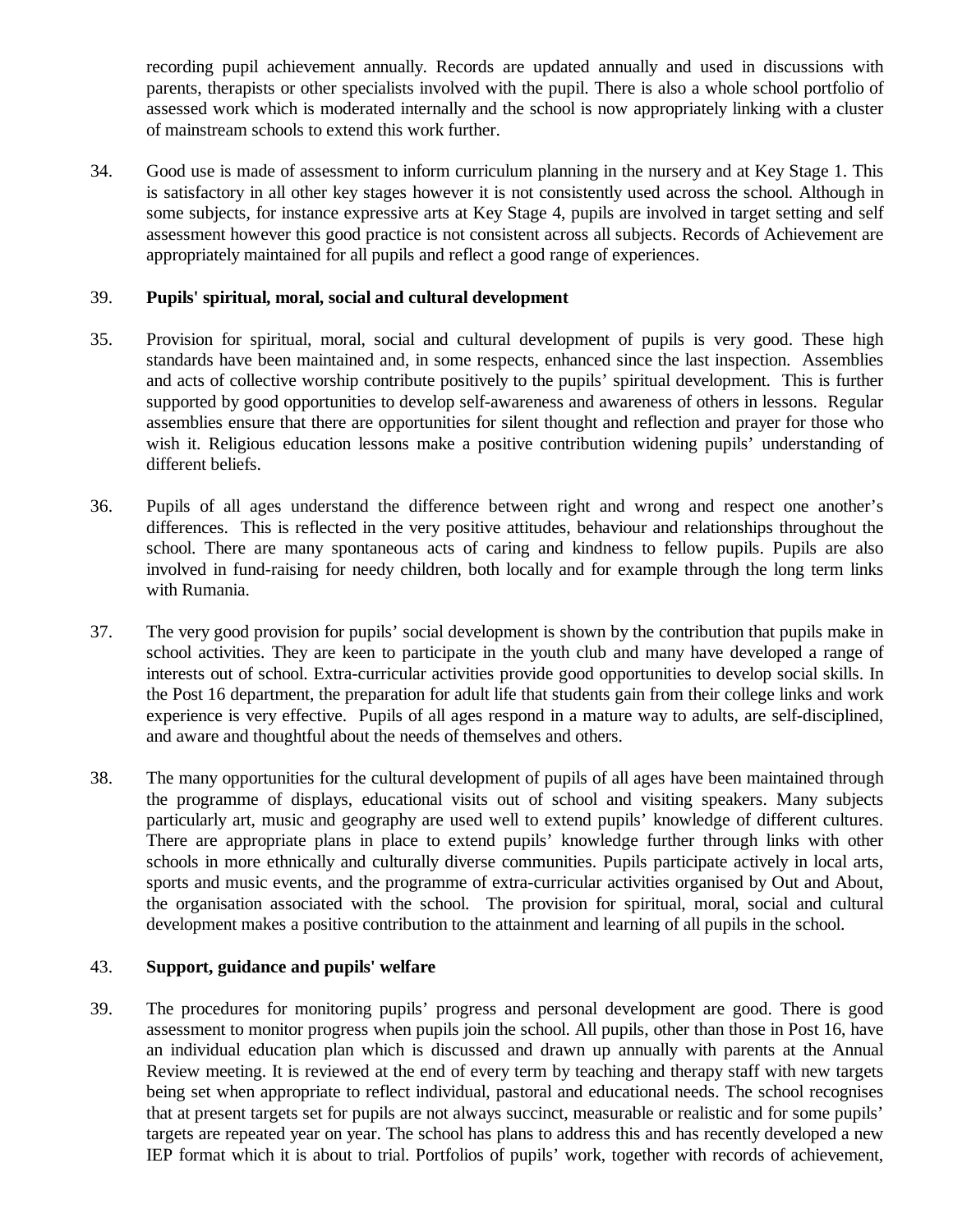give additional information to inform pupils of their progress. There are annual assessments of pupils' attainment in English, mathematics and science. These provide a good means of monitoring progress.

- 40. Pupils receive good support and guidance for personal development within their classrooms and in the day to day life of the school. The programmes of personal and social education and life-skills promote personal development and preparation for independent living. Pupils have appropriate time allocated to set and review short term plans for social and academic progress. The annual reviews, for pupils following their fourteenth birthday, provide good opportunities for them to consider their future. The excellent provision of work experience provides further valuable preparation for life after school.
- 41. Physiotherapists occupational therapists and speech therapists provide very good support. Pupils receive particularly good support when therapists work in class promoting communication and physical development. There is exceptionally good liaison between the school, health and social service agencies to promote pupils' academic and personal development. They hold very good meetings to discuss common approaches to promoting pupils' progress. Medical and nursing staff support pupils very well.
- 42. The procedures for monitoring and promoting discipline and high standards of behaviour are good. Staff provide a good level of support for pupils in lessons and throughout the day. The implementation of the policies to promote behaviour is effective. Parents value this. Adults provide good role models for pupils to follow. There are good opportunities for pupils at Key Stages 1 and 2 to set class rules for good conduct and behaviour. Older pupils receive good guidance during lessons in personal and social education and in assemblies to promote behaviour appropriate for their age. There are good procedures to record rare incidents of unacceptable behaviour.
- 43. The monitoring of attendance is very good. Procedures ensure that attendance is good and pupils arrive at school punctually. Registers are marked correctly. This enables administrative and school staff to follow up unexplained absence. Parents welcome the positive measures to promote attendance.
- 44. Procedures for child protection are good. The policy is good and provides clear guidance. Staff are aware of the procedures to adopt if they have a concern. There is good promotion of awareness and appropriate opportunities for staff to update their training in procedures. Pupils receive good support for medical needs. There is good support from the school medical officer, dietician and other health professionals to promote pupils' health and wellbeing. Pupils are well supervised in class and at other times during the day. School transport vehicles arrive and depart in an orderly way. However guidelines for the loading and unloading of pupils, using the vehicle tail-lifts or when securing wheelchairs during transit are not followed. There is inadequate supervision of the departure of nursery children at lunchtimes and transport provided for some children did not have escorts.
- 45. A health and safety policy is in place that deals effectively with many contingencies, such as the testing of electrical appliances and emergency procedures in case of fire. However procedures are not in place to audit potential risks in the accommodation or to enable action plans to be drawn up. There is a lack of formal procedures for school staff to follow to move and handle pupils according to their assessed needs.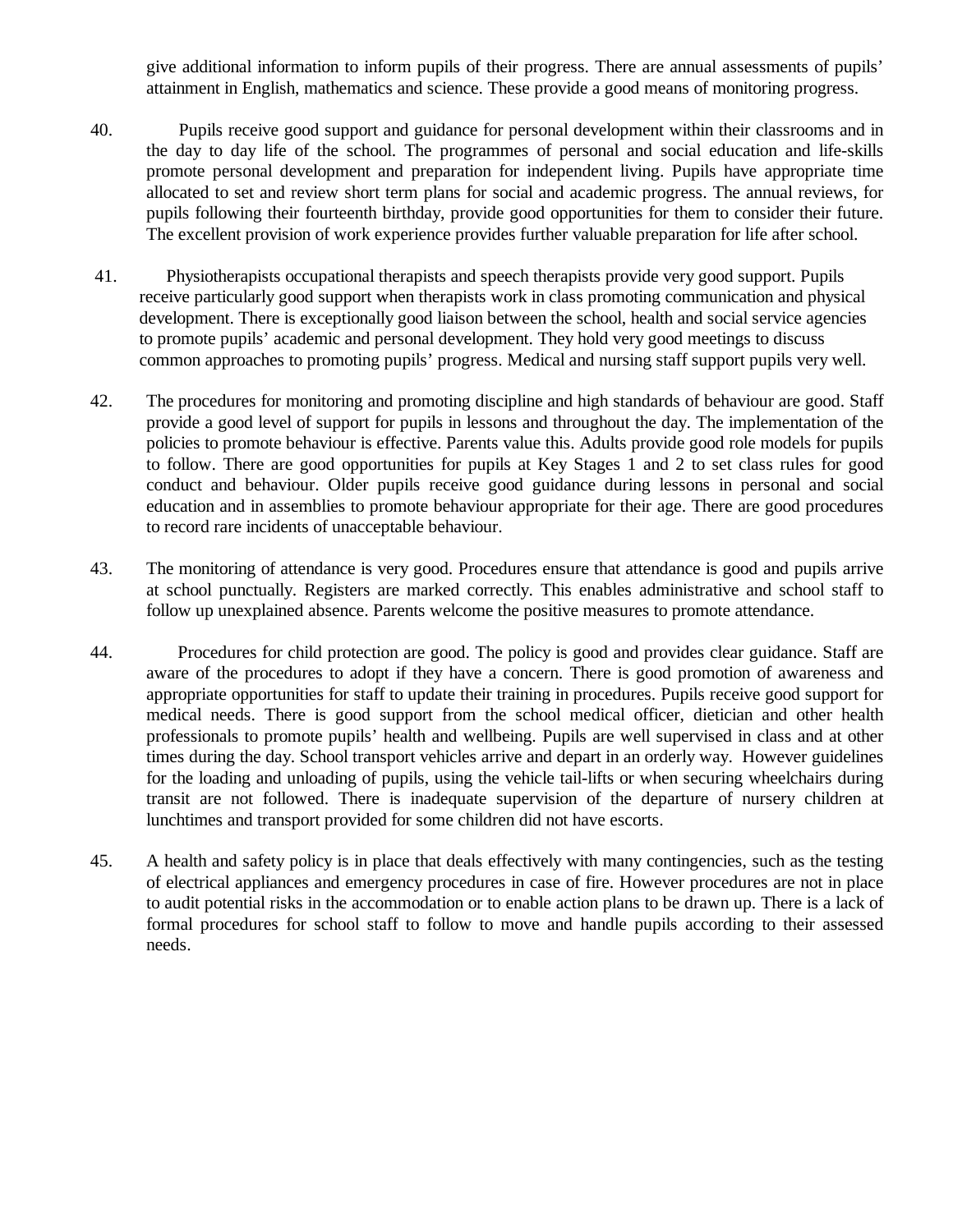#### 50. **Augmented communication provision**

- 51. The school has responded positively to the needs of pupils with communication difficulties. It is appropriately developing augmented communication systems such as signing, the use of symbols and electronic communication aids to enable them to more effectively support pupils' learning. The school's monitoring and review procedures identified that the communication needs of pupils were not being sufficiently well met by the use of existing communication strategies. As a result of research, discussion and advice the school is planning to implement British Sign Language. This is to be used alongside the existing signing and symbol vocabulary. The school is aware of the limitations of British Sign Language in terms of developing pupils' skills in written communication. The school has identified and is appropriately planning to meet the professional development needs of teachers and support staff in the use of these systems.
- 46. Pupils are appropriately taught to communicate through sign and symbol. The health authority have provided many pupils with electronic communication aids following assessment of their needs and assessment of their ability to use the different types of electronic aids available. Across the school there is currently a wide variety of electronic communication aids being used by pupils. The school is aware that this has implications for the development and maintenance of staff training in this technology. Symbol communication books have been introduced and pupils are being taught how to use them effectively. Appropriately pupils with electronic communication aids are also provided with an alternative communication system, such as a symbol book.
- 47. The school and the speech therapy service work closely and effectively together to develop the provision. The speech therapist ensures that electronic communication aids are programmed with appropriate language to support pupils learning across the curriculum. The vocabulary pupils will need for different topics and subjects is beginning to be identified by teachers in medium term subject planning. The speech therapist uses this information to make sure that the appropriate vocabulary is available for pupils when they need it. The speech therapist also supports teachers with the development of symbol resources and supports the development of signing skills across the staff. The use of signing to support communication is not yet consistent across the school. It is more secure at Key Stage 1 and 2.
- 48. There are good opportunities for focused teaching and opportunities for pupils to practice and refine the skills they need to use their communication systems effectively. In some subjects such as science, history and geography pupils at Key Stages 1 and 2 who use augmented communication systems are grouped together. Regular review of the provision identifies areas that need to be developed further. For example pupils had developed good symbol recognition but they did not always have the skill to find the symbol they needed. In response to these monitoring outcomes teaching has been focused on ensuring that pupils develop an understanding of the relevant sections and the different categories of symbol within their books and the skills to be able to find them.
- 49. The provision of augmented communication is still at an early stage of development and its implementation is more secure in the nursery and primary departments. Currently teachers do not sign or use electronic communication aids consistently across the school. The school is appropriately seeking to improve pupils' attainment and progress by using augmented communication to extend their access to the curriculum and to better support their participation in activities. Assessment undertaken before the implementation of the initiative and termly assessment of pupils' skills indicates that the school has been successful in significantly raising pupils' attainment in the acquisition of vocabulary and communication skills.

## 55. **Partnership with parents and the community**

50. As in the last inspection the school's partnership with parents and its community links continue to be good. They make a very good contribution to the learning and development of pupils at all ages.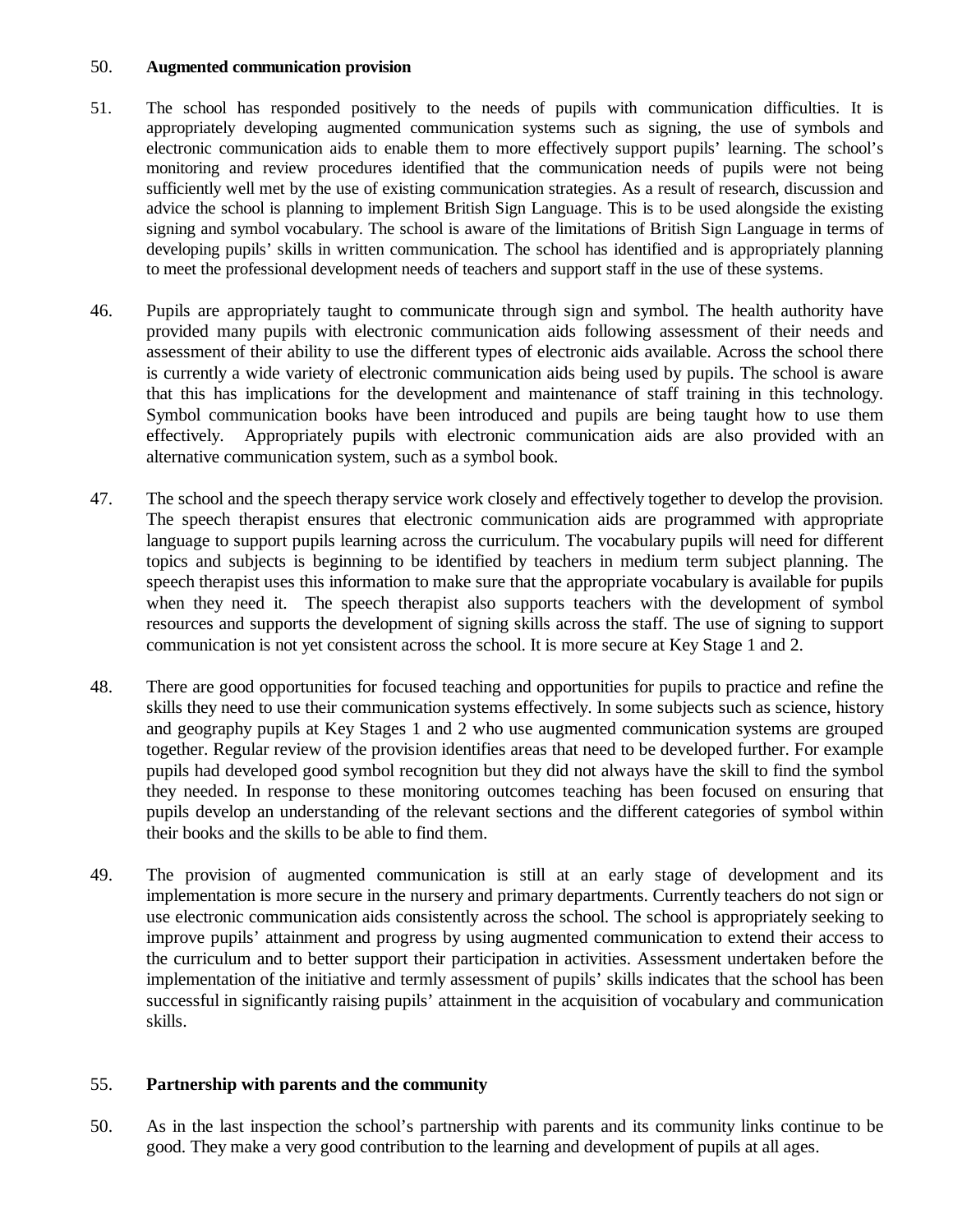- 51. The quality of information provided to parents is very good. Parents confirm that they have open, honest and supportive communications with the school. The school's policies, aims and objectives are clearly communicated and parents are kept well informed about the progress and development of their children. The school makes effective use of well-designed and written information provided by the Suffolk Parent Partnership team.
- 52. Parents' involvement in their children's learning is good. They are actively encouraged to be involved. In the lower school the home school diary is completed daily and is used as a means of keeping parents informed. In the upper school and Post 16 department, older pupils and students are encouraged to help in the communication process between the school and parents through passing on messages verbally. Although this is generally effective some parents commented that they did not always get clear messages. Parents participate well in support of their children's project work and homework. They welcome the part they play in setting and reviewing targets and attendance at review meetings is excellent. In spite of the very wide catchment area from which pupils are drawn, parents actively support the Friends Association, both socially and through fund-raising for improvements in the school.
- 53. The links with the local community are very good. Pupils and students benefit from links with local employers through work experience and through the volunteer groups. Staff are actively involved with local mainstream schools and this provides curricular and social links for pupils. The school provides a base and some organisational input to "Out and About," a local voluntary organisation which provides out of school and holiday programmes for children and young people with disabilities. The breadth and quality of the school's partnership with parents, health social care and other agencies, and the community are a great strength and make a positive contribution to the social development and selfesteem of all of its pupils.

# **THE MANAGEMENT AND EFFICIENCY OF THE SCHOOL**

## 59. **Leadership and management**

- 54. The head teacher provides good educational direction for the school. She is well supported by the deputy head teacher and they make a very effective team. There is a good balance of skills which ensure that the school is run well and links with outside agencies and the LEA are effective. The previous inspection report drew attention to the size of the senior management team. It is still too large considering the size of the school and as a result is not always effective. Not all the team have a whole school perspective and some are unwilling to conform with whole school arrangements. For example nearly all pupils' files are kept centrally but there has been reluctance on the part of one member of the senior management team to do this and as a result those students' files are not as easily accessible as all others. The school recognises the need to clarify the roles of the senior management team and reduce the number of heads of departments. Relationships overall are good and contribute to the very positive ethos within the school.
- 55. The day to day management of the school is effective. There are regular meetings and all staff, including support staff and those from outside agencies such as speech therapists and occupational therapists, are invited to attend. However, there is a large number of part time staff who cannot always attend all meetings. The school has trialled several different methods to try to ensure that staff remain well informed. The use of a white board in the corridor is effective in giving current information. However the present system does not ensure that all staff see minutes of meetings. There is a recognition that staff need to receive these minutes on a regular basis and the school is appropriately considering alternative ways of keeping staff better informed. The problems of having a large number of part time staff is recognised by the head teacher and deputy and where possible appropriate strategies are in place to ensure there is continuity. For example, two staff teaching the same age range are given extra time to enable them to meet and co-ordinate planning. This has proved effective in ensuring that pupils'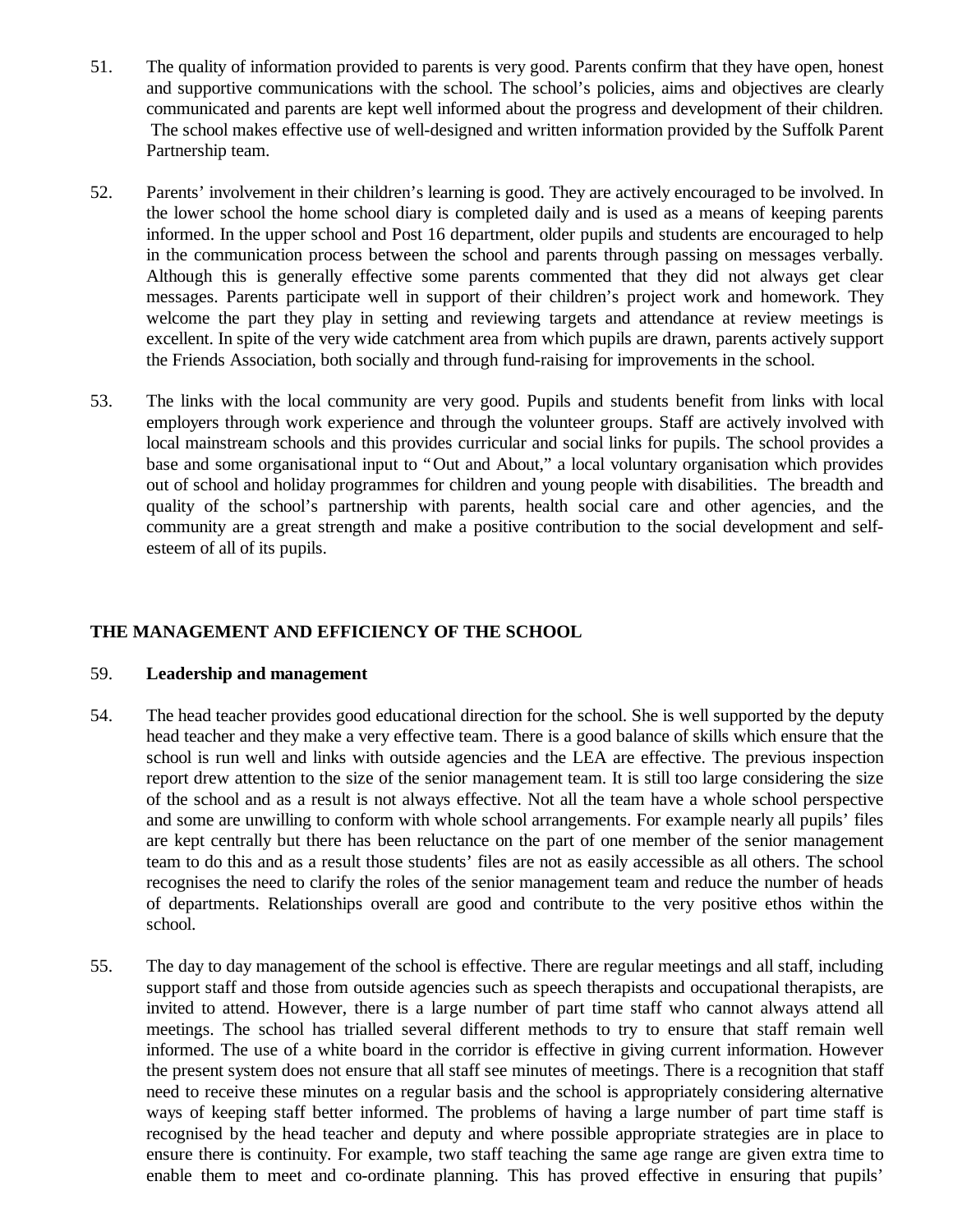progress remains consistent.

- 56. The governing body is very effective. They are supportive and the range of expertise of the governors contributes well to their understanding of the needs of pupils. Governors have a clear overview of the running of the school and, through regular meetings, remain up to date on all issues. Minutes show that they are willing to be critical and to discuss issues that are of concern. They monitor the work of the school well including visiting lessons. Their reports to the governing body are detailed and contain recommendations. There is appropriate consideration to the introduction of additional committees once the number of governors has been increased as a result of the new legislation.
- 57. The support and monitoring of teaching and curriculum development is good. Minutes of meetings are monitored by the deputy head teacher and teaching is monitored closely. This has had an effective impact on the quality of teaching overall, which has improved since the last inspection. Where monitoring has been unsuccessful, for example in ensuring a consistent approach to short term planning the head teacher has used outside agencies such as advisors to monitor practice. Although there is little formal monitoring of their subjects by subject leaders a new system has been appropriately established which is to be initiated next year. In some subjects and year groups team teaching provides support for new and part time staff. Where there are two teachers in class this has been planned both to provide support but also continuity for the pupils so that they are not unsettled by new faces.
- 58. The implementation of the school's aims, values and policies is good. The mission statement recognises the need for pupils to achieve and the aims are met well by the school. Although the academic achievement of pupils is not specifically stated in the aims there are appropriate plans to review these to incorporate this aspect. There is an effective range of policies which ensure that nearly all statutory requirements are met. However the school does not offer students in Post 16 opportunities to study religious education as required by the Education Act of 1996.
- 59. Development planning, monitoring and evaluation of the school's work are satisfactory. There is a rolling programme for the school development plan which ensures that improvements are monitored closely. Professional development days are allocated to ensure that staff and governors are involved in considering aspects of the school that require development. The plan is well displayed in the entrance hall which enables parents and the community to be well informed of the school's commitment to improvement. Development plans for subjects are drawn up and included within the plan however the lack of clear costing for these improvements which reduces the effectiveness of this initiative.
- 60. Although the school development plan covers an appropriate range of aspects, a number of them, for example appraisal, assessment and raising pupil performance remain on going over a number of years. There is a lack of evaluation criteria and this prevents the school from assessing the effectiveness of these aspects. There is an appropriate system for introducing new initiatives and this has been effective for example in the introduction of augmentative education. However, in some cases, particularly with the introduction of therapeutic work there has been no clear assessment or evaluation on the focus and purpose of these sessions.
- 61. Improvement since the last inspection has been good. Much work has been done to address the key issues. The quality of teaching has improved, as has the match of work to pupils' ability. The school has worked hard to improve the overall curriculum balance and over time this is now secure. Assessment and recording procedures are adequate and the introduction of a new format for IEPS is appropriate. The close work with the range of multi-professional support staff has ensured that more therapy takes place in the classroom and pupils' education is not disrupted too much. The good working relationships with the speech and language therapists has been particularly effective in this respect.
- 62. The school's capacity for improvement is good. The head teacher has a clear vision for the future of the school and governors share this. It is realistic in terms of recognising the need for inclusion and the changing roles of special schools. There is a clear understanding of where the school is at present, its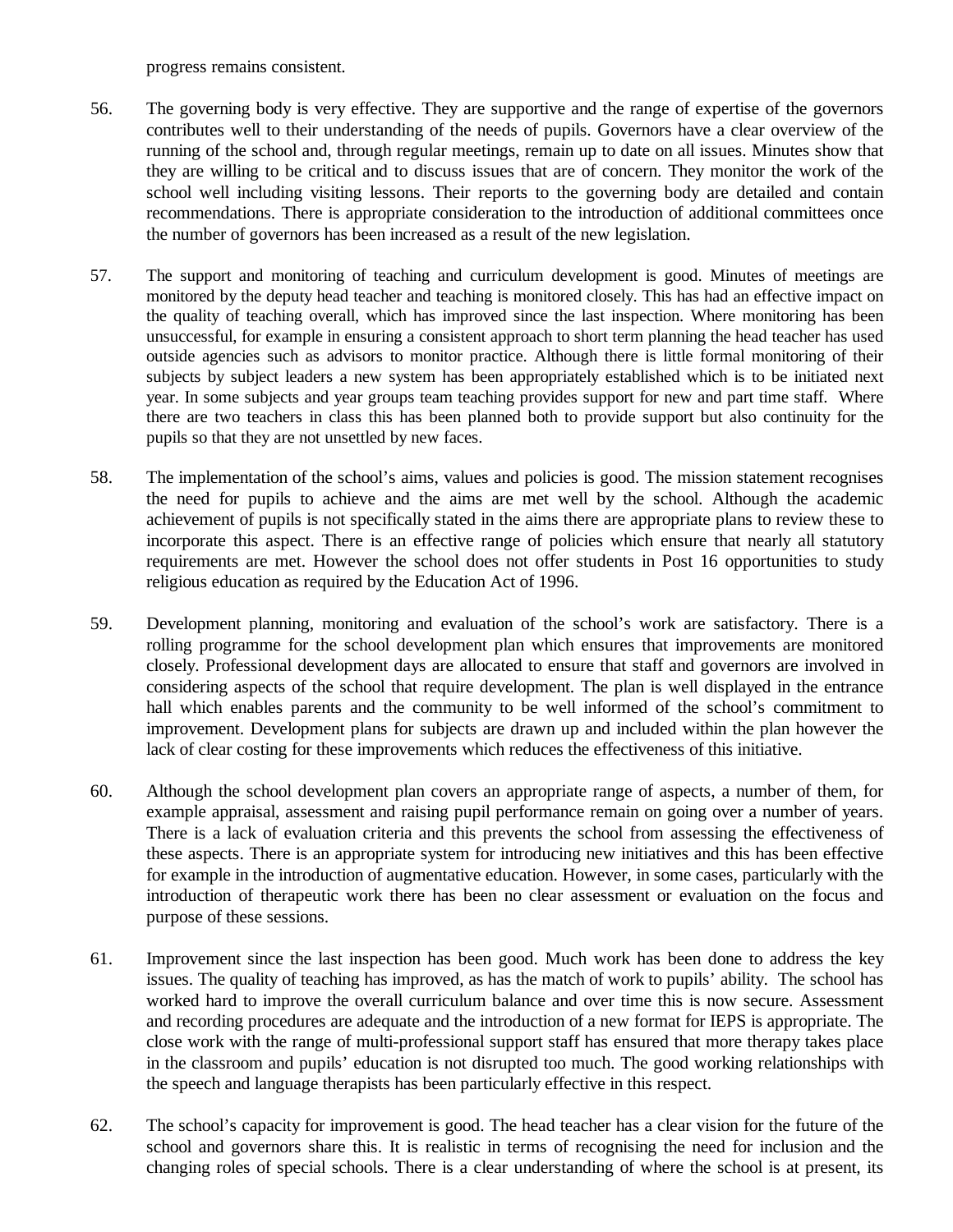strengths and weaknesses and how it can move forward. Appropriately data is being collected at present to enable the school to set targets for next year and the school is well supported by the LEA in this.

## **Staffing, accommodation and learning resources.**

- 63. The school is currently staffed with a sufficient number of appropriately qualified and experienced teachers and support staff. They have comprehensive job descriptions and are supplemented by volunteers who come into the school on a regular basis. The appointment of a technician to provide support for information technology is having a significant impact on the development of this subject and the use of a part time swimming instructor enhances the quality of the provision in this area of the curriculum. Additionally, the school is very well supported by specialist speech and language therapists, occupational therapists, physiotherapist and a school nurse.
- 64. Arrangements for the induction, mentoring and the continuing professional development of staff are good. Effective systems, including the identification of professional needs, detailed records of training sought and undertaken, are closely linked to the priorities identified in the school development plan and the outcomes of staff development interviews. Post-training evaluation sheets are currently under review. A very comprehensive and detailed information file underpins the staff induction programme. This together with the mentoring system ensures all new staff are smoothly and effectively inducted into the school. The school's appraisal policy is based upon the annual staff development interview. It has been appropriately adapted in order to bring it in line with the detailed guidelines provided by the local education authority. Teacher appraisal is on hold pending further advice from the local education authority, while the appraisal of head teachers continues.
- 65. Accommodation overall is satisfactory. There are sufficient teaching areas for the number of pupils and students and the needs of the curriculum. All classes, with the exception of the teaching base for Years 3 and 4, are of good size and suitable for the pupils and students' curricular and physical needs. The lack of space in the teaching area for Years 3 and 4 is very unsatisfactory. Specialist teaching areas are available for teaching science, mathematics, humanities, art, music, physical education, food technology and information technology - primarily for Key Stage 3, 4 and Post 16 pupils. These facilities are further supplemented by the provision of a good suite of rooms for Post 16 students, a swimming pool, hydrotherapy pool and a sensory room. A school library and a developing careers area are incorporated into the recently created media room with a view to this area becoming a multi-purpose resource base. The provision and use of these specialist rooms contributes significantly to the pupils and students' learning and the progress that they make. The accommodation for physiotherapy, speech and language therapy and occupational therapy is good; the rooms are large, well located and suitable for the purposes intended.
- 66. The school is very effective in its use of the storage spaces available, including making good provision for the storage of large outdoor play equipment. However there continues to be insufficient room for storing large equipment in the gymnasium and no changing facilities for pupils or staff. The overall provision of toilets and personal management areas is good. Provision matches the pupils and students' ages, gender and special educational needs. The various units are well dispersed and appropriately equipped with specialist lifting and management equipment. However, the toiletting and personal management area in the nursery/reception class are poor in terms of its facilities, the type and quality of equipment used and its location. Governors have considered, and are continuing to consider, how to improve this facility.
- 67. The quality of the provision for outdoor recreation is very good. The variety of hard and soft play areas; the range, quality and location of outdoor equipment and the various "learning" areas linked by the sensory/ecological trail, make for provision which is not only attractive to look at but also makes a very positive contribution to pupils and students' learning. The whole of the outdoor environment is further enhanced by the very well cared for gardens, trees and flower beds.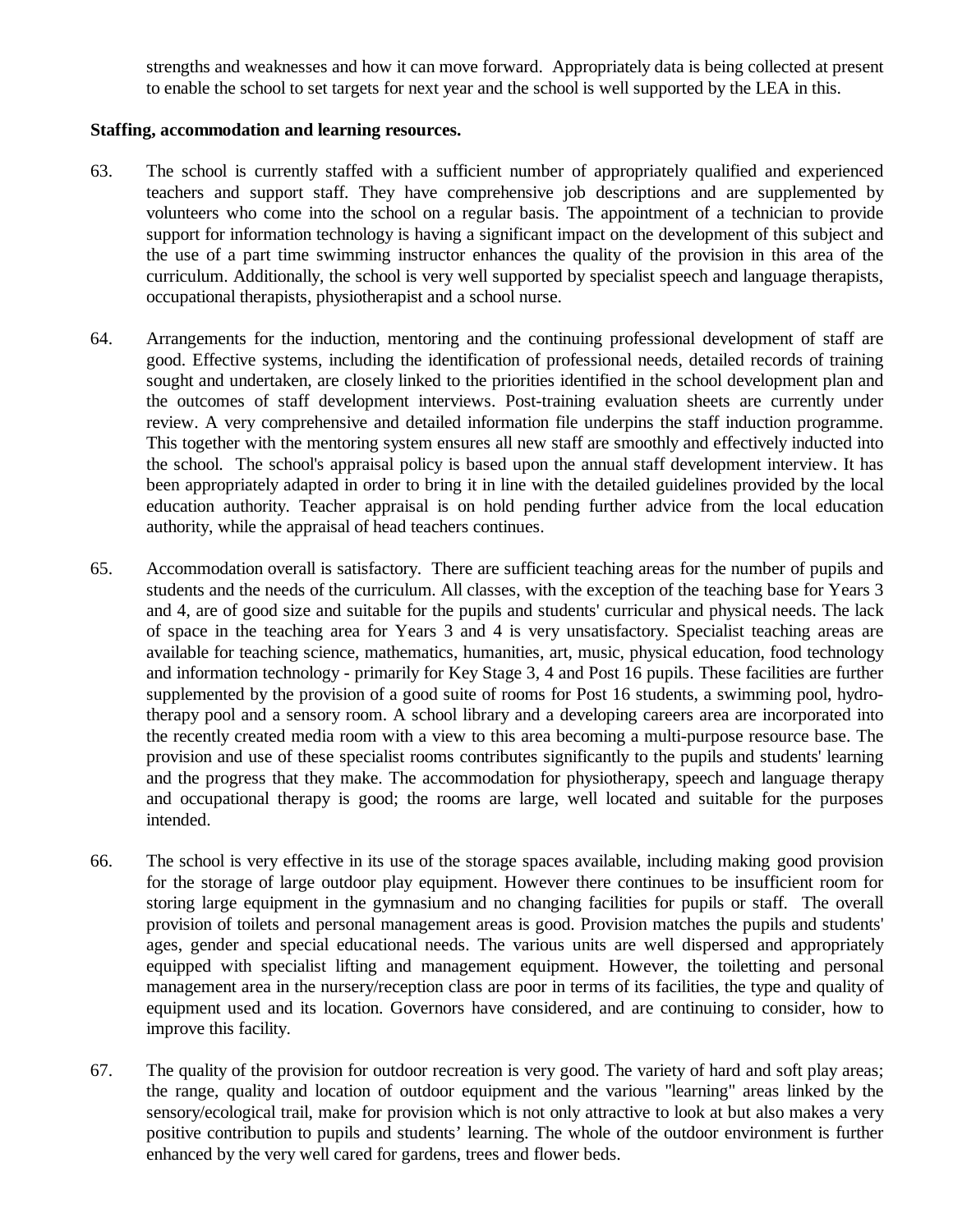- 68. The overall quantity and quality of resources is good. Resources are very good for information technology; good for mathematics, science, art, music, physical education, food technology and personal and social education; satisfactory for English, geography, history and design and technology. However, they continue to be unsatisfactory for religious education. All resources are accessible and of good quality. There continues to be a need for the school to build up the level of books and artefacts for teaching religious education. The resources to support the pupils' and students' special educational needs - special communication technology and low-tech access devices - are of a sufficient quantity and quality.
- 69. Since the last inspection the school has made good progress in improving resources for most subjects. It has filled the gaps and weaknesses in the resourcing of geography and physical education and has added to the school's resources in many areas including the provision of a play area for nursery and reception pupils, providing a new floor for the gymnasium, refurbishing the independent living skills area and significantly increasing the resources for information and technology. As of yet it has not fully addressed the resource requirements of religious education.

## 75. **The efficiency of the school**

- 70. Financial planning is good. Money available to the school is spent effectively and has contributed to developing educational provision. Financial allocations are linked to the school development plan and costeffectiveness and progress against school targets are monitored regularly by the head teacher and governors. However, the curriculum action plans are not costed and this reduces their effectiveness. Governors are effectively involved in financial matters. They scrutinise expenditure and budget control and ensure that best value for money is achieved. Although the school has limited contingency funds to deal with unexpected expenditure the LEA maintains responsibility for improvements to the buildings.
- 71. Forward planning is very difficult. Governors and the headteacher are uncertain as to the financial viability of the school under current LMS funding arrangements. They are liaising with the LEA in determining a more appropriate funding formula which accounts for the changing population of the school and the increasing dependency needs of pupils. They also have a vision to develop outreach services to support physically impaired pupils in mainstream schools, but are unsure if the LEA share this vision and how it could be appropriately funded.
- 72. The use of teaching and support staff is satisfactory. Their deployment is effective and reflects their experience, the needs of the pupils and the demands of the curriculum. Good use is made of support assistants; their skills are recognised and utilised and they take real responsibility. This is especially the case in supporting the communication needs of pupils; support assistants are effective in the daily programming and use of the wide range of augmentative communication devices used in the school. Support staff are also skilled in meeting the care needs of pupils. Volunteers are also effectively deployed, such as in the support of the teaching of information technology in the media room or providing help in the specialist food technology room during independent living skills lessons.
- 73. Generally, effective use is made of the accommodation. Smaller rooms are allocated appropriately for example a study area for teachers whilst therapists are provided with spacious accommodation. Very good use is made of the extensive grounds as a learning resource. The school is constantly reviewing how rooms are best used.
- 74. Financial control and school administration are good. The work of the school administration team is wellplanned, effective and supplements the LEA central financial control scheme. The LEA provides financial information on expenditure against cost-centres, pays all invoices and arranges for repairs and maintenance to the building. However, there are plans for the LEA to delegate a higher proportion of their budget to schools and for schools to manage an increasing range of administrative services. The governors and head teacher are appropriately considering the implications of this change.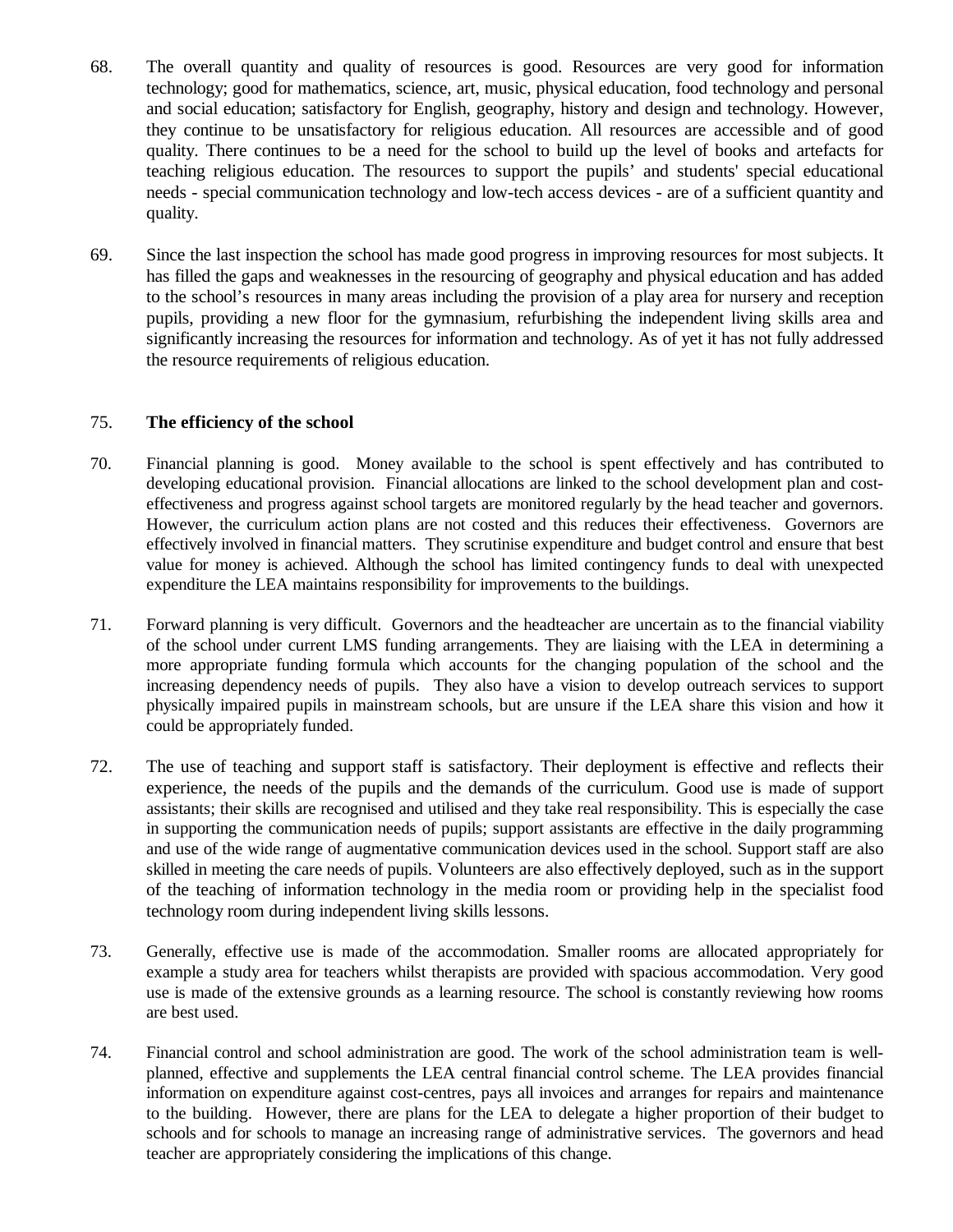- 75. Very effective use is made of the school fund account to improve the resources within the school. The Friends of the School Association are very successful in raising money for the school through fundraising events and seeking grants from local business. The fund account is managed by a resource committee of staff and parent representatives and is chaired by the head of primary. Staff make bids to the committee for funding to purchase curriculum and learning resources which cannot be afforded from the school's general budget.
- 76. The school provides effective teaching and as a result pupils make good progress. The school's funding per pupil when compared to other similar schools is low. Taking these factors into ACCOUNT together with other important strengths and the good ethos within the school, Thomas Wolsey provides good value for money.

#### 82.

## **Post 16 provision**

- 77. The Post 16 department is in separate accommodation linked to the school and students study there for between one and three years, depending on their abilities and needs. Staff in the Post 16 department successfully promote an atmosphere of adult style interactions and an emphasis on independent learning. The students benefit from this ethos.
- 78. Overall the majority of Post 16 students make satisfactory progress. However, a small minority of students, with higher attainments make unsatisfactory progress. The progress of students is limited because of the lack individual education plans, which would ensure that lessons and activities are matched to their ability, and the inconsistent approach of teachers to planning.
- 79. Most students make satisfactory progress in the accredited courses they undertake. They develop their choice-making and identification skills in a variety of settings for example in food preparation, shopping and therapeutic music. They learn to give simple directions to adults and develop good strategies for planning and reviewing their own work. Students learn to take responsibility for organising their own work, progress in their skills and understanding of independent living and develop in confidence to tackle new challenges. However students with higher attainments spend too much time consolidating prior learning and consequently make unsatisfactory progress. For those higher attaining students involved in the mini enterprise scheme progress is unsatisfactory. The tasks are not challenging and are insufficiently developed to ensure the students gain a wide range of skills.
- 80. Students make satisfactory progress in speaking and listening. They confidently explain their work and achievements to unfamiliar people. Students understand the need to adapt their speech dependant on their audience and talk in a sensible, mature fashion. Reading skills are encouraged through the accredited schemes that are followed. However there is less focus on ensuring that higher attaining students develop their skills. In writing students use a range of methods and are becoming confident at word processing. They fill in application forms and write letters. However opportunities for extended writing are limited.
- 81. In mathematics students build on their previous knowledge and understanding using real life problems to prepare them for life after school. However, students only receive one dedicated mathematics lesson a week for three half terms during the year which is unsatisfactory. Further experience in mathematics is gained through other activities which are part of areas of study, for instance, mini enterprise, shopping and cooking. Higher attaining students quickly work out problems in their head and are not fully challenged by the tasks for example when calculating how much a number of sweat shirts will cost during a mini enterprise session.
- 82. In art Post 16 students make satisfactory progress. They follow an expressive arts programme incorporating art, music and drama. Students experiment with the effect of light through materials as part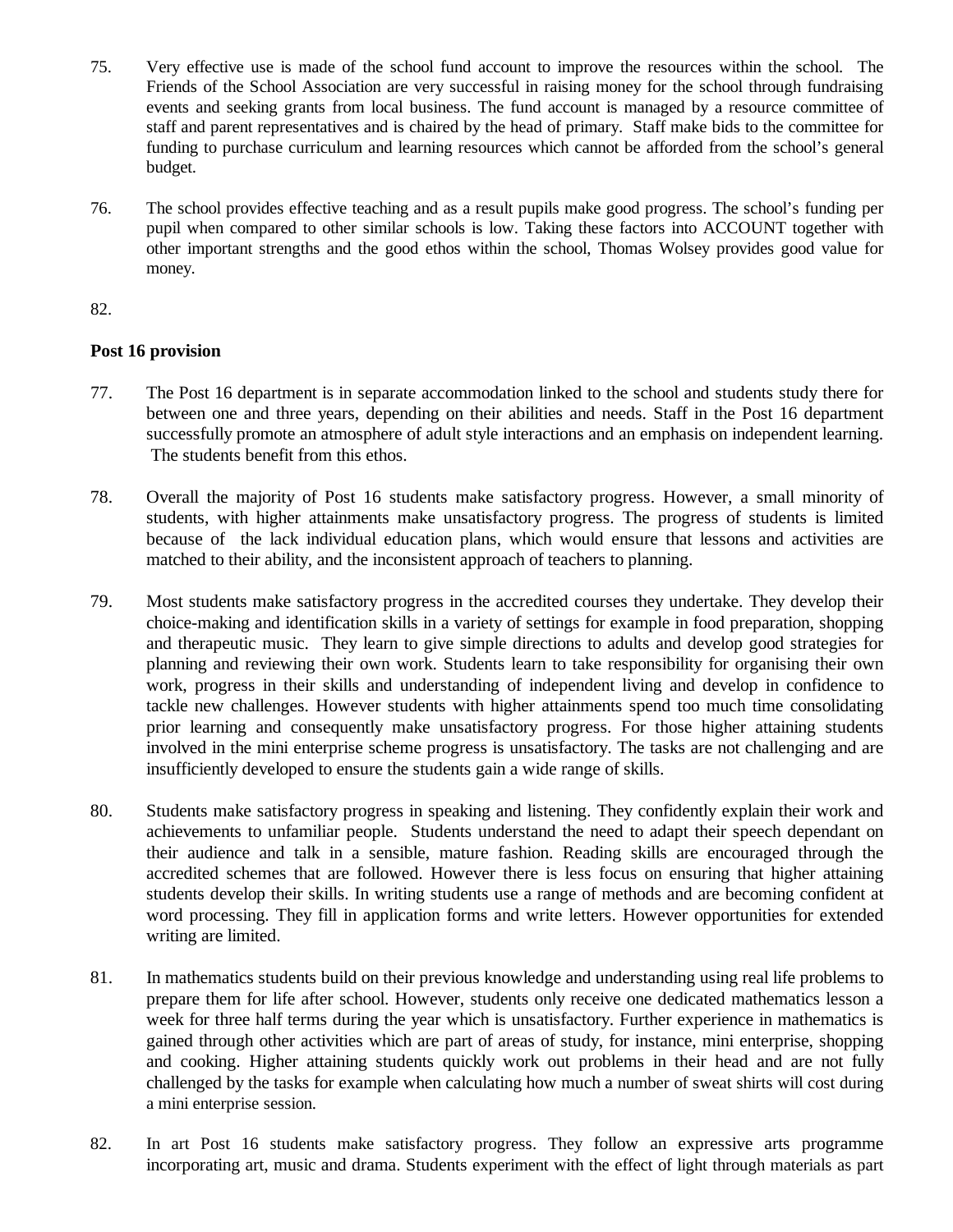of a multi-media project leading to a performance at the end of the term. They develop their information technology skills through tasks such as creating a news sheet, class signs and information sheets. Higher attaining students are at Step 4 in the 10 Step programme and are working towards accreditation in the Youth Award Scheme. The wide range of information technology equipment within the Post 16 department allows for students to make choices, but the word processing resources available to some students provide limited opportunities and challenges to develop a wider range of skills.

- 83. In design and technology Post 16 students make satisfactory progress. They apply previously learnt skills and approaches well to a wider variety of real life situations. Clay sculptures as influenced by the work of Barbara Hepworth provide opportunities to reflect upon and appreciate clay as an adult material while a school grounds improvement project brought together many of the approaches necessary for effective designing and making.
- 84. Students generally work hard and enjoy lessons. They are enthusiastic, settle to tasks with purposeful attitudes and are well motivated. They are aware of their own strengths and weaknesses and recognise the need to practice to improve performance. In a few lessons students with higher attainments are unmotivated as they repeat routine activities. Students are polite and relate well with adults and with one another. They listen to and show respect for others' ideas and opinions. They help one another and take responsibility for organising their own work files.
- 85. Overall the quality of teaching in the Post 16 department is satisfactory. During the week of the inspection it was satisfactory and sometimes good. In a small number of lessons teaching was unsatisfactory. The quality of teaching is good when specialist teachers are secure in their subject knowledge, set clear targets for individuals at the start of lessons and then proceed to both support and challenge the students. Where tasks are well matched to the needs and abilities of students they make good progress. However in some subjects for example mathematics this is not always evident. Teachers and support staff work well together and encourage students to think for themselves and be independent when completing tasks. Good discipline is maintained, lessons are well paced and allow time for students to appraise their own performance. In the very small minority of lessons where teaching is unsatisfactory those with higher attainments are provided with insufficient challenge and there are low expectations. Planning is not detailed and students' progress is not recorded.
- 86. The curriculum overall meets the needs of the majority of students. Appropriate courses are provided for the students with low and average attainments. Externally accredited courses are followed in different areas of the curriculum, for example the Equals Programme: Moving-On, WJEC: Life Skills, City and Guilds: Preliminary Cookery Certificate, AEB: Achievement Tests in Literacy and Numeracy, AEB: Basic Skills Health, Hygiene and Safety, information communication technology. Other course work such as the minienterprise scheme, leisure for life and careers is accredited through the ASDAN Youth Award Scheme at Bronze and Post 16 level. Students' Youth Award Scheme files record good evidence of how they meet the different challenges. However this evidence does not show progression in learning for the higher attainers. Recently, the department elected not to follow the YAS module on Beliefs and Values. This means that the school does not meet statutory requirements for maintained special schools in providing religious education to post 16 students.
- 87. Medium terms plans lack detail of the purpose of tasks, teaching methods to be used and expected learning outcomes for students. Although most planning for course work provides an overview of activities to be completed by students the use of short term planning is not consistent. This makes it difficult for staff to monitor individual student's progress in lessons and develop future plans based on their achievements in learning. This is particularly evident in lessons dedicated to the mini-enterprise scheme, when students wash cars, make food for the tuck shop and process the orders for school uniform. The students negotiate with teachers which activity they will complete, but there are no structured plans to ensure that all students access and learn about each scheme.
- 88. Excellent opportunities are provided for students to experience work programmes in a range of settings,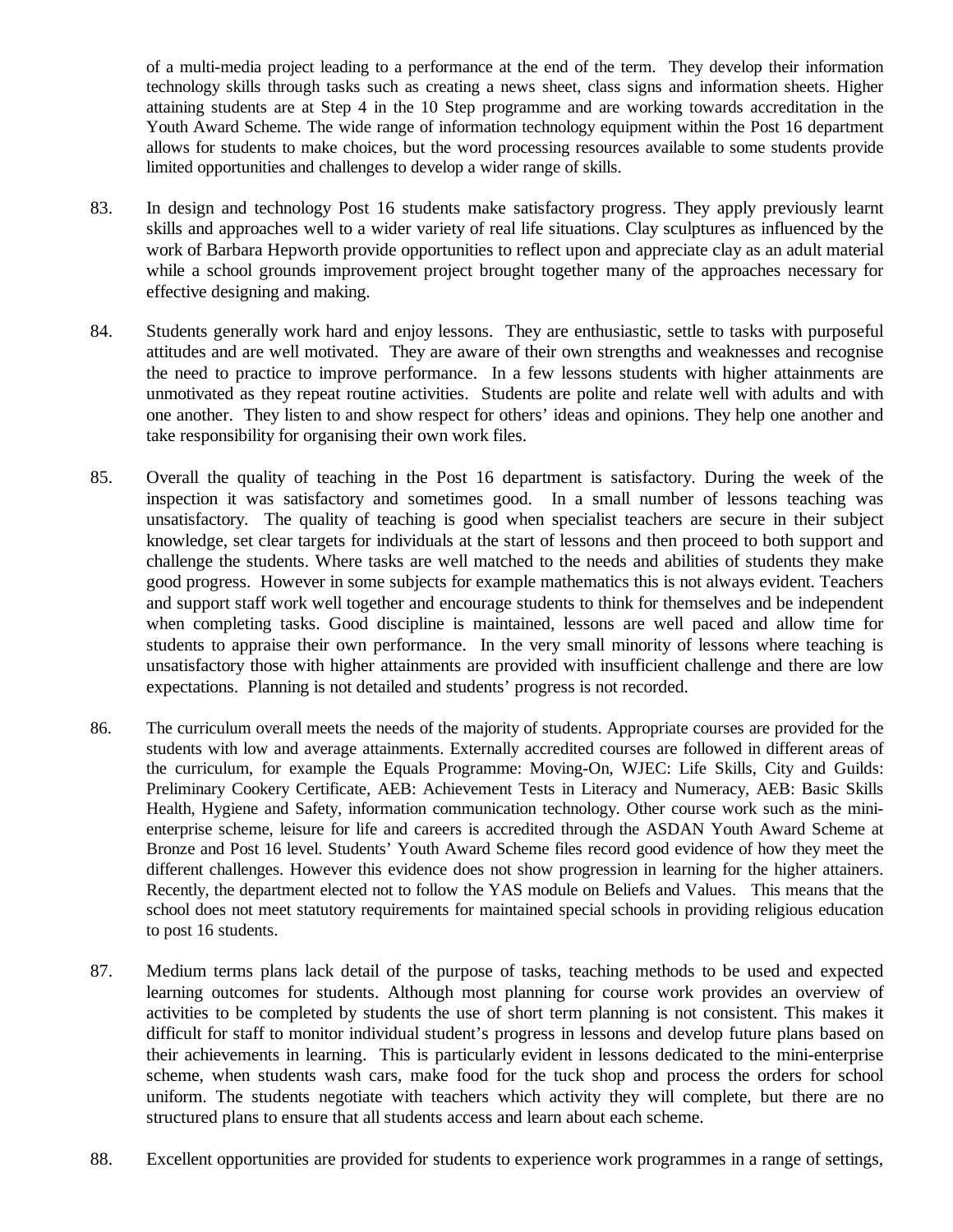for example in a MacDonalds restaurant and filing and receptionist work at the Disability Advice and Information Bureau. The Post 16 department has developed good links with two colleges of Further Education. Students benefit from attending these mainstream establishments. They learn about horticulture and animal husbandry at Otley College and join another special school at Suffolk College of Further Education as part of their careers programme. Good support is given to all Post 16 students in maintaining and developing a Record of Achievement of personal awards, certificates and reflections on their own learning. The school has successfully gained accreditation for their good work in developing National Records of Achievement, which are valued by the students.

- 89. Assessment information of students' prior attainments and progress in school is passed on to the Post 16 department. This useful information is not always used to plan appropriate progression in learning for the students with high attainments. In the department detailed teacher assessment records are not maintained for each student and this has a negative impact on the progress of some students.
- 90. The ethos and the approach to work in the Post 16 department makes a significant contribution to students spiritual, moral, social and cultural development. Students are given regular opportunities to reflect on their own and others' beliefs and values. They have a developing understanding of equality and justice in the world about them. Their social skills are good and they have an appropriate awareness of different cultural experiences and interests.
- 91. The management of the Post 16 department is unsatisfactory. The head of Post 16 has a good knowledge of local and national provision for the students. There is a clear focus on developing students' social and independence skills and with the support of his hard working colleagues he has been successful in achieving this. However there is a lack of vision in terms of providing opportunities for higher attaining students and ensuring that all aspects of the Post 16 provision are developed in line with the whole school. There has been some resistance to adopting whole school initiatives and following agreed procedures including providing IEPS for students and a consistent approach to short term planning. There are examples of good practice for example an internal audit of the views of those staff working in the Post 16 department concerning the provision. However it is unclear what use was made of this information and it is of concern that the findings were not shared with the senior management team as part of a whole school development. The Post 16 department has been well supported by LEA advisors who have provided advice in improving practice. Action plans for the development of the department have been produced and some have been incorporated into the school's development plan. However the lack of costings reduces their effectiveness.
- 92. The Post 16 department has a very good staff ratio. The staff are appropriately qualified and have a good understanding of the care needs of the more dependent students. The support staff are valued and make a significant contribution to the daily routines of the department and in encouraging students to be independent. Accommodation is very spacious, students have a common room and two classrooms and there is an office. However the accommodation is not always used effectively. Resources in the department are good, with a cooking area, leisure facilities in the common room and a range of computers and word processors available for the students. Good use is made of staff and resources.
- 93. Progress since the last inspection is unsatisfactory. The previous inspection report found provision to be good. This is no longer the case and the provision now has strengths and weaknesses as detailed above. The most significant weaknesses are the failure to link effectively with whole school procedures and policies and to ensure that all students are challenged and make good progress.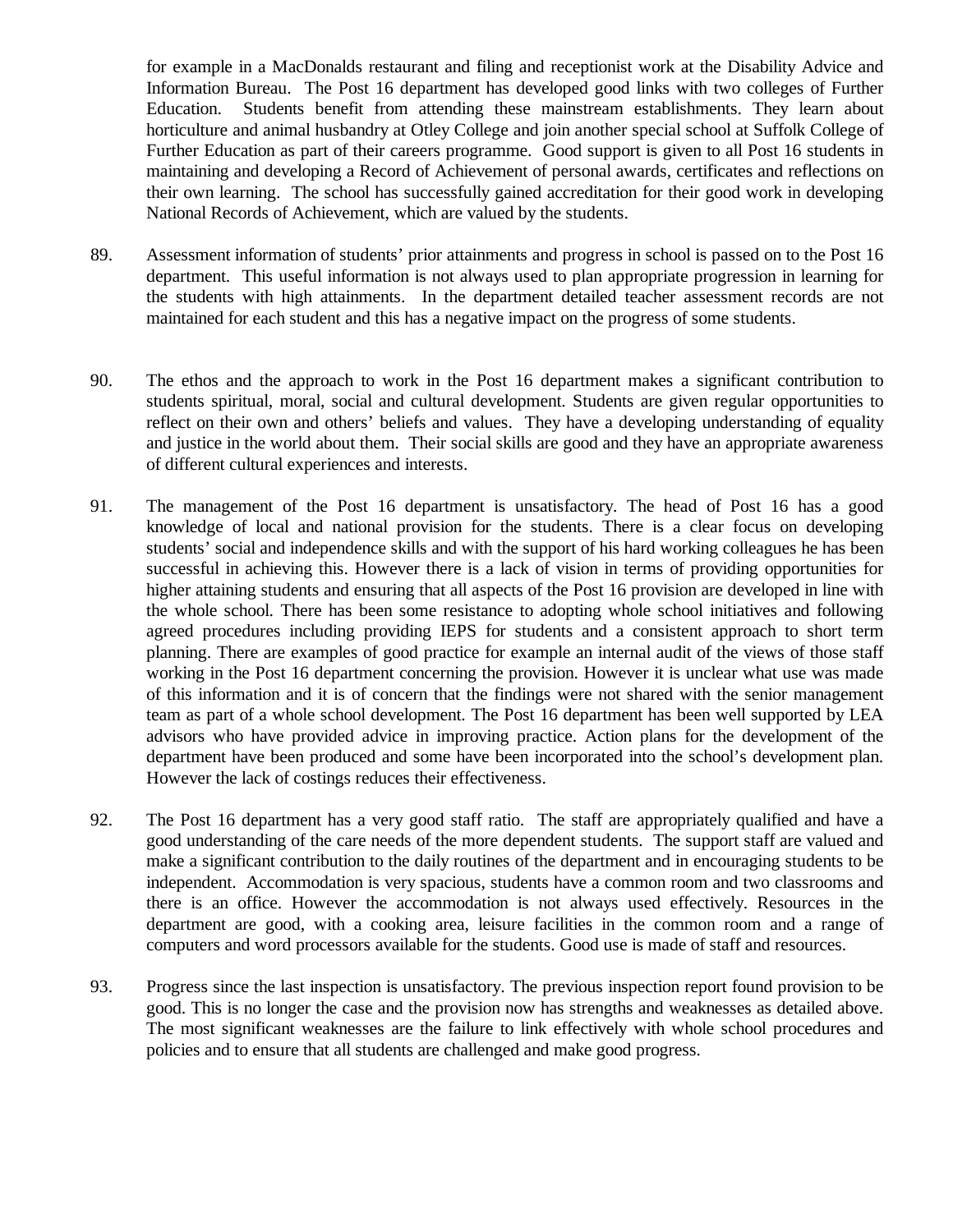## **PART B: CURRICULUM AREAS AND SUBJECTS**

## **AREAS OF LEARNING FOR CHILDREN UNDER FIVE**

- 94. The school has maintained the good quality provision made for children under five since the last inspection. In all the areas of learning children make good progress in relation to the targets set for them. Children participate in activities independently or with varying levels of support depending on their special needs.
- 95. Good progress is made in the area of communication and literacy. This is a direct result of the clear planning to ensure children's individual needs are met and the encouragement they are given to achieve. Children are well supported to develop communication skills through the use of signing and picture/symbol communication books. They use augmented communication to demonstrate understanding. Children learn to make choices and answer simple questions by pointing to the relevant symbol. Children understand the signs used by adults to support story telling and singing activities and to support the questions they ask. Children capable of using signs will sign key words spontaneously or in response to adults. Skills are developed in handling books appropriately, children turn the pages and lift the picture flaps to see what is underneath. At lunchtime their skills improve so that they find their own name on a card indicating where they will sit at the table. Those with verbal skills will talk about what they have learnt. Children engage in imaginative play in the home corner. Supported by a special needs assistant they pretend they are at a birthday party, they play with balloons and party streamers and pretend to eat birthday cake. Progress is made in writing with pupils making deliberate marks on paper and some demonstrate an understanding of colouring within a defined area.
- 96. In the area of mathematical learning children make good progress. Most have an understanding of positional language, for example by putting the doll "on the bed" while others can put one stacking cup inside another on request. During imaginative play in the home corner some children can distinguish between a big balloon, one filled with air and a deflated balloon. They point to the deflated balloon when asked which one is small. Children have developed a knowledge of some colours and can find the blue balloon from a choice of red and blue.
- 97. Children make good progress in the area of knowledge and understanding of the world. Children using electronic communication aids have developed an understanding that a switch is used to communicate a need or an answer. They know that when they press a switch or touch the picture on the 'touch screen' the image on the computer monitor will change. With support they mix ingredients and spoon them into a paper case and make chocolate crispy cakes. One child demonstrated an understanding of the 'setting' process by saying that they need to go in the freezer. Reception age children look at thick and thin mixtures. They understand that you can hold a thick mixture and cannot hold a thin mixture. They know that the amount of water added to mashed potato powder, affects the thickness.
- 98. In the area of creative development children make good progress. They develop knowledge of a range of songs and refine their fine motor skills through the provision of a variety of activities. Those with verbal skills sing the first line of the nursery rhyme 'Old Macdonald had a Farm', one child confidently sings the first two lines to the group, and others join in with single words, the animal noises or the signs for the animals. Some children anticipate the next line in a familiar nursery rhyme and know that that the "bell" or the windscreen wipers' come next in the song 'The Wheels on the Bus'. Children are aware of their head, arms, hands and feet, joining in with the action song 'I've got a body, a very busy body', clapping their hands, waving their arms and nodding their heads, mimicking the teacher's actions. They can show the teacher their hands when asked and indicate their head. Children's fine motor skills progress so that with support they cut strips of coloured paper using specially adapted scissors and understand that scissors cut. They decorate the candles of a birthday cake by using a glue stick, trying hard to put the cut paper onto the picture in the right place.
- 99. Within the constraints imposed by their special needs children make good progress in the area of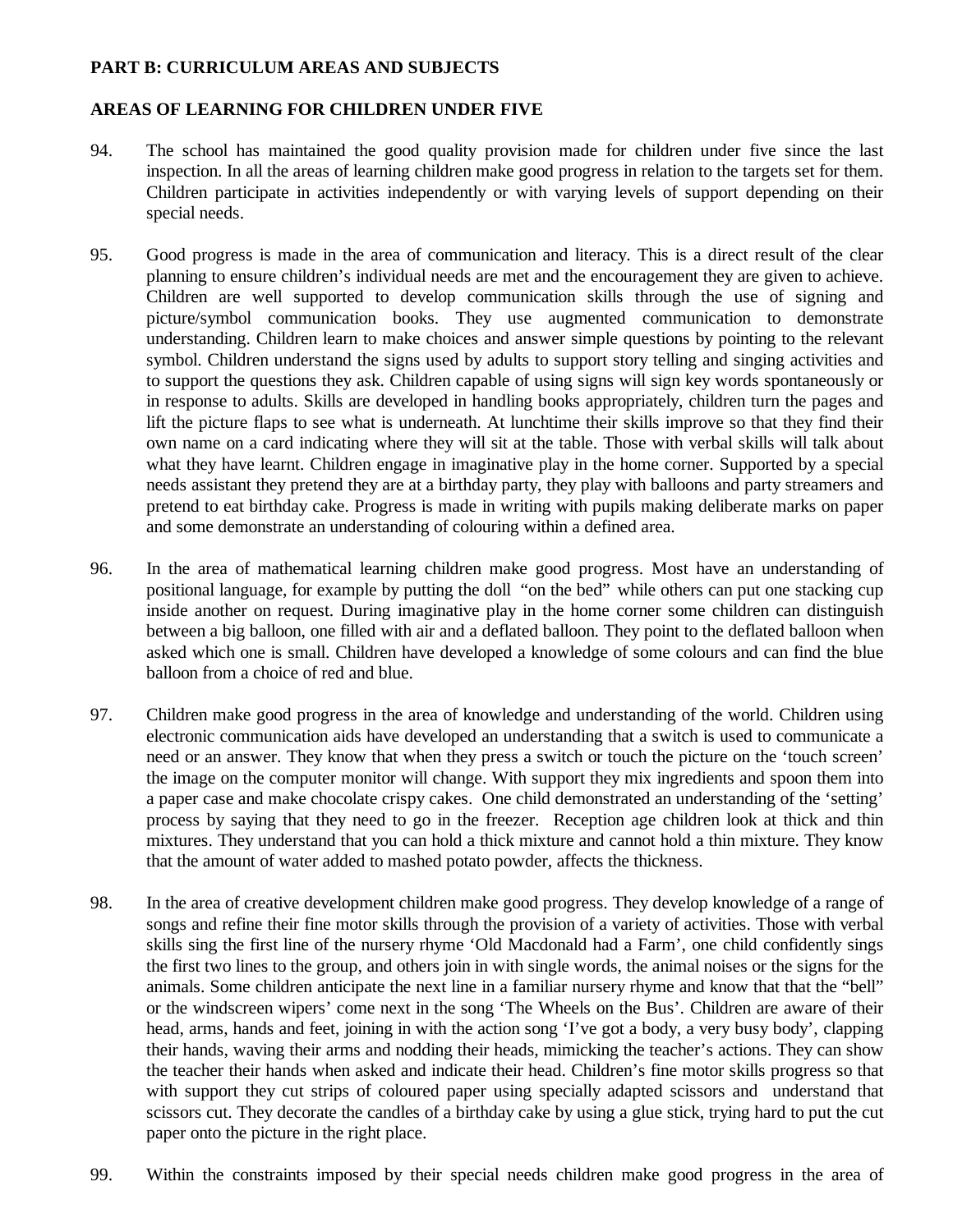physical development. Through the interventions provided by the health professionals and the tasks and activities planned by the teacher, children are effectively supported to improve or maintain the movements they have.

- 100. During swimming sessions they are learning to control their breathing and put their faces in the water. They enjoy blowing bubbles and are becoming confident in the water. At snack time by using finger foods such as raisins and small strips of toast children are encouraged to develop an appropriate pincer grip that will support the development of pencil skills. Children learn how to hold a drinking cup and drink independently. Nursery staff effectively encourage children to be as independent as possible. Children's physical needs are addressed well.
- 101. Children's attitudes to learning and their responses in lessons are good. In the area of personal development children make good progress because they understand the nursery routines and are confident to try new challenges. Children are beginning to anticipate what will happen next for example when they demonstrate excitement on the way to a swimming session. They are aware of others in the group and will share experiences. Some are beginning to develop friendships. Children are confident to take part in the activities that are offered and are beginning to communicate their needs. A child indicates that they have had enough to drink and another that they do not want any more dinner. Their concentration during small group and individual activities is good. In larger groups their attention and concentration is more variable. Children enjoy activities laughing and smiling in response to the interventions of adults.
- 102. Teaching in the nursery is good. The teacher has good knowledge and understanding of the needs of children under five. Learning objectives are clearly identified and children have good opportunities to make progress through the tasks and activities planned. Expectations are realistically high and informed by the outcomes of assessment and the teacher's knowledge of the children. Activities provide opportunities for progression and there is a good balance to teaching and to activities that enable children to practice and refine their skills. Explanations are clear and questioning is used effectively to support learning, test understanding and encourage children's participation. Activities have good pace that is well matched to children's learning needs reflecting their physical needs and their levels of concentration. There are good classroom relationships between the teacher, nursery support staff and the health professionals that support learning and promote progress. The speech therapist and the nursery teacher and nursery staff ensure that children have good opportunities to develop their language and communication skills through the tasks and activities planned. Praise and encouragement are used well and pupils respond positively to adult intervention. The teacher keeps clear records of achievement and progress. These are used effectively to inform the planning of future work.
- 103. The curriculum for children under five in the nursery is good. It takes into account the areas of learning and desirable outcomes recommended for young children. The planned curriculum enables children to learn through activities and experiences. It also allows reception age children to work within Level 1 of the National Curriculum where this is appropriate. The curriculum is well planned and managed, learning targets are clearly identified and activities are relevant and purposeful.
- 104. Assessment of children when they enter school has been appropriately implemented and good procedures have been developed for assessing their progress over time. Individual education plans are in place and learning targets are clearly identified. Children's progress towards these targets is monitored regularly. Assessment ensures that work and learning experiences are well matched to the needs of individual children and also to the needs of the group, effectively supporting learning and progress. Care plans that identify children's physical, sensory and learning needs and the interventions planned to meet them have recently been developed. They are appropriate and enhance the record keeping and assessment procedures already implemented.
- 105. The provision is well managed. Teacher and nursery staff work closely with health professionals providing a good multi-professional approach to children's education. There are effective working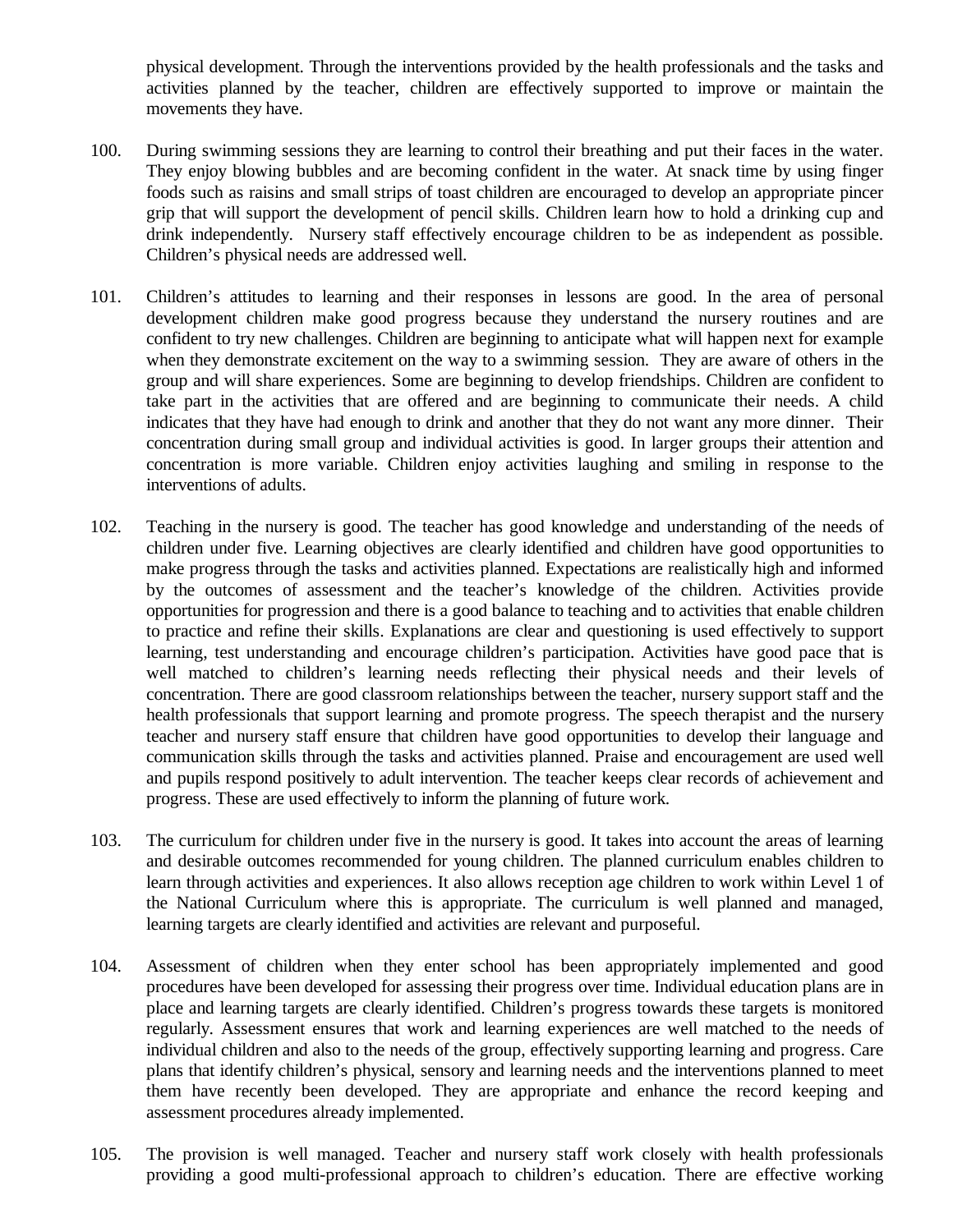relationships that support learning and progress. Children receive support from the health professionals within the nursery environment. This enhances their opportunities to take part in the activities and experiences that are planned. This is an improvement made to provision since the last inspection when disruptions to children's learning and routines by their withdrawal for therapies were criticised. All the adults involved in children's care are aware of their physical and sensory needs. They work hard to ensure that children are effectively supported to get the most from the learning opportunities they are offered.

106. With the exception of toiletting and personal care areas the nursery accommodation is good. There is a good size classroom and a small food preparation area. The classroom accommodation enables a good range of activities to take place at one time and there are quiet areas where children can receive individual therapy or individual learning if necessary. Children have good opportunities to use the school swimming pool. The nursery benefits from a large outside play area that is well fenced and there is fixed play equipment specifically designed for children with special needs. Children also benefit from opportunities to use the schools sensory garden and nature area. The toilet and personal care area is poor. There is a lack of privacy, the changing bench is unsuitable and the floor covering and toilet area restricts children's opportunities to be independent. Staff have worked hard to make it a pleasant area but it is dingy and uninviting. There are sufficient, suitable resources to support learning. They are easily accessible and their storage on open shelves along the corridor leading to the nursery classroom contributes to the stimulating environment that has been created.

## 112. **ENGLISH, MATHEMATICS AND SCIENCE**

#### 112. **English**

- 107. Overall progress in English is good. This is a marked improvement since the last inspection when all aspects of the subject were considered to be satisfactory. By the end of Key Stages 1 and 2 pupils make good progress; by the end of Key Stages 3 and 4 pupils' progress is satisfactory. Currently the progress of pupils, particularly those at Key Stages 3 and 4, is not sufficiently supported through the targets set for them in their individual education plans. Learning outcomes are not always sufficiently linked to the planned curriculum or written in a way that enables the teacher to measure gains in knowledge, skill and understanding. Individual targets are not yet an effective tool to support and inform the planning of future work. In some lessons work is not always sufficiently matched to the needs of pupils particularly those capable of higher attainment. This has already been identified as an area for improvement and the development of target setting skills and the implementation of new recording systems are already outlined in the school development plan.
- 108. In speaking, listening and communication pupils at Key Stage 1 and 2 make good progress. Pupils at Key Stages 3 and 4 make satisfactory progress. Pupils are encouraged to communicate with staff in all subject areas and as a result they become confident communicators. Across all key stages pupils demonstrate a wide range of communication skills. Some pupils have good verbal skills which are developing well whilst others effectively use augmented communication systems such as signing, symbol communication books and electronic communication aids. Pupils, particularly those at Key Stages 1 and 2, use their communication systems effectively to answers questions and share ideas with adults. They are beginning to use them to communicate spontaneously with each other. In Years 1 and 2 pupils learn and use vocabulary such as 'torrential' to describe the weather. Higher attaining pupils demonstrate that they understand backwards, forwards, behind and in front. Pupils use their augmented communication systems to make a choice between a song and a story. During Years 3 and 4 pupils use more descriptive language describing the fruit in the story 'Handa's Surprise'. They name the fruit and say that an orange is round and juicy and that a pineapple is spiky. They describe the taste as 'delicious'. Pupils in Years 5 and 6 extend their vocabulary through reading and are developing the ability to make suggestions and predictions for example for an 'impossible task' similar to the ones they have heard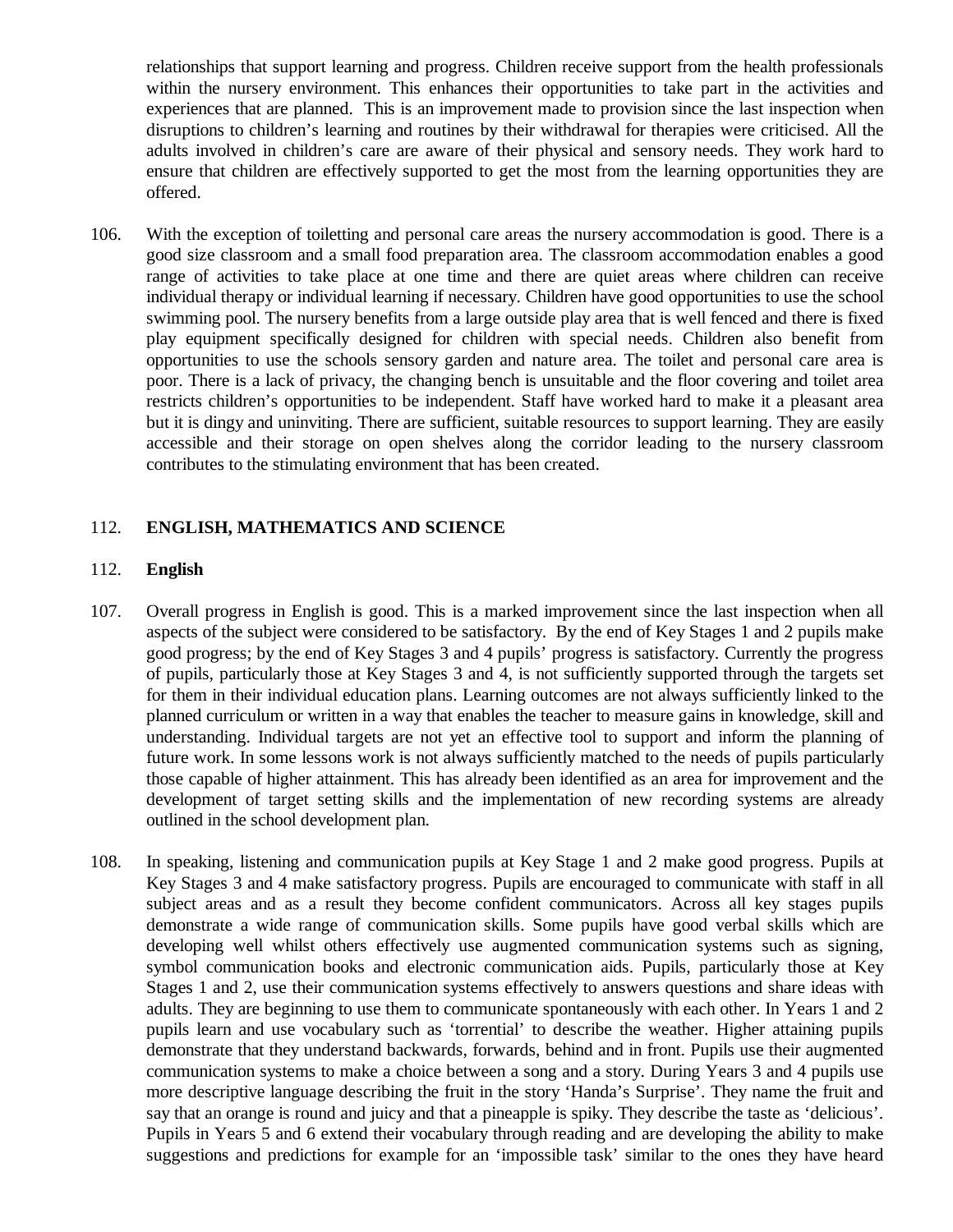about in a story. In Year 7 pupils are able to respond to questions for example when discussing the characters in a Midsummer Night's Dream; they describe how the characters could feel and what they could say. During Years 8 and 9 pupils improve their ability to listen. They carefully follow instructions about the tasks and activities they are set and share their ideas about their work with adults. Pupils in Years 10 and 11 are often reluctant to communicate during activities that involve the whole class. They are not keen to answer questions. In paired or small group work and when working with adults on an individual basis pupils are more willing to communicate.

- 109. In reading pupils at all key stages make good progress. During Years 1 and 2 higher attaining pupils read simple words such as 'in', 'no' and 'come'. They match words to objects and picture to picture. Some pupils match words and higher attaining pupils are beginning to spell simple words. Pupils show understanding of stories they have read for example when answering questions about what is happening in the pictures that go with the story. Higher attaining pupils read simple texts and confidently recognise familiar words from the text when they are taken out of context. During Years 3 and 4 pupils begin to recognise aspects of books, pointing to the author's name on the cover when asked and accurately following the text with their finger as they read. Some pupils sign simple text to an adult. Pupils in Years 5 and 6 remember the details of the story and predict what might happen next. By Year 7, pupils know the names of the main characters in a Midsummer Night's Dream. They remember the key elements of the story and say that Oberon 'did magic to Titania'. Pupils show understanding of the language of the play and give alternative vocabulary for some of the words in the text. They are able to read accurately simple text that has been transcribed into symbols. Pupils are building on their skills in reading by identifying words in a list that have the letter blends 'ai' and 'ay'. They suggest other words with the same letter blends such as day, hay, pail and nail. This is extended further by pupils in Years 8 and 9 who know that the letter combinations 'ai' and 'ay' make the 'a' sound in snail and pail. During Years 10 and 11 pupils show a good understanding of the key elements of the story about Helen Keller. They empathise with the character and through the activities planned by the teacher they develop an awareness of how it feels to be deaf and blind. One pupil knows that a biography is about someone's life. Higher attaining pupils are able to say that the difference in the accounts given in the biography and autobiography could be 'because Helen Keller did not want anyone to know that she hit and kicked her teacher.'
- 110. In writing and recording work pupils at all key stages make good progress. In Years 1 and 2 pupils overwrite the letter 'b', some need help and some pupils copy write from a prompt card or from another sheet. At Years 3 and 4 higher attaining pupils demonstrate an awareness of punctuation. They recognise speech marks in the text they are reading and know that they indicate that someone is talking. Pupils recognise the letters in the word 'she' naming them, and a pupil writes the word independently without a written prompt. Some pupils find the word 'she' in a piece of printed text. In Years 5 and 6 pupils are aware of dictionaries and how to use them. They are developing an awareness of sentence structure and have some understanding of capital letters and full stops. At Year 7 pupils copy type dictated work whilst others dictate short sentences about how Bottom felt when he woke up and saw Titania, they sequence the cut up sentences and read them back correctly. Pupils in Years 8 and 9 use wordbooks to help them write a sentence and one pupil refers to the reading text to find the word he needs. Their sentences do not have capital letters or full stops. By the end of Key Stage 4 pupils have developed an understanding of grammar and higher attaining pupils punctuate sentences more consistently. They respond to written questions and work hard to ensure that their work is well presented.
- 111. Literacy across the curriculum is well promoted. Staff have had appropriate training in developing literacy skills and many use this knowledge to ensure pupils' skills are developed. Teachers encourage pupils in free writing and there is limited use of worksheets. In subjects such as history pupils have opportunities to talk and write about conditions in World War 1. In personal and social education the focus is on discussions but pupils develop their vocabulary well and are encouraged to read and understand the words they have learnt. Opportunities in information communication technology are good. Pupils read and follow complex instructions and are able to word process their work.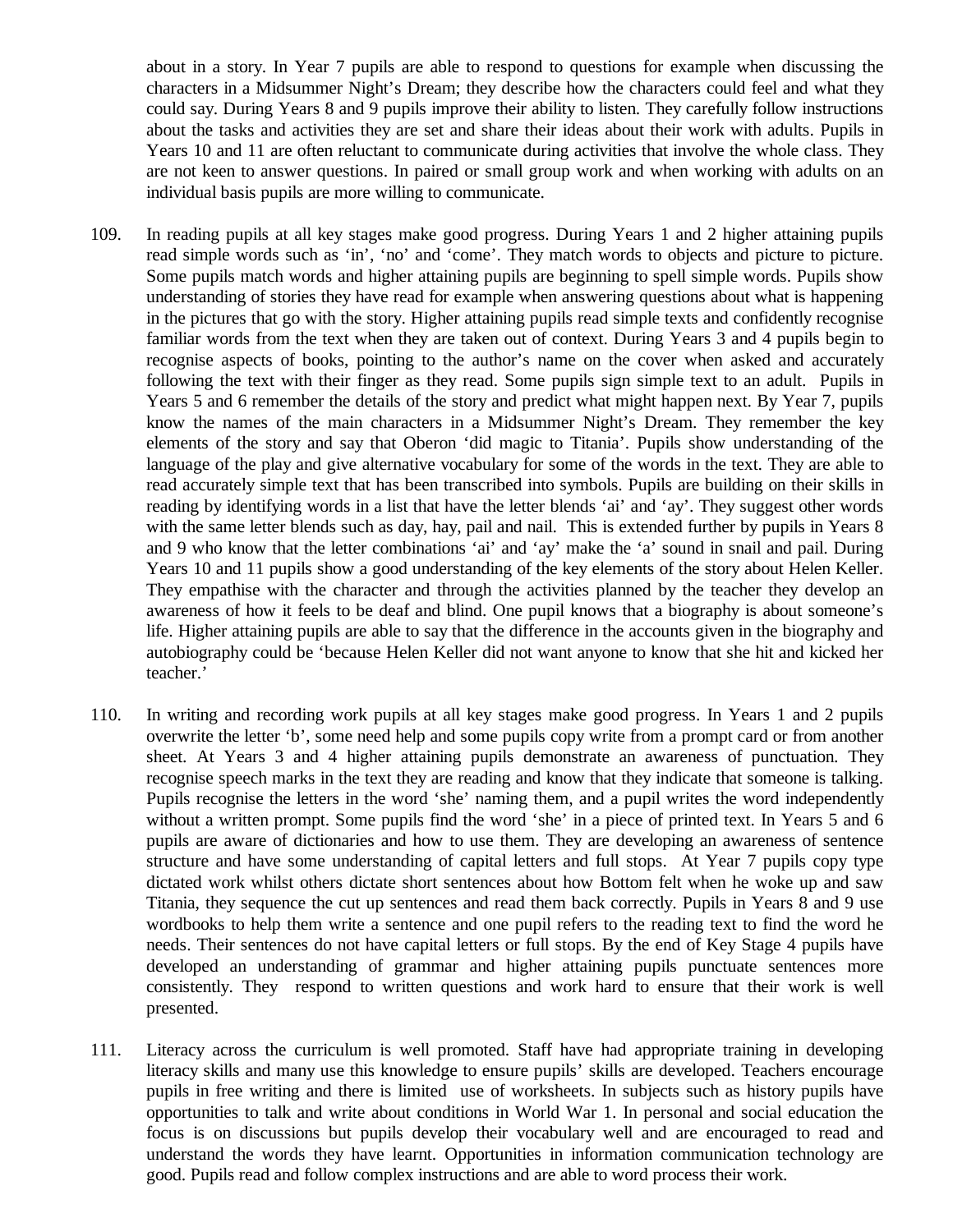- 112. Pupils' attitudes to learning and their responses in lessons are good overall. They are good at Key Stages 1, 2 and 3. They are satisfactory at Key Stage 4. Pupils' concentration and attention is good. Pupils in Years 3 and 4 demonstrate curiosity when they feel in the story bag. They are pleased with their achievements and some pupils recognise when others achieve, clapping spontaneously when they get questions or work right. Pupils wait patiently for their turn although younger pupils sometimes find whole class activities more difficult and begin to fidget and get restless. Pupils in Years 5 and 6 respond enthusiastically to the teacher's questions, they complete the tasks they are set and want to share what they have done. They are interested in each other's responses, listening carefully. Pupils enjoy the activities and respond positively to the learning experiences they are offered. Older pupils ask for help if they need it and follow instructions such as finding pages in a book. They work well together for example two pupils in Year 10 and 11 choose to read a poetry book together. Pupils work well independently. Most respond positively to the opportunities they are offered and make appropriate choices when required.
- 113. Teaching is never less than satisfactory and is good overall. It is good in the majority of lessons for pupils at Key Stages 1, 2 and 3. It is satisfactory for pupils at Key Stage 4. Teachers have good knowledge and understanding of the subject. This is reflected in good subject planning at all key stages and in good lesson planning at Key Stages 1 and 2. At all key stages pupils' progress is supported through an appropriate range of activities and experiences. Teachers' planning appropriately reflects the key skills identified in the National Curriculum and for pupils at Key Stages 1 and 2 the National Literary Programme. Some elements of planning are appropriately drawn from the National Literacy Programme for pupils at Key Stage 3. Learning outcomes are clearly identified in subject planning and lesson plans identify learning outcomes for individual pupils or groups of pupils. However they are not always measurable. Targets set for older pupils are appropriately discussed with them and they understand what they have to achieve. This is a positive procedure helping pupils to develop the skills they need to become independent learners. Lessons offer progression and appropriate opportunities for pupils to practice and refine their skills.
- 114. Lessons are well planned and structured. There is a clear start, middle and end. Past learning is appropriately reviewed. The structure of lessons for pupils in Years 10 and 11 is not fully meeting their needs. The whole class elements are not an effective use of the teaching time available as pupils are reluctant to participate during these sessions and their attention and concentration often wanders. Room management allows pupils to experience a variety of working methods that appropriately include whole class, small group and individual work. Unsuitable classroom accommodation for pupils in Years 3 and 4 impacts on the teacher's ability to mange the learning environment effectively. Small group and individual work often has to take place outside the classroom restricting the teacher's opportunities to monitor pupils responses and restricting the level of support that can be offered. The use of questioning by staff effectively tests pupils' understanding, extends their learning and their involvement in activities. Most lessons offer pace and teachers' expectations of learning and behaviour are realistically high. Classroom relationships between teachers and pupils are good. Pupils in Years 9, 10 and 11 are appropriately treated as young adults. Resources are well selected and appropriately matched to learning and activities. Pupils are effectively supported to use the resources to extend their learning. Support assistants effectively support teaching and learning as well as pupil's communication. They are well deployed by teachers and make a significant contribution to the progress pupils make.
- 115. The subject is well managed. Teachers' planning and pupils' learning are monitored appropriately but the role of the subject leader in the monitoring of teaching is underdeveloped. Good links have been established with speech therapists and staff are aware that there is a need to ensure that adults throughout the school use signing consistently to support pupils' communication.
- 116. The library is satisfactory although it shares space with the school's information, communication, and technology department. This restricts its use as a resource to support learning. The bookshelves are unsuitable for pupils with physical difficulties and pupils are unable to use the library independently.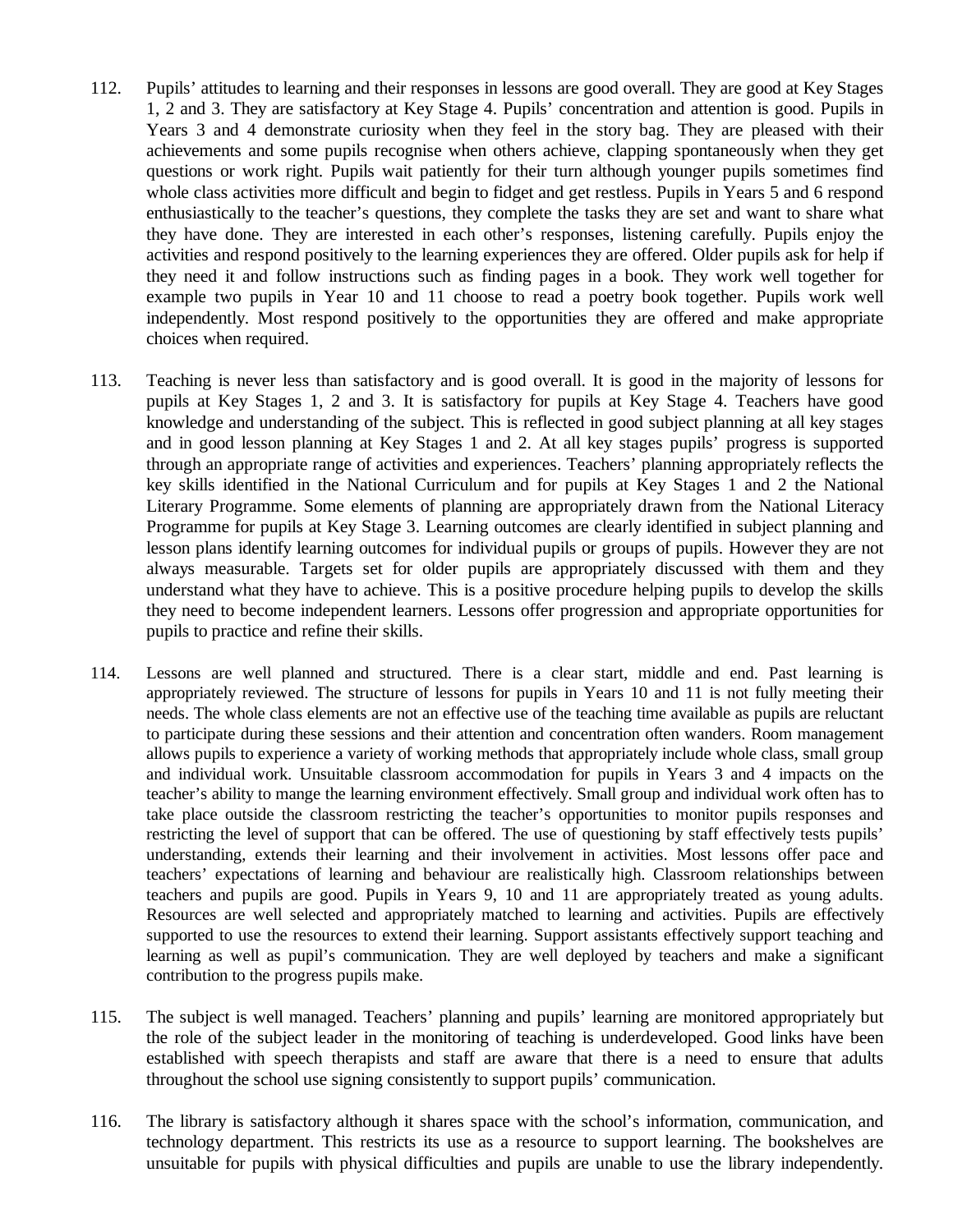There are sufficient suitable resources to support learning. Overall book stocks are good, particularly reading scheme materials and books to support the National Literacy Programme. The library stock is appropriately being resourced, as money becomes available. The school, with the support of parents has developed a good range of resources, including sensory books to support the literature covered by the National Literacy Programme and the school's curriculum planning.

#### 122. **Mathematics**

- 117. Pupils make good progress overall. This is an improvement since the last inspection when pupils' progress was judged to be satisfactory. By the end of Key Stages 1, 2 and 3 pupils' progress in mathematics is good and by the end of Key Stage 4 it is satisfactory.
- 118. During Key Stage 1 pupils learn to count to 10 and talk about numbers to 20. Higher attaining pupils are beginning to make estimations for example about how many objects will fit into a container. They develop an understanding of the concepts of bigger, smaller, full, empty and half full. At the beginning of Key Stage 2 pupils are learning to measure and developing an understanding of how to identify lines which are longer or shorter becoming more accurate in their measuring. At the end of the key stage most pupils can tell the time and some have learned to calculate the difference between two different times using a 24-hour clock.
- 119. During Key Stage 3 the majority of pupils become more secure in their knowledge of multiplication tables, use a calculator and measure with increasing confidence. They know what a fraction is and complete practical activities using fractions. The highest attaining pupils identify square numbers and explain the methods used when working out square root. Progress for pupils in Key Stage 4 is less clear as tasks are limited and do not challenge the higher attaining pupils. Pupils are confident in working with money, some know that 99p is 1p less than  $\pounds$ 1.00 and 98p is 2p less than  $\pounds$ 1.00. They calculate sums of money to beyond £50.00 and calculate change from varying amounts.
- 120. Opportunities to use numeracy across the curriculum are good. This is particularly evident in science where pupils make calculations and show their findings on graphs. In other subjects such as geography and history pupils are encouraged to use mathematics in their learning. For example in geography pupils calculate rainfall, making comparisons and showing their findings on a graph. In history pupils are encouraged to work out the differences in dates such as how long ago the First World War was.
- 121. Pupils' response to mathematics is good in Key Stages 1, 2 and 3; it is satisfactory in Key Stage 4. Pupils are keen to participate in lessons, pay attention in group activities, take turns, listen to each other and complete written work carefully. They discuss activities previously completed and work collaboratively as well as on individual tasks. Pupils are keen to join in with oral mathematics particularly those using communication aids. In Key Stage 4 the majority of pupils can work independently but a small group of pupils finds it difficult to concentrate for the duration of the lesson and can be disruptive. Adult management of these pupils is good but it can be very distracting for other members of the group and can result in a reduction of adult support for them.
- 122. Teaching is satisfactory in Key Stage 4 and good in all other key stages. Teachers' knowledge and understanding of the subject is generally good and support staff are deployed effectively to work with individuals or groups of pupils. Lessons are well organised, planning is clear and linked to assessment. There is good use of mathematical language within well paced lessons which for older pupils are linked to real life problems. Teachers give good, clear explanations to pupils who become increasingly confident in their ability to complete tasks. In the best lessons pupils are appropriately challenged and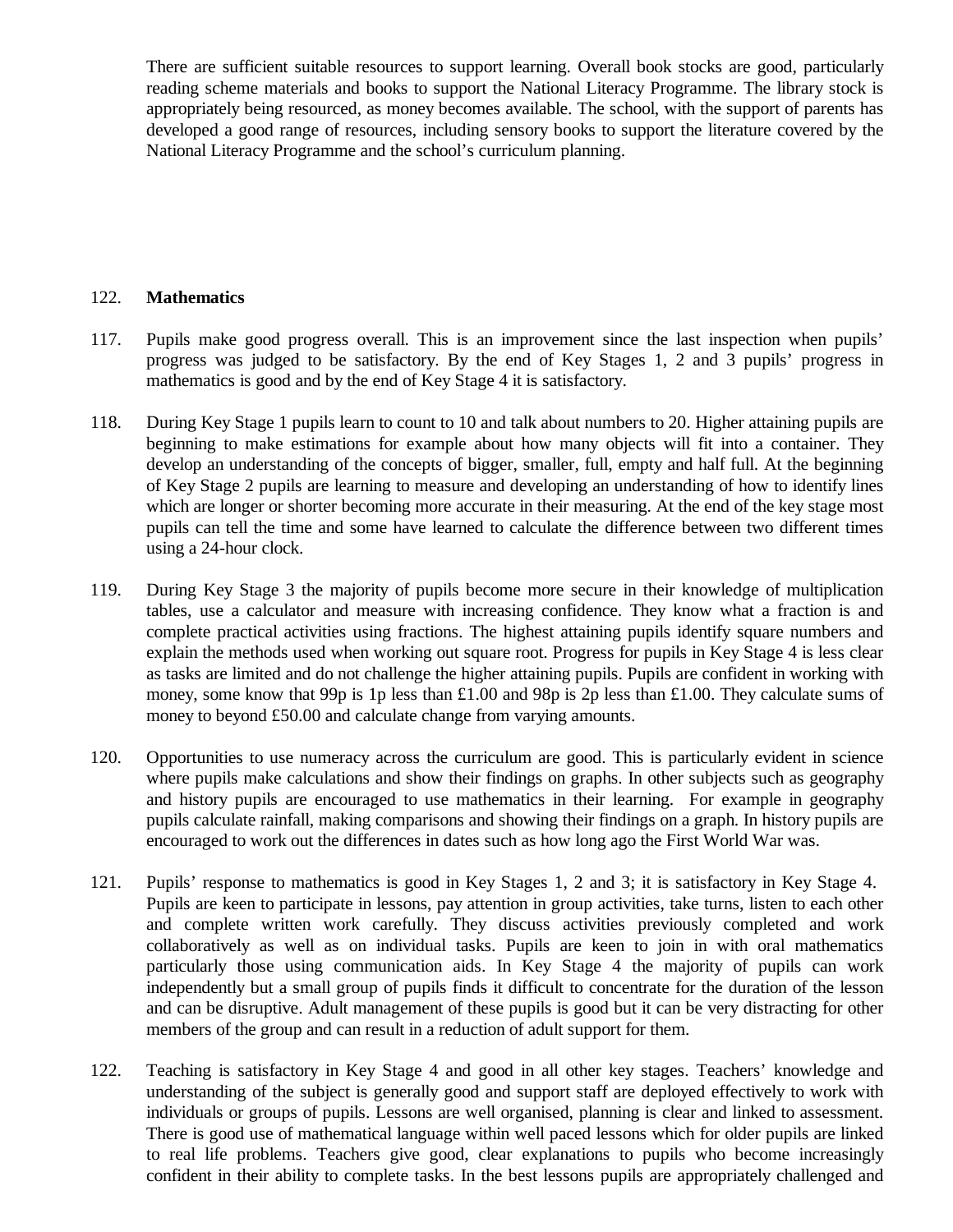provided with a good range of activities matched to their ability. However, there are a few older pupils for whom teacher expectations are too low and they remain unoccupied for part of the lesson waiting for other pupils to complete tasks. Homework is set for some groups but not for all and there is not a consistent approach to this aspect.

- 123. The curriculum is well thought out and enables pupils in Key Stage 4 to gain appropriate external accreditation through Accreditation for Life and Living (Numeracy Skills) or Edexcel's Certificate of Educational Achievement. The school has been involved with the Numeracy Strategy for 18 months all teachers of mathematics follow the same planning and assessment format and meet with the subject manager to discuss weekly plans.
- 124. The subject is managed well. The curriculum is effectively monitored by the co-ordinator by teaching in Years 1/2, 3/4 and 7 for one 1 lesson per week, discussions with class teachers in the Nursery, Key Stages 1 and 2 and occasional observations. Assessment in mathematics for pupils starting school is soon to be introduced into Year 1. Although there is a subject development plan it is general rather than specific and is not costed or given a detailed time scale for completion. There is a good range of mathematics resources which are readily accessible to both staff and pupils. Equipment is used effectively by teachers matching resources appropriately to individual pupils. Information communication technology is used in some lessons although it is recognised that there needs to be a more consistent approach for all classes.

#### 130. **Science**

- 125. Pupils make good progress in science, with some very good progress evident throughout the school. This is an improvement since the last inspection when progress was judged to be satisfactory. At Key Stage 1, pupils make good progress in investigative science. By the end of the key stage they have developed their knowledge and can classify and compare the properties of thick and thin mixtures of potato or paint powder and water. Higher attaining pupils explain that more water makes mixture thin and know that only a little water makes it thick. Their understanding of the differences between living and non-living things is developing and pupils can identify the main features of a plant.
- 126. At Key Stage 2, pupils make good progress, building upon their knowledge of materials to describe objects in terms of size, shape and feel. They learn that some materials float in water and some sink. By the end of the key stage pupils investigate ways to prevent a ball of clay from sinking in water discovering that it will float when formed it into the shape of a boat. They begin to explain this in terms of gravity, using terms such as "upthrust". Pupils understand that animals require nourishment to survive and can draw a simple food chain.
- 127. By the end of Key Stage 3, pupils make very good progress, understanding the relationship between the revolutions per minute of a rotor and the energy provided by hot air rising from burning candles underneath. They show a growing knowledge of the need to control conditions; for example ensuring that there is not a draught, when they take readings of burning candles. Pupils show growing knowledge of reproduction and by the end of the key stage can describe the life cycle of the frog.
- 128. Pupils at Key Stage 4 make good progress in carrying out investigations. They are able to build an electromagnet when following an accredited course. They compare the strength of electromagnets when they investigate increasing the number of coils of wire on a steel rod to determine the number of paper clips attracted. By the end of the key stage they have a developing understanding of the human body and reproduction. Pupils make good progress acquiring skills to separate the constituents of muddy water. Lower attaining pupils complete units of accreditation, studying the effect of man on the environment. Pupils make good progress in investigative science because they have regular opportunities to carry out experiments. They record with increasing accuracy, using tables and diagrams. Pupils have good opportunities to develop skills of numeracy in science, interpreting data with increasing accuracy.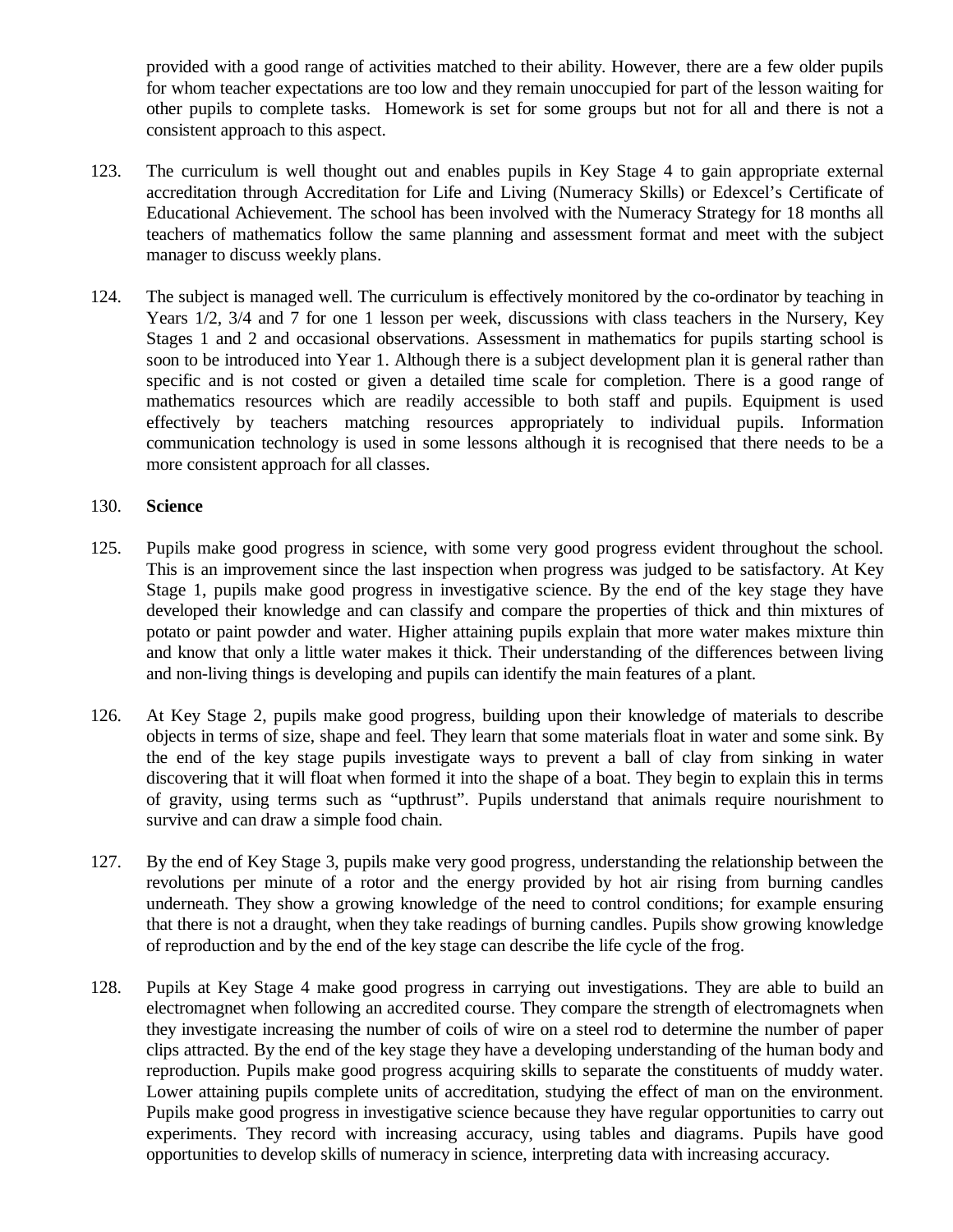- 129. Pupils are interested in science lessons, keen to handle resources and take part in experiments. They apply their skills of investigation and research and show a growing understanding that there are recognised ways to undertake experiments. Pupils record carefully so that they can interpret the results to draw conclusions. Pupils are aware that they are required to make decisions and are prepared, for instance to predict before they measure. They listen well to follow instructions and are willing to search for meaning and answers. Relationships between pupils and staff are very good and this makes an important contribution to the way that pupils work with a sense of purpose in science lessons. Pupils share resources well, discuss their work and make suggestions of how to proceed. Pupils are prepared to take a lead and responsibility, for instance for timing the experiment. Behaviour is good.
- 130. The quality of teaching is good, with a significant minority of very good teaching evident throughout the school. Teachers have very secure subject knowledge to plan lessons and respond to pupils' questions. They intervene to ask pupils good, open questions to promote progress. There are high expectations for pupils to investigate and use scientific terms. Staff are deployed effectively to support pupils and this makes a significant contribution to promoting progress, particularly for pupils who have additional special educational needs. Lessons start promptly, with effective planning to ensure that pupils remain interested and complete their assignments. Interesting resources engage pupils' interest and encourage them to want to take part. Planning for lessons is clear yet provides good flexibility to change direction to enhance learning when the opportunity arises. There is good planning to prepare additional activities for higher attaining pupils. Pupils receive good guidance on safe practice in science lessons. Resources are well deployed for pupils to develop independence in selecting for themselves. Pupils who have additional special educational needs receive good support so that they can participate at an appropriate level.
- 131. Planning for science is good and pupils receive a balanced study of all the required areas. There are opportunities for pupils to build upon their prior learning as they move through the school. Planning is good to promote literacy and scientific language. Pupils receive good support to respond to questions using augmentative communication. There is good planning to promote numeracy, particularly the recording and interpretation of data. Pupils at Key Stages 3 and 4 have good opportunities to use information communications technology for research and to record their work. There is limited evidence of the use of information communication technology to promote learning at Key Stages 1 and 2. Assessment procedures are good. Procedures are particularly good at Key Stage 4 where pupils undertake external accreditation matched to their assessed attainment.
- 132. The subject manager co-ordinates the subject well to influence development and improvements. The provision of support staff is good and they make a significant contribution to promoting pupils' progress. The specialist science room enables pupils to undertake appropriate experiments. The school grounds and local area are used well to study plants and insects. The range and quality of resources are good to provide pupils with opportunities to handle apparatus and models.

138. **Art**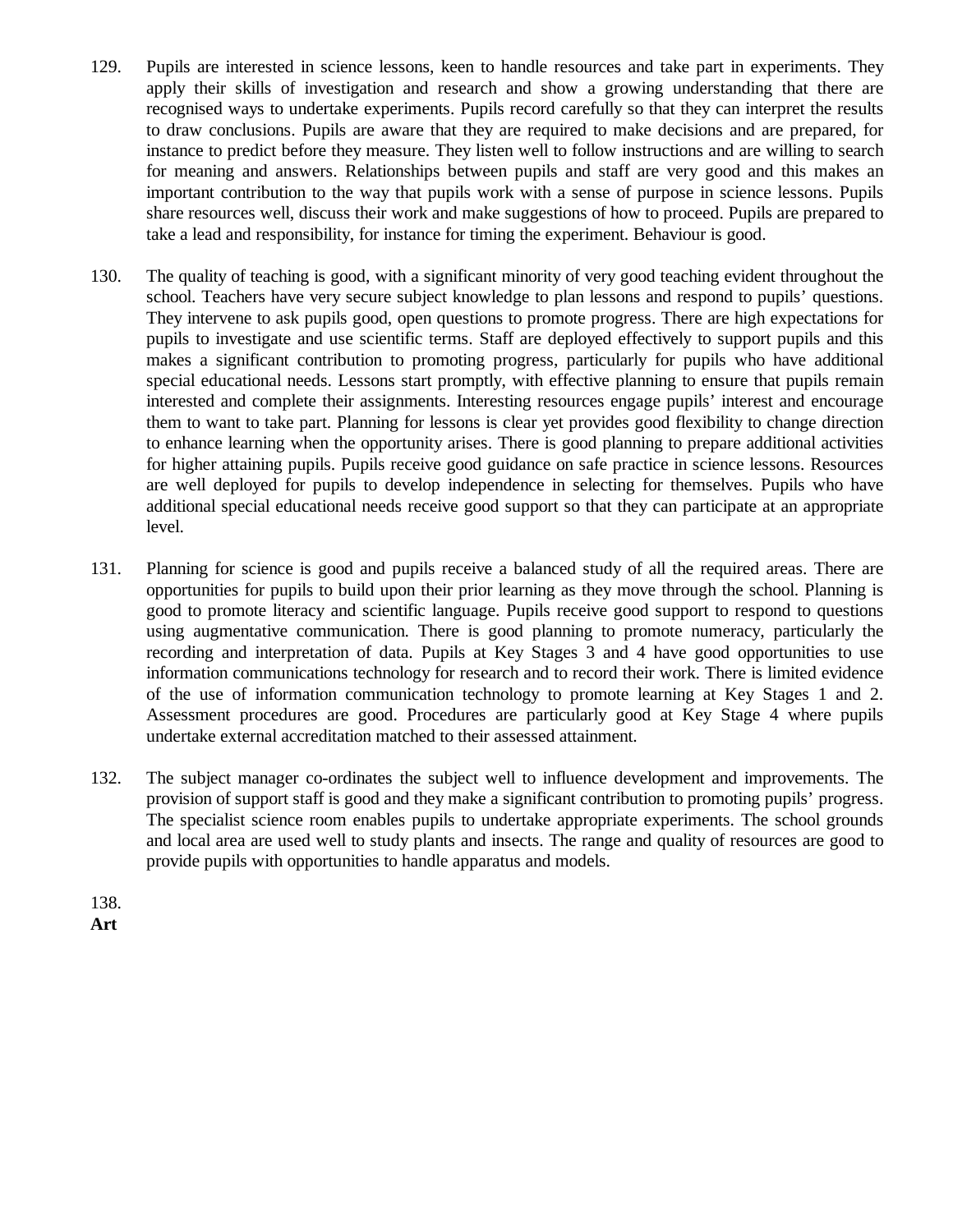- 133. Overall pupils make good progress in art. The school has maintained standards in art since the last inspection. Progress is very good in Key Stage 2 and good in Key Stage 3. It is satisfactory in Key Stage 4, where pupils follow an expressive arts programme incorporating art, music and drama. No lessons were observed at Key Stage 1 but from the scrutiny of work and displays it is evident that pupils make good progress. They develop an awareness of pattern and colour and can print using a range of shapes and materials. In Key Stage 2 pupils use speech, sign and symbols to describe objects, identifying materials and patterns. They extend their knowledge through exploring different fabrics and making large observational drawings of natural forms. Pupils in Key Stage 3 learn about different artists and the style of their painting. By the end of the key stage they are developing a range of paint techniques and evaluate their own and others' work. In Key Stage 4 pupils the wider curriculum enables pupils to experiment with a range of mediums. For example as part of a multi-media project they study the effect of light through different materials and will use what they have learnt in a performance at the end of the term.
- 134. Pupils' response to art is at least good and frequently very good. Pupils are confident in their use of materials and respond positively to the teacher. Their interest and concentration is maintained throughout all lessons and they produce work of a good quality. Those with co-ordination difficulties particularly persevere to succeed and produce work. Within all lessons pupils relate well to adults and each other. There is evidence of pupils helping each other to achieve and they enjoy celebrating each others' achievements. Pupils are keen that visitors and other adults should appreciate everyone's work.
- 135. The quality of teaching is good and sometimes very good. The teacher is very enthusiastic, has a good understanding of the subject and of the pupils. Lessons are well planned and stimulating with an interesting mix and balance of activities. The pace of the lessons is good and the teacher has high expectations, challenging all pupils to develop their skills and understanding of the subject.
- 136. There is a good, comprehensive art policy and scheme of work which is appropriately reviewed in light of the changing needs of the pupils. Planning is clearly linked to assessment. As part of assessment a drawing assessment is carried out annually followed by consultation with the occupational therapist to identify suitable grips for pupils to enable them to use pencils and other tools more effectively in all subjects. This information is then circulated to staff. There is a subject development plan but this is general rather than specific, is not costed or given a detailed time scale for completion. The art curriculum for pupils in Key Stages 1 and 2 has been reduced this year by half and there is a need for closer links between the art department and key stage teachers to plan for cross curricular themes.
- 137. The display of art work around the school is good and celebrates pupils' achievement in a wide range of media. The school has developed good links with the Ipswich Museum Service and pupils are taken to exhibitions locally and further afield, for example, to The Sainsbury Centre in Norwich and to The National Gallery in London.
- 138. The art co-ordinator teaches throughout the school, is well qualified and maintains a high level of personal professional development. Accommodation for the subject is very good. Resources are well matched to the curriculum and pupils' needs. For instance, artist information sheets have been produced for pupils which combine pictures and information with text using words and symbols making them accessible to the majority of pupils. Planning to extend the use of information communication technology in art is appropriate.
- 139. Pupils with additional needs have access to therapeutic art sessions. In these, pupils are able to explore and experience a range of materials, to develop skills and behaviours linked to their IEP targets and to receive a high level of adult attention. It is recognised that these sessions could be further developed to form an essential part of the curriculum for pupils with more complex needs enabling them to access other subjects through sensory art.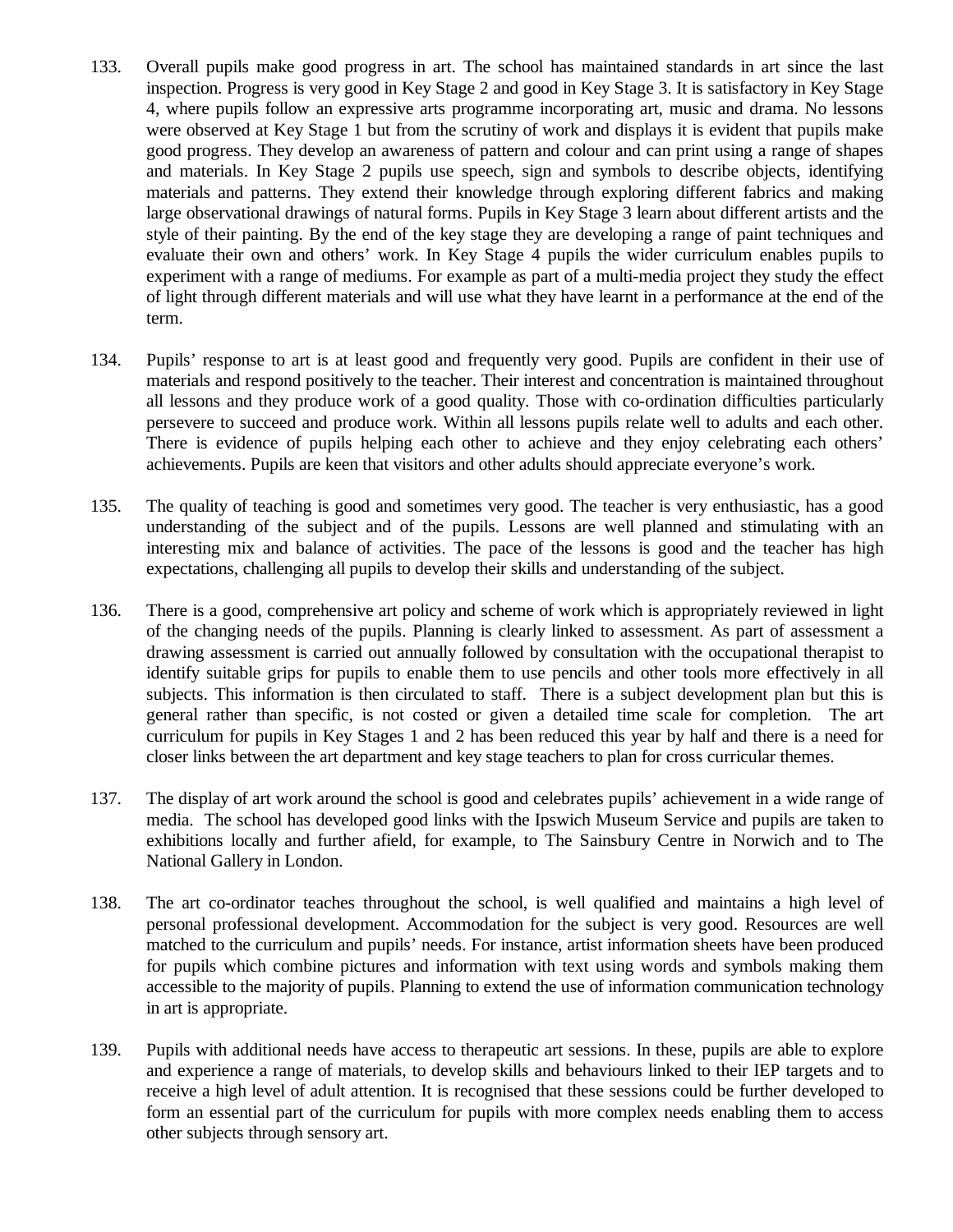#### **Design and technology**

- 140. Overall progress in design and technology is good. By the end of Key Stage 1 pupils are developing effective making skills. They cut, shape and paste shapes using simple equipment; join paper, tissue and card using paste and paper clips and they tear and cut with increasing accuracy. Knives are used successfully under supervision when working with more resistant materials and simple 3D shapes, such as pinch pots in clay, enable pupils to experience a different material.
- 141. By the end of Key Stage 2 pupils are improving their making skills as they use scissors more accurately and, with help, use a hacksaw to cut thin wood. They cut along lines to measured marks and design and make threaded patterns using beads that they have made. Early clay work is extending into clay slab and rolling work and higher attainers assemble toothed cogs and make predictions about the direction of rotation. There is a significant improvement in pupils' ability to make reasoned choices as was exemplified during the lively discussion about how they were going to make a Kanga along the lines of the samples brought to school. The pupils manifested real awe and wonder at the beauty of the design on the different cloths.
- 142. By the end of Key Stage 3 pupils have built upon their skills and are beginning to understand the link between design and making. Their designing and making of place mats involves using fibres to make felt and the carding of wool. As a result they increase their understanding of the use of different materials. They incorporate materials found in nature into their products, for example one pupil with limited vision made a "book" using sand, leaves and feathers providing him with a unique reminder of what he had experienced on a visit to a museum. Pupils sew a straight line using a sewing stitch and extend their clay skills to the creation of coiled pots.
- 143. By the end of Key Stage 4 pupils extend their joining skills to include the use of string, staples and pins and are able to pin a paper pattern to fabric prior to cutting and assembling. They use a design, talk and their previously learnt skills to make a wider range of 2D and 3D products, for example a model of an island and boat for a survival project. They are better able to make reasoned choices about design features that they wish to incorporate into their products.
- 144. Pupils respond to design and technology with enthusiasm. They concentrate well when listening to instructions or performing tasks and show care for the equipment and materials they use. Behaviour is consistently good. Pupils show respect for the views of others when in discussion; the quality of the discussion as part of the design stage is a strong feature of all lessons. The great patience pupils show as they wait for their peers with specialist communication equipment to respond in discussion further underlines the respect that they have for each other. Most pupils work independently and most will persevere with difficult tasks for most of the time, particularly those pupils with complex learning difficulties. As pupils progress through the school they accept more responsibility and show initiative as they help during lessons and tidy up afterwards. Pupils take pride in their work and demonstrate what they have done with confidence.
- 145. Teaching in design and technology is consistently good and sometimes very good. Lessons are very well planned; methods and organisation used match the pupils and topics' needs and teachers constantly challenge all at appropriate levels. Carefully targeted support by teachers and support staff, including the therapy services, and the use of special access technology, ensures that all pupils have optimum opportunities to succeed. The resources available from school stock and materials that staff have collected are effectively used. Teachers make good use of the time available and pupils show real satisfaction with completing set tasks within the time allocated. The very good relationships that exist between staff and pupils, combined with the effective co-operation of teachers and support staff creates a very good ethos in lessons which encourages pupils to work hard.
- 146. Design and technology is well co-ordinated throughout the school. The policy is underpinned by a good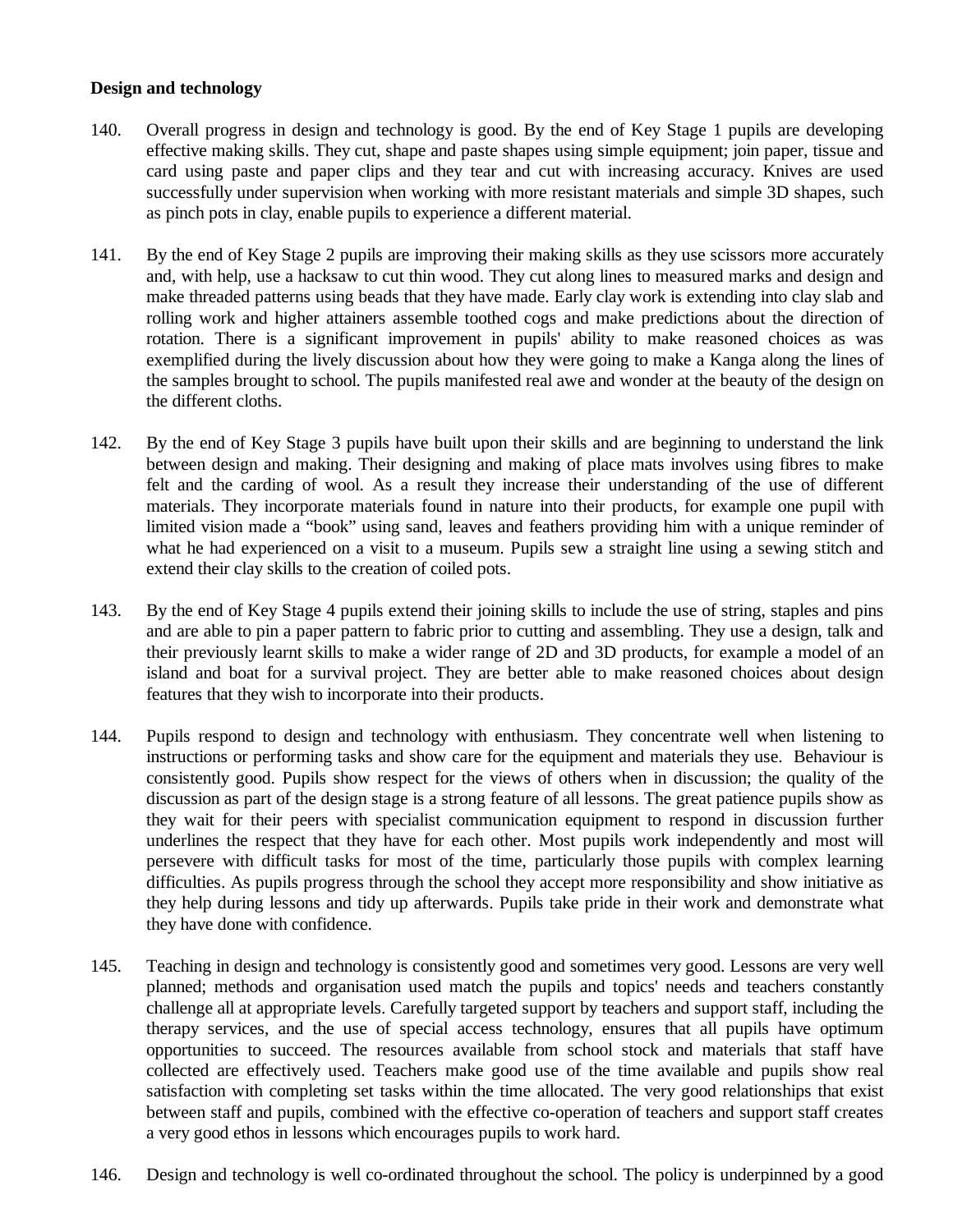long term plan which ensures that pupils make progress as they get older. This plan in turn is linked to a well structured medium term plan which clearly identifies aims, objectives, outcomes and assessment points for units produced and links directly to weekly lesson plans. As yet not all of the units have been written. The curriculum has balance and breadth. It provides pupils with appropriate opportunities for designing and making and reflects the requirements of the National Curriculum. However, there is a need to ensure that 3D work and work with resistant materials is given as much prominence as 2D work and work with non-resistant materials.

147. Satisfactory improvements have been made since the last inspection. Teaching is consistently good, the pupils responses are consistently good and expectations are uniformly high. Planning continues to be of high quality but there continues to be a need for specially adapted tools.

#### 153. **Geography**

- 148. Pupils make satisfactory progress in geography. Due to timetable constraints only a few geography lessons were observed. Inspection evidence is taken from lesson observations, scrutiny of pupils' work and teachers' plans. Geography is taught in Key Stages 1, 2 and 3. In Key Stages 1 and 2 there are two weekly humanities lessons and each half-term, or term, modules of study alternate between geography and history. In Key Stage 3 pupils have one 75 minute lesson of geography a week. This means that adequate time is now allocated to the teaching of geography. The school has addressed this issue since the previous inspection.
- 149. By the end of Key Stage 1, pupils have developed an understanding of their home locality, identify the differences between towns and the countryside and have an awareness of life in different places including a seaside resort and an Indian town. Higher attainers understand the effects of weather on people and express their views about the environment. During Key Stage 2, the pupils extend their understanding of different localities, climates and cultures. They experience African food, music and clothes and draw comparisons about their own life and that of a Masai child. By the end of the key stage higher attainers learn to investigate geographical and human features of different areas, for example farmland and river basins Pupils have developed their skills in map reading and interpreting information.
- 150. During Key Stage 3, pupils build further on prior learning and experiences. They identify characteristics of settlements and the requirements for survival. Pupils have an awareness of how geographical features affect the way people live through studies on South America, Australia, volcanoes and coastal landforms. The higher attainers develop skills in interpreting geographical information about an area and make predictions about the life style of the inhabitants. By the end of Key Stage 3 good progress is made by pupils in the development and use of vocabulary associated with the subject.
- 151. Pupils are well behaved and work well in lessons. They are keen to respond in class discussions, listening to one another and developing their ideas. They settle to tasks and particularly enjoy practical activities. There are good relationships between the pupils and they wait patiently for those using communication aids to respond to questions. Pupils like to take responsibility for distributing and collecting learning resources and are keen to help tidy up.
- 152. Overall the quality of teaching is sound. It is occasionally good. Teaching is most effective when there are short-term plans which have learning objectives that are matched to the needs and abilities of the pupils. For example a Year 8/9 lesson on settlements included a range of activities which ensured that the pace of the lesson was good throughout. Information was presented clearly and in a lively manner and questions were targeted to challenge individual pupils; resources are well deployed and support assistants have a clear understanding of the purpose of planned activities. Teaching is less effective when explanations are unclear and time is not used effectively.
- 153. Good curriculum planning ensures the pupils have access to a broad and balanced curriculum. The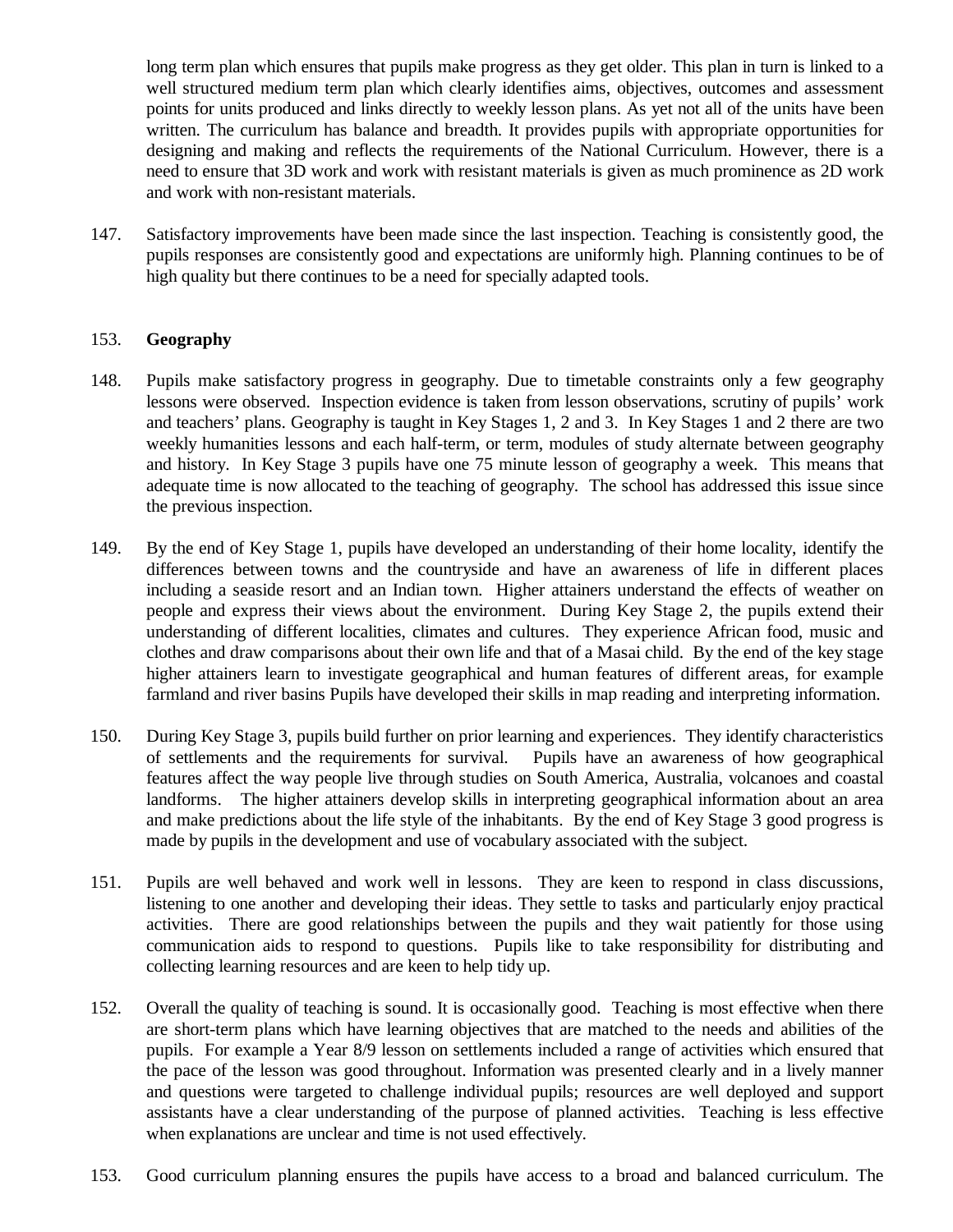subject policy and planning is well matched to the needs and abilities of the pupils and ensures that all aspects of the national curriculum are covered. Good use is made of this assessment information to aid planning of future lessons. Pupils' work is discussed with them and an assessment file is maintained to record pupils' progress against learning objectives and topics covered. Geography makes a significant contribution to pupils' spiritual, moral, social and cultural development. They develop an awareness of the vastness and contrasts of the world. Pupils develop an understanding of life in different settings, cultures and communities.

154. The subject is well co-ordinated. Curriculum plans are reviewed and developed by the subject leader and the Head of Lower School in liaison with the teachers delivering geography to primary aged pupils. Recently there have been very good developments in planning a curriculum matched to the needs of Key Stage 2 pupils with communication needs. There is an action plan with appropriate priority targets for development. However this is not costed. Although pupils' assessment sheets are collated this data is not yet used effectively to monitor progress or inform future planning. The subject leader is aware of the need to monitor the teaching of geography throughout the school and provides support to colleagues in the lower school. The school makes very effective use of teacher made and borrowed resources in lessons and for display work. Geography displays around the school make a significant contribution to the good ethos of the school.

#### 160. **History**

- 155. Pupils make satisfactory progress. Due to timetable constraints only a few history lessons were observed. However inspection evidence is taken from lesson observations, scrutiny of pupils' work and teachers' plans. History is taught in Key Stages 1, 2 and 3. In Key Stages 1 and 2 there are two 50 minute weekly humanities lessons and modules of study alternate between history and geography. In Key Stage 3 pupils have a double lesson (90 minutes) of history each week. This means that adequate time is now allocated to the teaching of history and the school has addressed this issue since the previous inspection.
- 156. During Key Stage 1, pupils develop their knowledge and understanding of their own family history and other families and sequence photographs into chronological order. By the end of the key stage they have an understanding of everyday life for the Victorians and for people in the 1940s and link this information to the lives of famous people and events. By the end of Key Stage 2, pupils are extending their knowledge of life in different time periods and experience the food, clothes, music and life styles of rich and poor people. They compare and contrast the life styles of people living in Ancient Egypt, Ancient Greece, Tudor times and Victorian Britain. Pupils interpret information from a range of historical sources including pictures, photographs, artefacts and stories. They use their knowledge well when visiting buildings, museums and specialist centres such as Kentwell Manor. Higher attainers develop an understanding that some peoples' actions have a major impact on the lives of others.
- 157. At the end of Key Stage 3, pupils have developed their understanding of how people and societies bring about change and are affected by change. They understand the impacts brought about by the Roman Empire, Medieval Realms, British Industrialisation, the First World War and their consequences on peoples' life styles and class structures. Higher attainers make good progress in their development and use of vocabulary associated with the different time periods. Pupils learn to build up evidence from a range of different historical sources and find out that, often, there are different points of view about historical events.
- 158. Pupils enjoy history lessons and are keen to participate in class discussions. They handle and explore photographs and artefacts with care. Pupils are willing to volunteer for activities. They concentrate on group and individual work and rise to the challenge when work becomes more difficult. Pupils relate well to one another, showing a good sense of humour and are proud of their achievements. Those taught in the humanities room (Acorn Suite) are easily distracted when sitting on swivel chairs.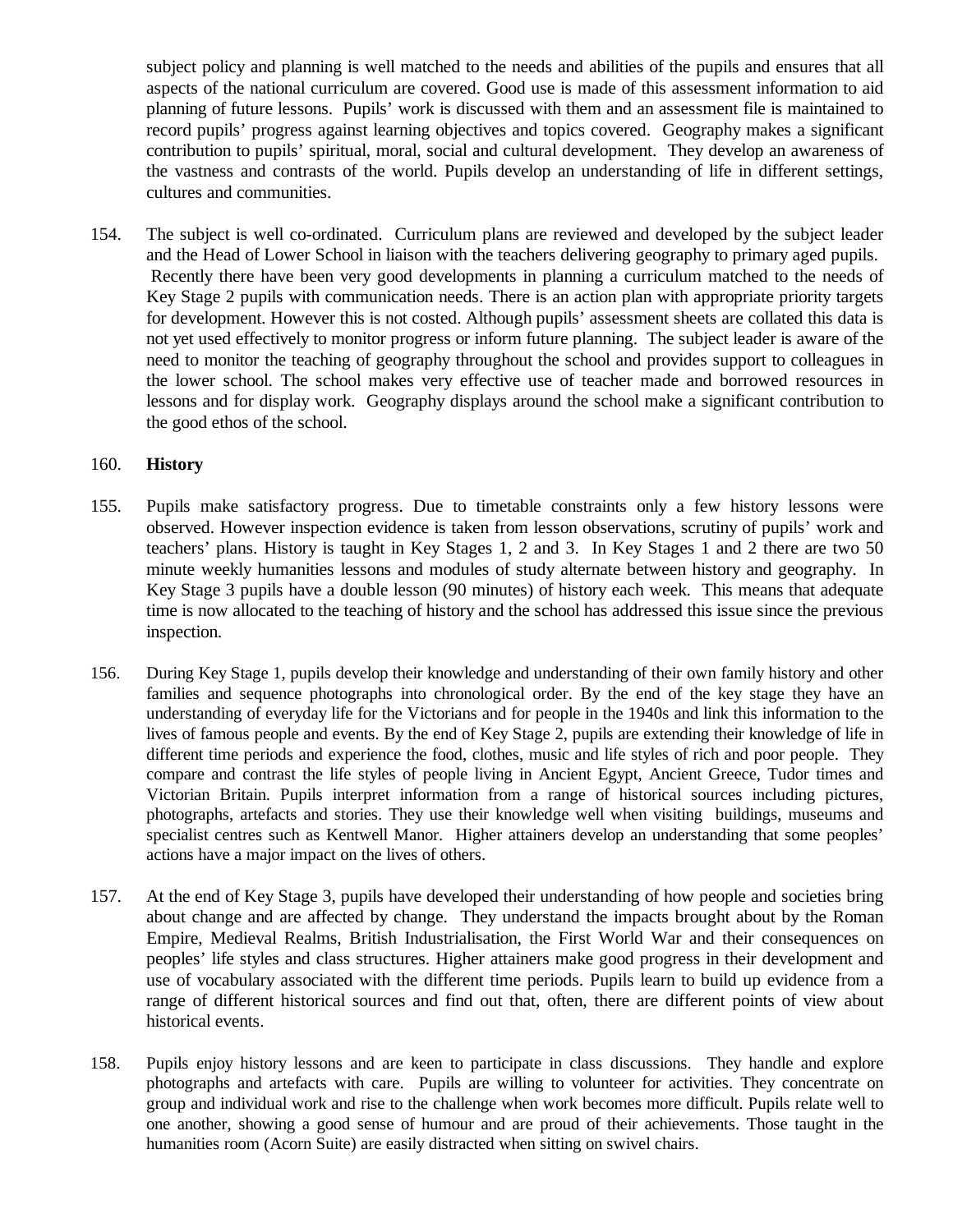- 159. The quality of teaching in history is always sound, on occasions it is good. Teaching is most effective where there are a range of resources which support learning. For example in a lesson on World War 1 pupils had the opportunity to handle clothes and army equipment from that time period. This enabled them to make comparisons with present day uniforms and ensured they were fully involved in the lesson. Clear explanations and work that matches the needs and abilities of the pupils ensures pupils make progress. Discussions and questions are targeted to challenge individuals and ensure that all pupils remain attentive. Group work is well supported by support assistants who have a clear understanding of the purpose of the activities. The excellent resources available are deployed at an appropriate pace for the pupils. Occasionally teaching is less effective when the learning objectives are not clear to the support assistants and the work set is not matched to the needs and abilities of the pupils.
- 160. Good curriculum planning ensures pupils have access to a broad and balanced curriculum. The subject policy and plans are structured well to ensure all aspects of the National Curriculum are covered. Shortterm plans for each lesson include learning objectives and assessment outcomes which are matched to pupils' abilities. Good use is made of this assessment information to aid planning for future lessons. Pupils' work is discussed with them and an assessment file is maintained to record pupils' progress against learning objectives and topics covered.
- 161. History makes a significant contribution to pupils' spiritual, moral, social and cultural development. They develop an understanding that life is not limited to the here and now; develop their understanding that peoples' action have an impact on the lives of others; learn about the lives of different people and societies and develop their understanding of different cultures and class structures.
- 162. The subject is well co-ordinated. Curriculum plans are appropriately reviewed and developed. As in geography there have been very good developments in planning a curriculum matched to the needs of Key Stage 2 pupils with communication needs. The subject manager collates pupils' assessment sheets and is aware of the need to monitor the teaching of history throughout the school. There is good inventory of resources which is kept updated. The school makes very effective use of teacher made and borrowed resources in lessons and for display work. History displays are good and make a positive contribution to pupils' learning.

#### **Information communication technology**

- 163. Throughout the school pupils make good progress in the use of information communication technology. Most have a good understanding of the use of every day technology while those pupils with more complex learning difficulties are very good at using the specialist devices that help them to communicate.
- 164. During Key Stage 1 pupils develop their knowledge of vocabulary when talking about the equipment that they use. For example they refer to screen, key-board, mouse, switch, printer. They are more consistent in recognising the letters of the alphabet and a few of the important function keys on the keyboard. By the end of the key stage they use a touch screen to affect colour, size and position changes on a screen image and confidently recite the "do's and don't's" of working with computers in the specialist media room.
- 165. At the end of Key Stage 2 pupils show increasing confidence in the use and understanding of the computer equipment and programmes. They use the space bar, return, and caps with greater confidence and accuracy when word processing and are beginning to be more confident in changing the appearance of what they produce such as the type or size of font. Higher attaining pupils use capitals and punctuation to produce longer sentences while pupils with more complex learning difficulties use access devices and special programmes with greater confidence.
- 166. During Key Stage 3 pupils log on and log off the network and access their own files. Graphic programmes are used to enhance their work as they "grab" and locate visual images in text and they edit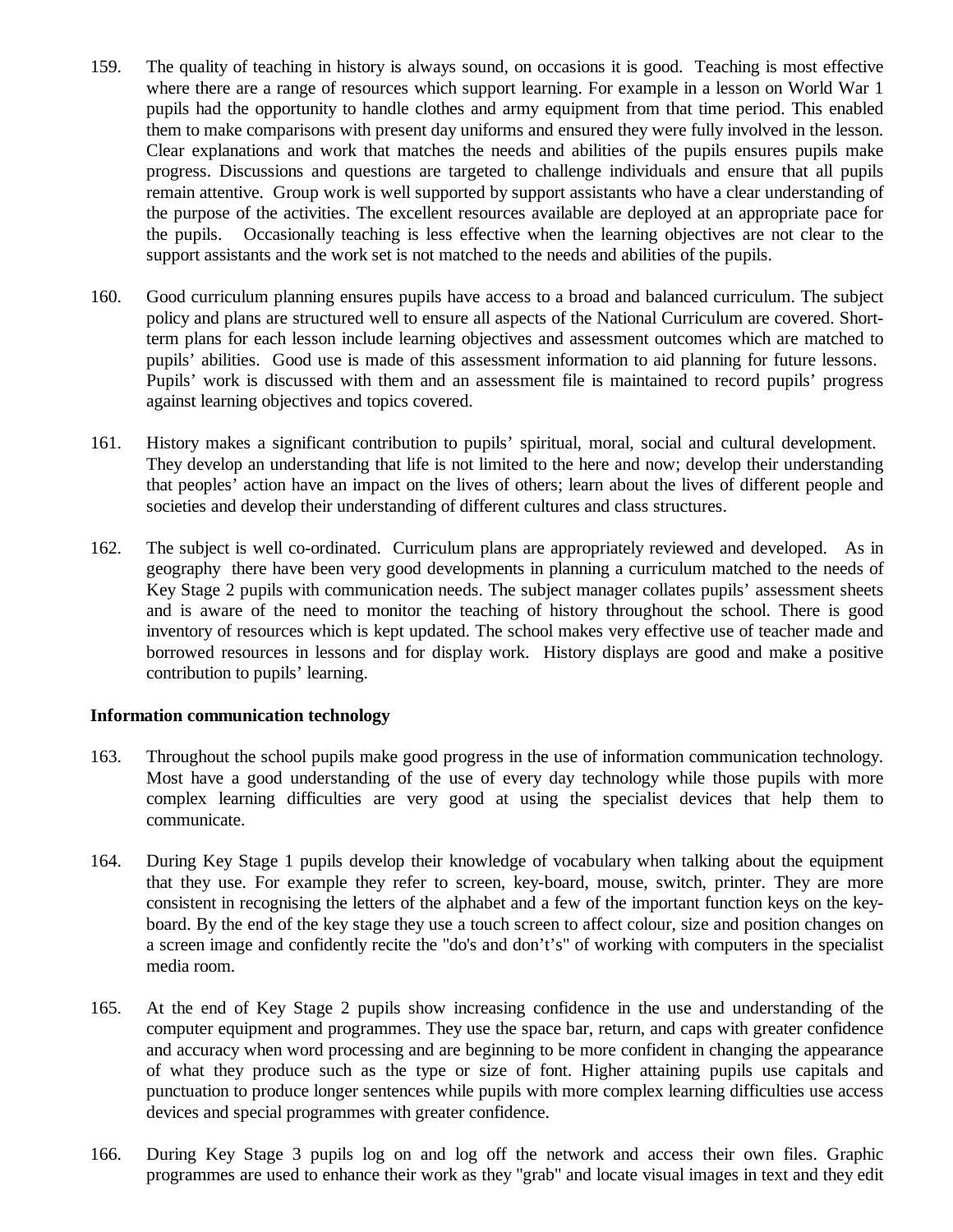what they produce through experimenting with font size, type of font and the re-location of units of text and images. By the end of the key stage they use the correct terminology regularly and understand more about other aspects of communication technology as they explore the use of telephones and videos. As programmes increasingly use more complex displays and a wider range of function icons pupils with more complex learning difficulties, already using a similar "environment" in their specialist access devices, are provided with real opportunities to show their confidence in this new "environment".

- 167. By the end of Key Stage 4 higher attaining pupils use computers with confidence and skill; they word process regularly and utilise graphic packages to create posters and signs. Information and tools are retrieved from increasingly more complex menus and they use CD ROMS to access information for research. Control technology is used to programme videos and digital cameras are used to enhance their graphic work. The "Words in Symbols" programme is very effectively used by those older pupils and students to support their communication.
- 168. Information communication technology is beginning to be used to support learning in most subjects. However this is not consistent throughout the school. The development of the media resource base has ensured that a significant number of computers are available for class-room use. As a result some word processing takes place at all key stages while graphics programmes are used at Key Stages 4. The use of a wide range of special switching and communication devices is a normal feature of the school.
- 169. Pupils enjoy their information communication technology lessons and are eager to increase their skills and knowledge. They particularly enjoy working in the recently created specialist media resource room and are already familiar with and respond well to its routines and conventions. They show respect and care for the new equipment and know the "rules". For example, Key Stage 1 pupils repeat them with confidence and gusto. Pupils of all ages are patient when waiting for help; some able pupils help others and many pupils, across all key stages, are able to work independently. The perseverance shown by most pupils when faced with new or more difficult tasks, particularly those with complex learning difficulties, is a strong feature of all lessons. Older pupils accept responsibility for units of work and confidently explain choices and decisions.
- 170. The quality of teaching is good throughout the school. Lesson planning reflects the scheme of work, the lesson's objectives and the pupils' range of abilities. Carefully targeted support by class teachers, support assistants and volunteers ensures that all have optimum opportunities to have access to and achieve success during lessons. The quality of collaborative work between teachers, support staff and technician is very good and contributes directly to the progress that the pupils make. Teachers have high expectations and their effective use of time and resources enables most pupils to complete units of work within the time available.
- 171. The subject is well led and is driven by a policy which reflects the school's aims. This policy is underpinned by a long term plan which takes due note of National Curriculum guidelines. Planning is supported by medium term plans that provide a sound basis for lesson planning and assessment that provides feedback for pupils and informs curriculum planning. Not all of the units required by the medium term plan are in place. However, the creation of these units using the structure used at present and the linking of all units to key stages will complete what is a coherent and relevant scheme of work. The subject is very well resourced.
- 172. Since the last inspection there has been significant progress made in the provision of information technology. The subject is well coordinated and is guided by good long, medium and short term planning documents that gives coherency to this area of the curriculum.

#### **Modern Foreign Language (French)**

173. Pupils make satisfactory progress. Better progress is prevented because of the lack of time allocated to the subject. Pupils study French in Key Stage 3 and by the end of the key stage have developed an understanding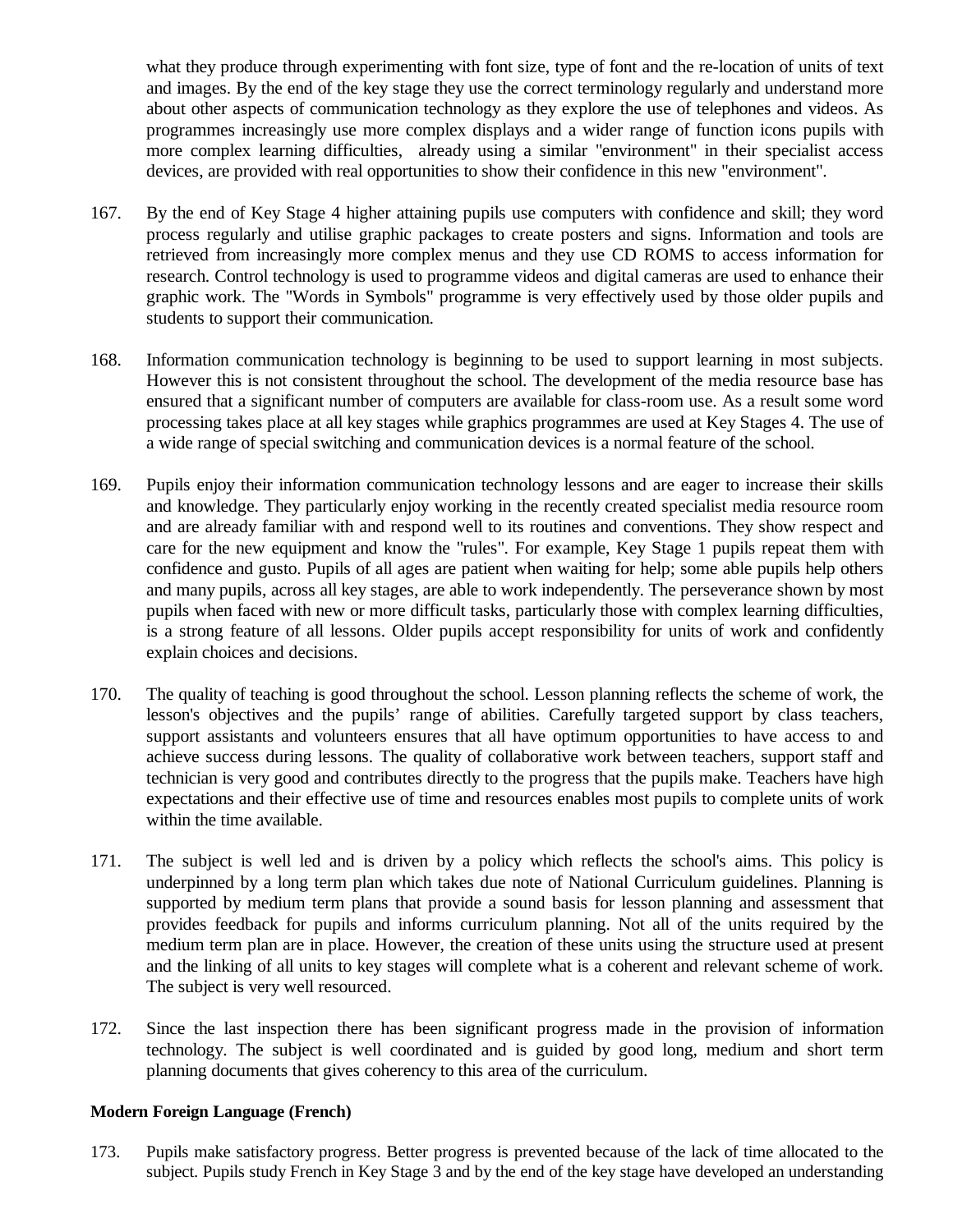of French which would enable them to hold a limited conversation should they go to France. By the end of Year 9 all achieve certificates at different levels through an externally accredtied course. They are confident to use phrases beginning with "J'aime" and "Je n'aime pas" and all will respond in French to greetings such as "Bonjour". They count with confidence up to ten and some count up to twelve. Pupils introduce themselves in French and can state their age. They listen well to tapes, translating what is being said. Most show an understanding of phrases linked to food and drink and their cost in francs.

- 174. Pupils respond well to this subject. They show interest and enthusiasm and clearly enjoy speaking in French. They are proud of their achievements and are keen to show off their skills to visitors. All pupils show patience when listening to each other and will offer suggestions when someone needs help. They participate well in practical activities and enjoy the competitive element of the games.
- 175. Teaching is satisfactory. Although not a subject specialist the subject manager has worked hard to develop her knowledge. Planning is appropriate and is based on the local education authority's scheme of work. The use of spoken French is limited however the use of tapes does enable pupils to hear longer sentences in the language. The pace of lessons is satisfactory and is most effective where a range of activities is offered. For example in a Year 8/9 lesson, after a class activity practicing vocabulary, the class broke into groups and carried out a variety of tasks based around shopping and ordering food. Resources were used well and tasks were matched well to pupils' ability. Assessment is used well to monitor progress although it is not always used to support the planning of lessons.
- 176. The subject is managed well. The co-ordinator has recognised the weaknesses in terms of expertise and has ensured that this is well supported through in-service training and support from advisors. She has worked extremely hard in developing resources many of which are teacher produced. The scheme of work is appropriate. There is recognition that the curriculum would benefit from commercially produced resources which would reduce the workload. There are very limited opportunities for higher attaining pupils to progress in the subject.

#### 182. **Music**

- 177. By the end of all key stages pupils make good progress in relation to their past learning. Due to timetable arrangements it was only possible to observe two music lessons, one for pupils at Key Stage 2 and one for pupils at Key Stage 3. A session of therapeutic music for pupils from Key Stages 1 and 2 was also observed. Although only a limited number of lessons were observed there was sufficient evidence from discussions with the subject leader, scrutiny of subject planning, individual pupil's records and evidence on video and audio tape to make a judgement on progress.
- 178. By the end of Key Stage 2 pupils have developed an awareness of rhythm. They recognise that the beat of music can be used to build a picture for example when putting music to a story of a lion chasing a gorilla. They copy rhythms well and can extend them further. By the end of Key Stage 3 pupils have built upon their skills. They have developed their understanding of maintaining a beat and know how to play instruments loudly or softly. They know a wide variety of songs and have adapted some to their own circumstances. For example changing the words of a well known song so that it makes reference to the work of the physiotherapists.
- 179. Older pupils have developed their knowledge of a range of different musicians and recognise work by Gershwin and Berlioz. They show an understanding of how music can be used to set the mood for example one pupil pointed out that summertime music is light. Pupils are studying a module called 'Jesus Christ 2000' and the focus has been on exploring 'light' and 'dark' through pictures. This work is supported by drama activities related to showing emotions and music such as 'The Walk to the Gallows' and 'Summer Time'.
- 180. It is clear that pupils enjoy music and respond well to the lessons. They show confidence to perform and play instruments in front of an audience. Pupils are patient with each other and supportive in lessons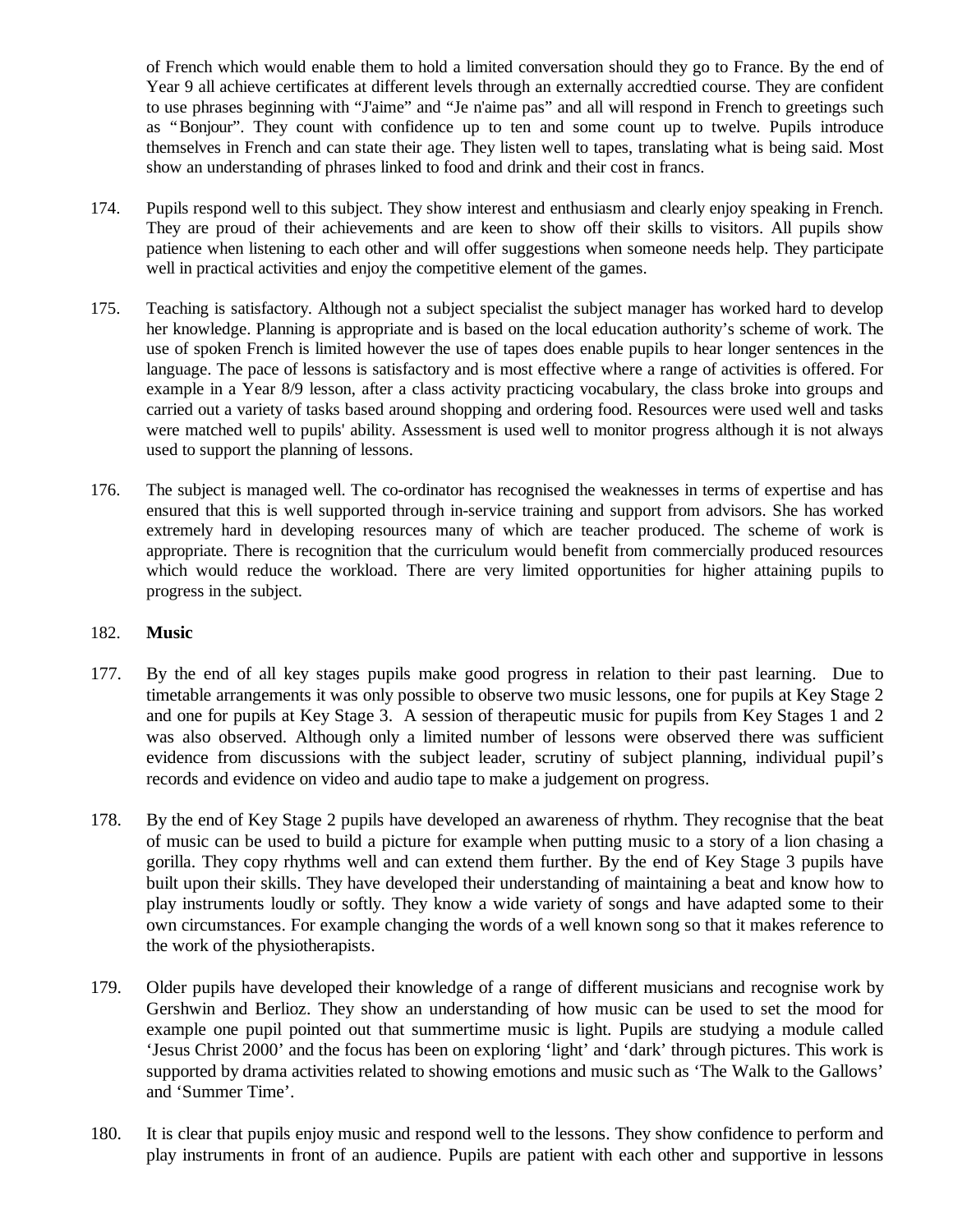when working together. There is high level of enthusiasm and older pupils have risen well to the challenge of the production of Jesus 2000.

- 181. Overall teaching is good. Teachers are confident in their subject knowledge and ensure that pupils gain from a wide range of experiences. However, in the music lessons timetabled for the end of the day or those timetabled before a school assembly teaching and learning are affected by the number of staff available to support pupils, and the constant interruptions as pupils are taken to be toiletted and changed. At these times the teachers' planning cannot be fully implemented. There are insufficient staff available at these times to support pupils, particularly those with high dependency needs.
- 182. The planned curriculum is good and is appropriately balanced. There are good opportunities to develop pupils' skills to play a range of tuned and untuned percussion instruments as well as keyboards. Planning includes good opportunities for pupils to perform, compose and appraise music. The curriculum enables pupils to take part in musical activities outside the school and for them to visit the theatre both locally and in London. This is further enhanced by good links with musicians from the London Sinfonia who visit the school and provide workshops through which pupils develop their skills in composing and performing. The school has recently implemented an expressive arts course for pupils at Key Stage 4 and for students in the further education department. Draft planning is in place and pupils and students have good opportunities to explore topics through music, art and drama.
- 183. The subject is managed well on a day to day basis by the subject leader. Long term development of some aspects of the school's music provision, such as the therapeutic music sessions, issues relating to the timetable and the deployment of support staff have not been considered in sufficient detail.
- 184. The school has appropriately implemented therapeutic music sessions for some pupils who have additional special needs. The interactions between adults and pupils during these therapeutic sessions are very positive and pupils have very good learning experiences. However, the sessions are not planned in terms of teaching or learning and currently opportunities to develop and reinforce language and communication skills as well as skills in other curriculum areas could be missed. Pupils' achievement and progress during these sessions are not formally monitored. This is unsatisfactory. Therapeutic music sessions are not guided by a policy or by planning to support teaching and learning. The role of these sessions within the overall curriculum and within pupils' curriculum entitlement has not been clearly established. In addition to the therapeutic music sessions provided by the school some pupils with additional special needs also have sessions with a qualified music therapist once a week.
- 185. Accommodation is good. This provides an appropriate base for the storage and display of some of the school's music resources and is the teaching base for the subject leader. Resources to support learning are good and enhanced by effective use of the loan scheme run by the local education authority's

 music service. The school currently has a good range of African musical instruments to support the topic being covered by pupils at Key Stages 1 and 2. Resources are easily accessible and include boxes of tuned and untuned percussion instruments for use in classrooms. The school is developing a good range of music CD's and videos of popular West End musicals. It has improved its use of information technology in response to criticism in the last inspection report and is developing an appropriate range of CD-ROM's to support the development of composing skills.

#### **Personal, social and health education.**

186. Pupils make good progress. When they start school many lack appropriate independent skills. By the time they leave pupils are confident individuals, keen to be independent and take on responsibility. The subject contributes greatly towards the achievement of the aims of the school. Although it was not possible to see any lessons for Key Stage 3 and 4 pupils during the inspection there was sufficient evidence from teachers' records and pupils' files to make a judgement on progress.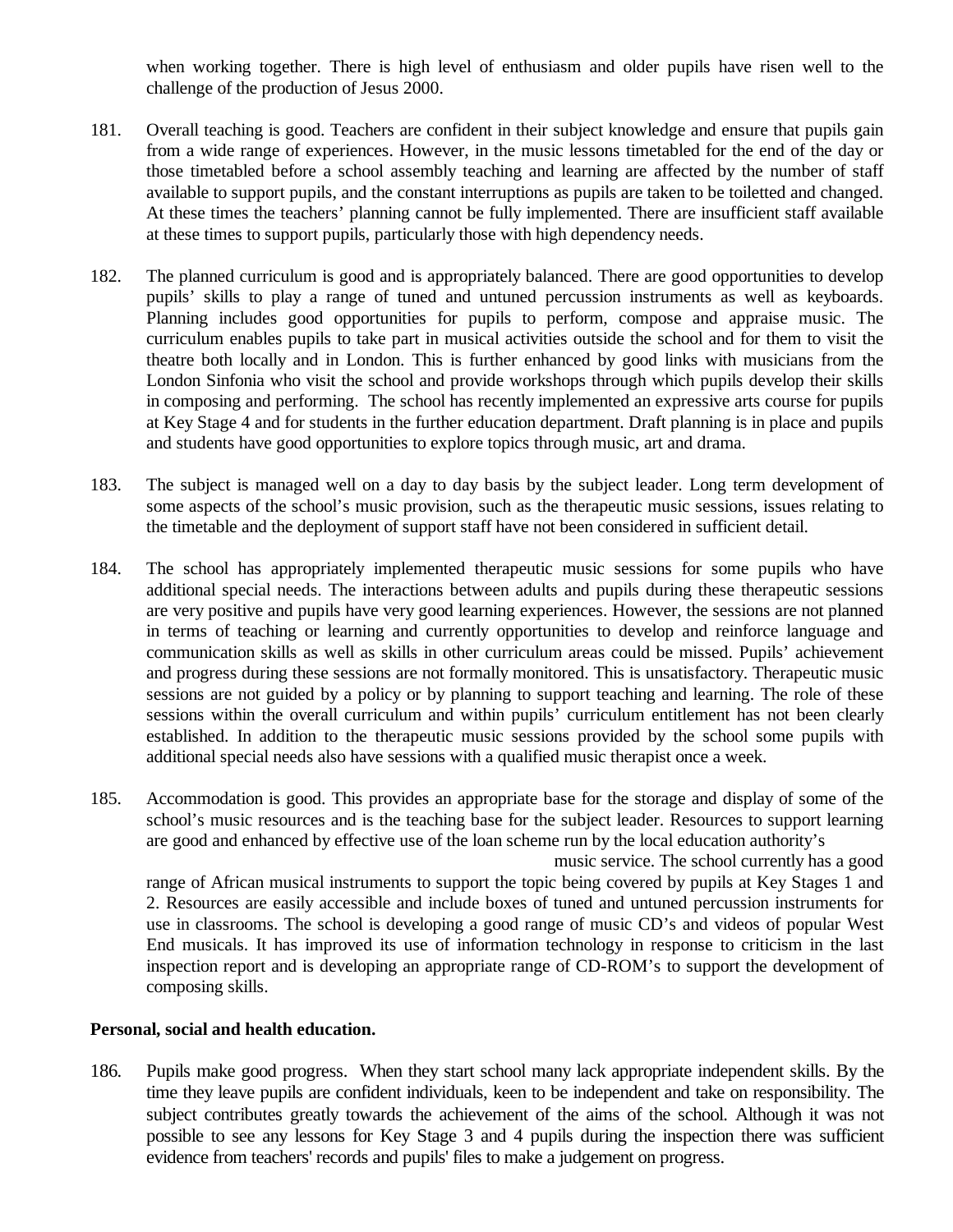- 187. By the end of Key Stage 1 pupils have an understanding about feelings and describe different emotions. They develop a knowledge of healthy eating and the importance of breakfast. Many are increasing their vocabulary through the work they do on senses and their body. They use words such as skeleton and understand where the spine and rib cage are. By the end of Key Stage 2 pupils have an understanding of a range of aspects. These include issues to do with safety, not only on the road but also in the home, such as considering the safe storage of medicines. Pupils' social skills have developed well. They are courteous and friendly, showing confidence in working with their peers and adults. They enjoy opportunities to chat and communicate well about a range of aspects, particularly football.
- 188. At the end of Key Stage 3 pupils continue to make appropriate progress. They discuss issues such as friendship and bullying and understand the importance of saying no to strangers. They are beginning to develop their knowledge of the dangers of drug abuse. Older pupils work on their personal profiles, developing an understanding of applying for jobs and presentation of letters. Discussions centre around topics including equal opportunities and prejudice and pupils talk sensibly about a range of aspects. Pupils are mature and sensible and are keen to take on responsibilities. For example they take on responsibility for running the tuck shop and do so very efficiently.
- 189. Pupils' response is good and on occasions very good. Younger pupils concentrate for long periods of time and are very attentive. All pupils enjoy opportunities to enter into discussions. They listen well to each other and show respect for each other's points of view. Many are keen to contribute, for example, pupils in Key Stage 1 were eager to show their knowledge of the names of different bones in the body. Pupils work together and support each other well.
- 190. Although only a small number of lessons were seen, teachers' records and pupils' files confirm that overall teaching is good. Teachers are confident in discussing a wide range of subjects and encourage pupils to talk about issues that are of concern. Expectations are appropriate in enabling pupils to develop their personal and social skills. Teachers manage behaviour well for example in a Key Stage 1 lesson pupils were encouraged to listen despite their over-enthusiasm and as a result they remained on task throughout. A range of strategies are used effectively with teachers working with the whole class before splitting them into groups to work at levels which match their ability. Appropriate systems are used for assessing pupils' progress over time, although the use of day to day assessment to support planning is underdeveloped.
- 191. The subject is well managed by two co-ordinators, one in the lower school and one in the upper school. They have worked hard to develop a scheme of work and are appropriately reviewing the lower school scheme. It is recognised that there is too wide a range of aspects to cover in the allocated time and that there is a need to reduce the amount being taught. There is also very limited time given to check pupils' understanding and review the work that has been done. The upper school has adopted a commercial scheme this term and it is effective in ensuring that a range of topics are covered. Sex education is taught separately and good use is made of the school nurse in working with classes and individuals. As yet there are no systems for monitoring the teaching of this subject. Resources are appropriate and good use is made of accommodation.

## 197. **Physical education**

192. Pupils make very good progress in physical education. By the end of Key Stage 1, they have developed a range of skills. Pupils respond well to enthusiastic teaching to improve their performance in movement and dance. They move around the gym and modify actions to convey meaning. Pupils choose to move in ways that express feelings, such as anger. Pupils at Key Stage 2 make good progress responding to tasks in movement and dance. They develop actions, such as stretching and curling, and are building up series of actions, in response to music. Pupils make very good progress through teacher intervention and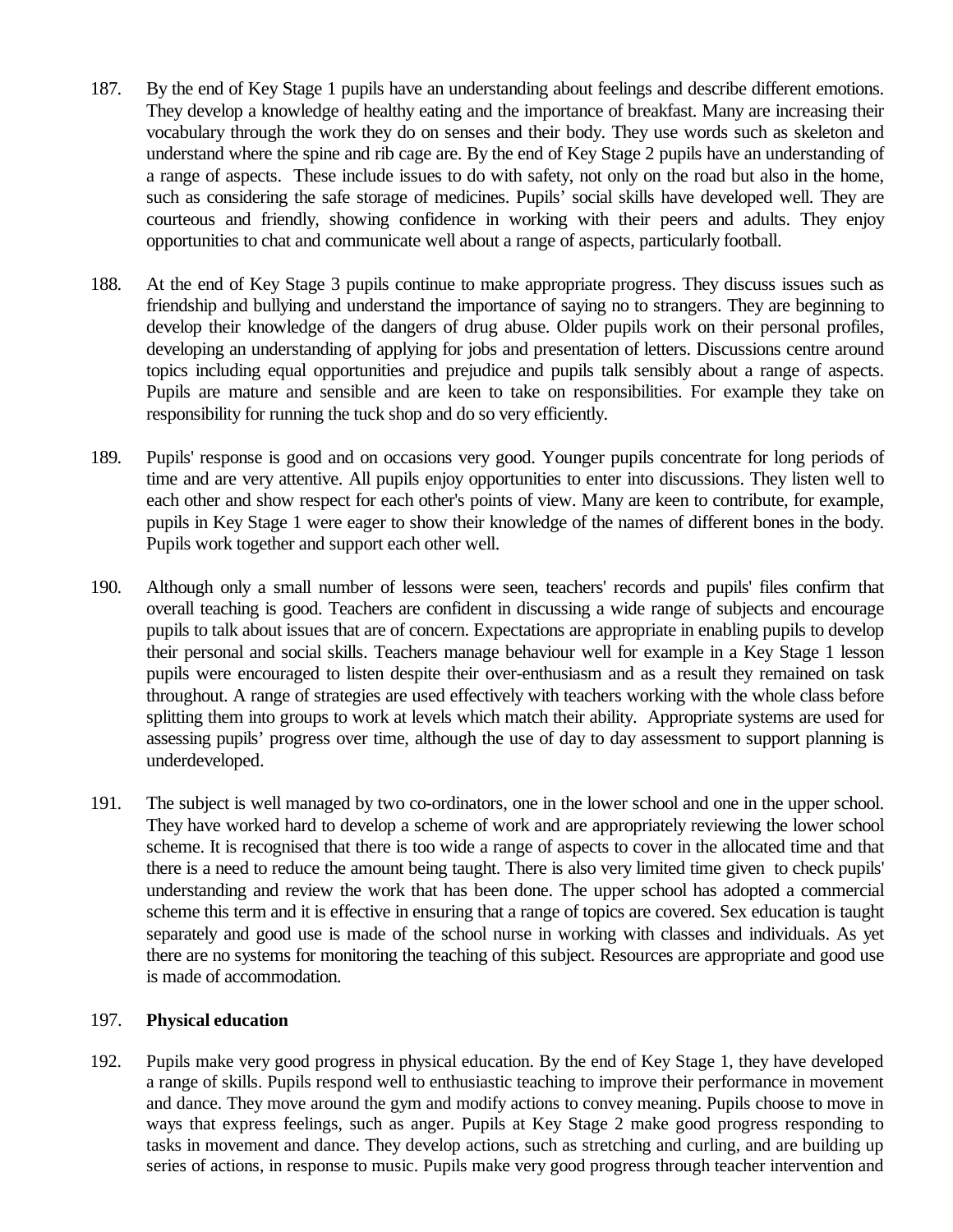support. By the end of the key stage, pupils are confident in the water and higher attaining pupils are developing confidence in swimming.

- 193. Pupils at the end of Key Stage 3 make very good progress improving movements with wheelchairs through slalom posts in a game of tag during the warm up for physical education. They understand the need to prepare for physical activities and for rest afterwards. Pupils make very good progress towards the targets set for improvement. Pupils adapt and refine techniques of moving with a ball with their hockey sticks when they prepare for small team games. They evaluate their own performance and make changes to improve their speed of carrying the ball.
- 194. By the end of Key Stage 4 pupils have made very good progress in a range of skills. For example, in basketball they develop strategies and adjust tactics to improve success in passing and receiving the ball. They manoeuvre their wheelchairs with skill to improve their techniques and teamwork in preparation for an area competition. Pupils at Key Stages 3 and 4 have regular opportunities to swim. They make good progress developing confidence in the water and refining swimming strokes to swim distances.
- 195. Pupils enjoy physical education lessons and extra curricular activities at sports clubs are popular. They achieve success, and understand that the emphasis is upon improving their own performance whilst contributing to a team effort. Pupils exhibit a great sense of anticipation as they wait for explanations of the current task, responding immediately. They evaluate their own responses and make changes to improve and show originality for example in their own interpretation of dance music. Pupils are receptive to suggestions to improve and are very pleased to demonstrate skills to others. Pupils cooperate well with each other when working in groups or pairs and develop good team skills.
- 196. The quality of teaching is very good. Music, dance and story are used well. Demonstration is very effective and this helps pupils to improve the variety of movements in gymnastics and dance. Planning promotes pupils' progress in swimming and games. Teachers and the swimming instructor show very good enthusiasm for the subject and encourage pupils to take part and improve their performance. Staff manage pupils behaviour very well. Instructions are clear and lessons engage their interest. Support staff and volunteers provide good support for pupils, providing assistance to improve individual performance. There is excellent support from physiotherapists within some physical education lessons to promote pupils' physical development.
- 197. Planning is secure to enable pupils to make progress as they move through the school. Pupils work towards swimming awards and have increasing opportunities to achieve awards in physical education. Systems of assessment are good. Some pupils receive enjoyable additional swimming lessons.
- 198. The co-ordinator manages the subject very well. Support staff and volunteers play a strong part in supporting pupils to promote their progress. Overall accommodation for physical education is good. However storage is inconvenient and there is a large amount of equipment in the gymnasium, restricting movement. There are no changing rooms or showers for physical education. The school swimming pool is useful but there is some deterioration of fabric and limited shower facilities. Outside accommodation for physical education is good, with a small field and hard running track. There is good provision in the locality to promote progress in outdoor adventurous activities. Pupils have good opportunities to use local sports halls and riding centres to promote physical development.
- 199. There is an exceptionally good range of extra-curricular activities and competitive sports. Pupils develop very good independence skills at the after school sports club, where they take responsibility and develop team skills. They prepare well for area and national sporting events. Resources for learning are good for gymnastics, games and swimming. There is a good range of equipment that is specially adapted to meet pupils' special requirement.

#### 205. **Religious education**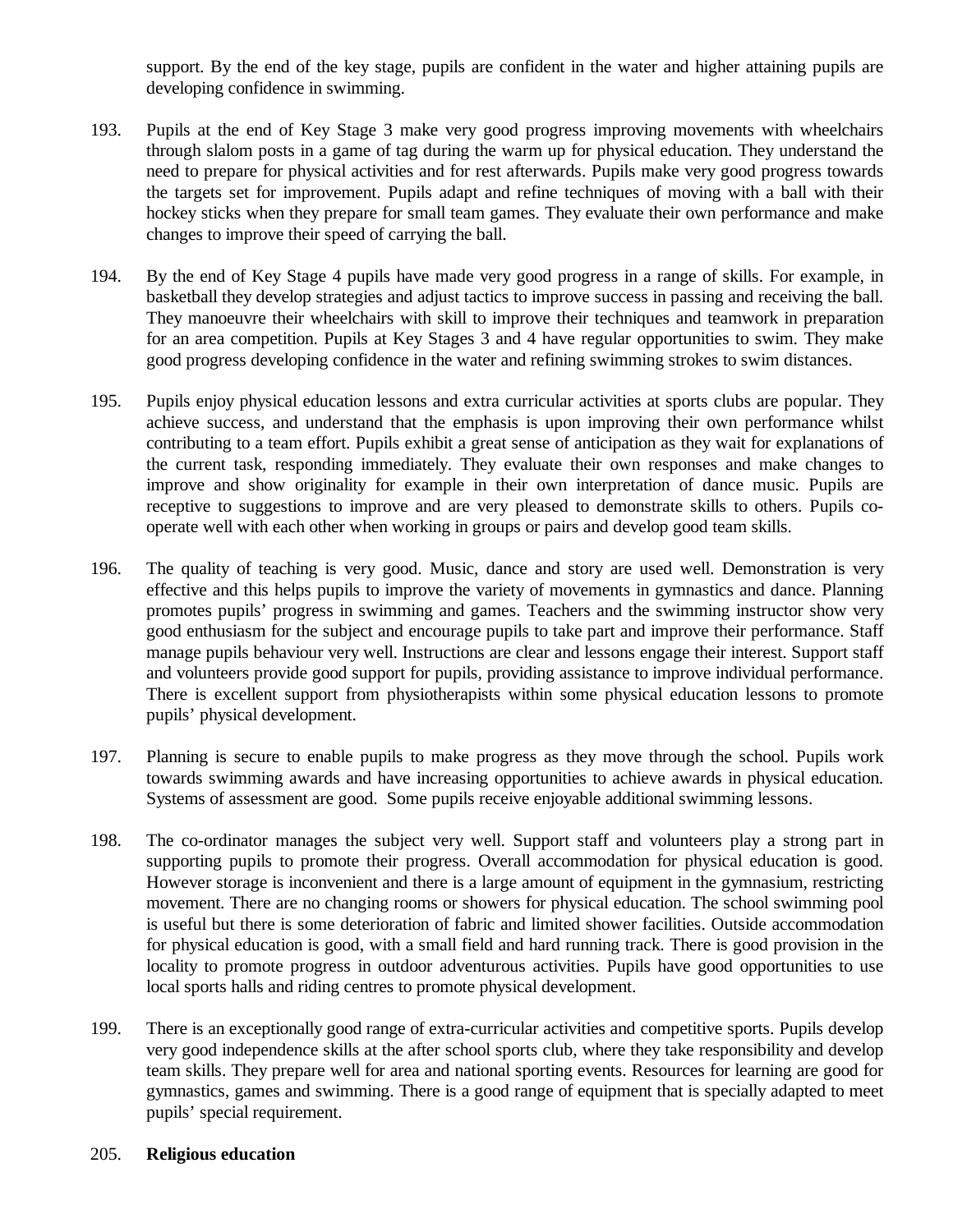- 200. Pupils make satisfactory progress in all key stages. Due to timetable constraints only a few religious education lessons were observed. Inspection evidence was taken from lesson observations, scrutiny of pupils' work and teachers' plans. By the end of Key Stage 1, pupils have developed an understanding of the changing seasons, special occasions such as Christmas and Easter and how they are celebrated. They are developing their knowledge of families' routines and religious beliefs. In Key Stage 2, pupils use their questioning skills to build on their prior learning. By the end of the key stage they are aware of how family life may be affected by religious beliefs and relate this to their own experiences. They have developed their knowledge of Christian and Jewish family life, and about rules and customs in different communities including the Hindu community.
- 201. During Key Stage 3, pupils develop their awareness of themselves in a family and as a friend. They have an understanding of the needs of others and explore issues of social expectations and peer pressure. Pupils examine human experiences and natural phenomena which cause people to question the purpose of life. They extend their knowledge of Christianity and Judaism. They develop an awareness of the works of a religious organisation through the study of the beliefs of famous people. By the end of Key Stage 4, pupils investigate how attitudes and beliefs influence choices and life styles. They consider a range of religious teachings and ethical issues about marriage. Pupils develop an awareness of world issues and peoples' concerns for the future through studying modules on "war and conflict" and "environmental issues" and extend their knowledge of the works of religious organisations.
- 202. Pupils are well behaved and co-operative in lessons. They engage in class discussion, listen to and show respect for others' ideas and maintain an interest in the activities. They are keen to improve the presentation of their work even when their fine-motor skills make precision work difficult. The pupils have good relationships with one another and work collaboratively in pairs. A few pupils in Key Stages 3 and 4 lack motivation and choose not to do the work set by the teacher.
- 203. Overall the quality of teaching is satisfactory. Teaching is good when lessons are well planned and learning objectives are matched to the needs and abilities of pupils and a good pace is maintained as lessons proceed with smooth transitions between activities; This was evident in a Year 7 lesson based on a "Who am I?" module. The lesson was well organised with resources set out before the lesson. The work was structured to prompt responses from pupils and there was an effective session at the end of the lesson which recapped the work covered. Good opportunities are provided for pupils to practice and develop core skills of literacy and numeracy and make links with topics being studied in geography and history. Support assistants have a very good knowledge of pupils' communication needs and make a significant contribution to the education within classes; plenary sessions are used effectively to review pupils' learning. Short-term plans for each lesson include differentiated learning objectives and religious education assessment outcomes. Good use is made of assessment information to aid planning for future lessons. Teaching is less effective when insecure subject knowledge, developing awareness on the needs of individual pupils and limited signing skills make explanations to the class unclear.
- 204. Curriculum planning is good. The subject policy, long-term and medium-term plans are well matched to the needs and abilities of pupils within the school and are in accord with the agreed syllabus for religious education in Suffolk schools. In recent years the school has established good links with the Ipswich branch of Christian Youth Ministries and local churches. Outside visitors and field study visits are used where appropriate to support the learning and experiences of the pupils. An assessment file is maintained and shows pupils' progress against learning objectives and topics covered. This progress is not graded, but it is reported to parents each year. Religious education makes a significant contribution to pupils' spiritual, moral, social and cultural development. Curriculum plans lead them to consider matters that are personal and unique to them, to inquire for themselves and to reflect on personal beliefs and attitudes. Activities include a wide range of class and group discussions in which pupils learn and develop social skills and different attitudes.
- 205. The subject is well co-ordinated. The subject leader has good knowledge of the subject and makes good use of community links. Curriculum plans are reviewed and developed by the subject leader in liaison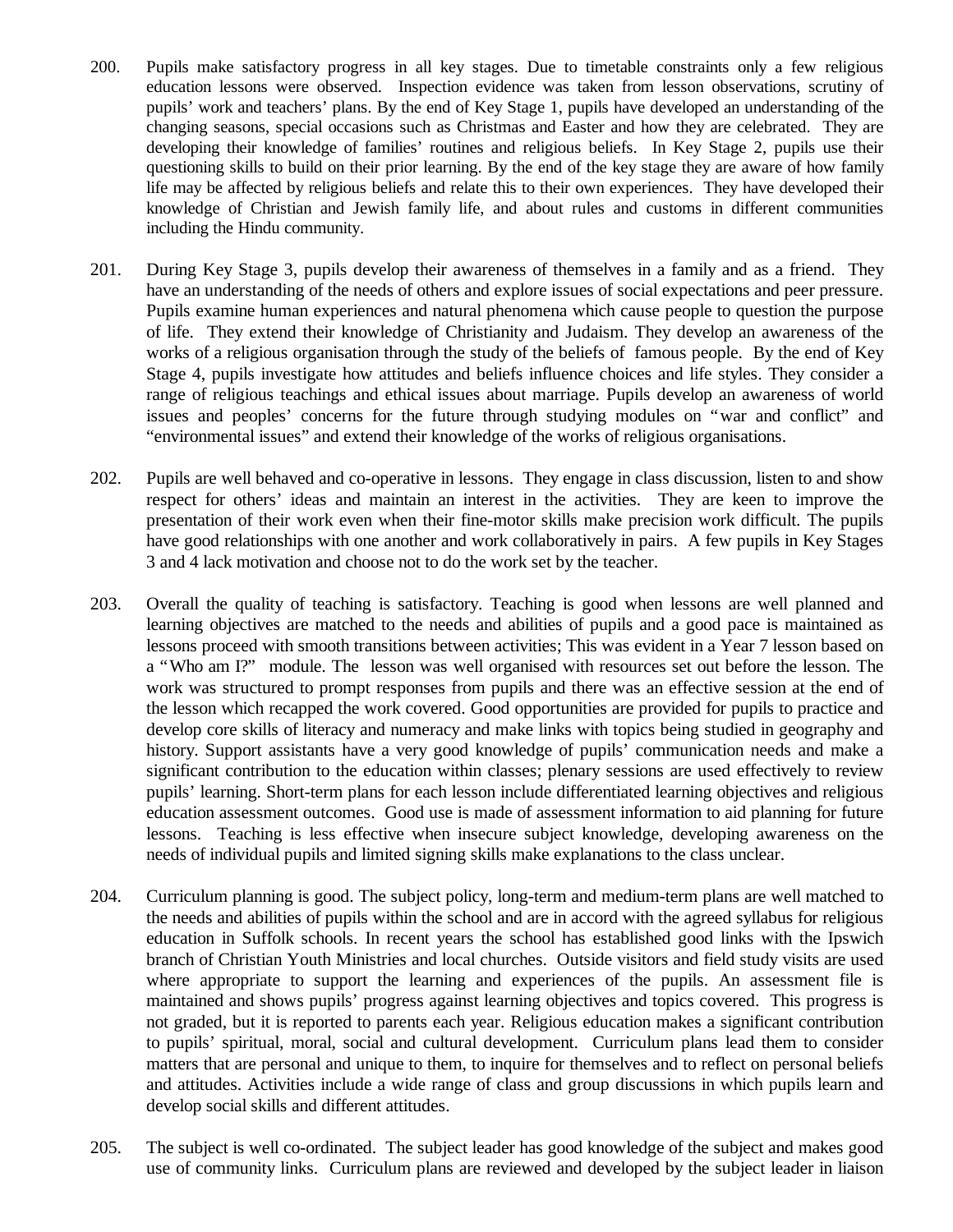with teachers delivering religious education. The subject leader only teaches one religious education lesson a week. She supports colleagues in their short-term planning and teaching of religious education, but this is an inefficient use of her good subject knowledge.

206. The school has only partially addressed the issue of insufficient resources for the teaching of religious education raised in the last inspection. There are still insufficient resources and artifacts for the teaching of some modules within the curriculum plans, particularly in the Key Stage 4 modules.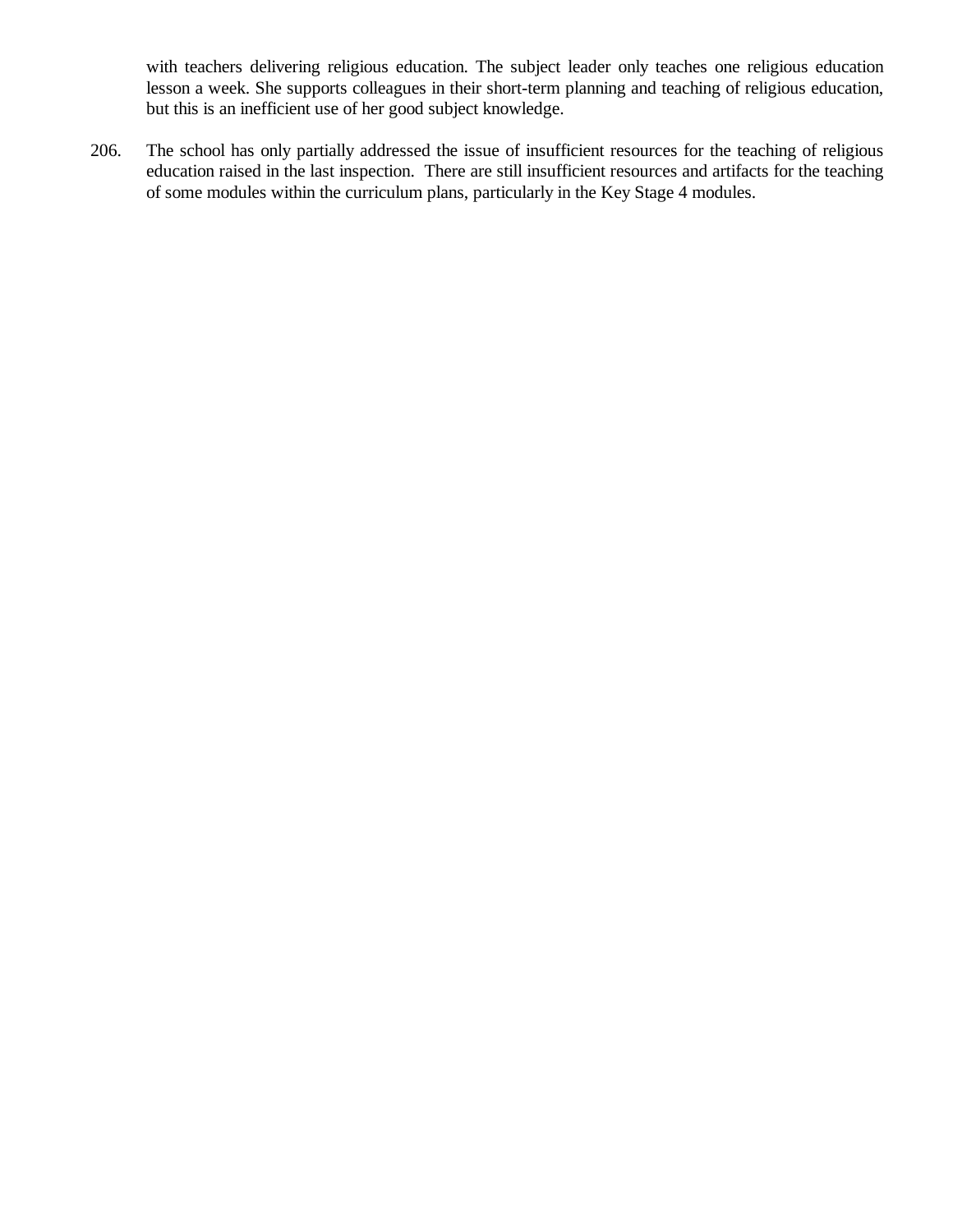# **PART C: INSPECTION DATA**

## **SUMMARY OF INSPECTION EVIDENCE**

- 207. A total of 28 inspection days were spent in school. During this time 93 lessons or parts of lessons were observed for a total of 64 hours.
- ■. All teachers were observed on several occasions.
- ß. Discussions were held with Chair of governors and members of the governing body.
- ■. Discussions were held with all staff.
- ß. Discussions were held with professionals involved in the school, including the speech therapist and physiotherapist
- ß. Visits were made to pupils' work experience placements.
- ß. A visits was made to one of the colleges attended by post 16 students
- ß. Pupils' statements of Special Educational Need, annual reviews, individual education plans and records as well as reports to parents were examined. A sample of pupils' reading was undertaken and a representative sample of pupils' work scrutinised.
- ß. Other observations of break and lunchtimes, assembly and other activities including study support were carried out.
- ß. Informal discussions were held with pupils at break and lunch times as well as a formal meeting with members of the school council.
- ■. These activities occupied inspectors for a further 44 hours
- ß. School policies and documentation including the development plan, minutes of staff meetings together with teachers' plans and records were examined before and during the inspection.
- ß. Prior to the inspection a parents' evening was held attended by 9 parents or carers.
- ■. Responses from 23 questionnaires were analysed.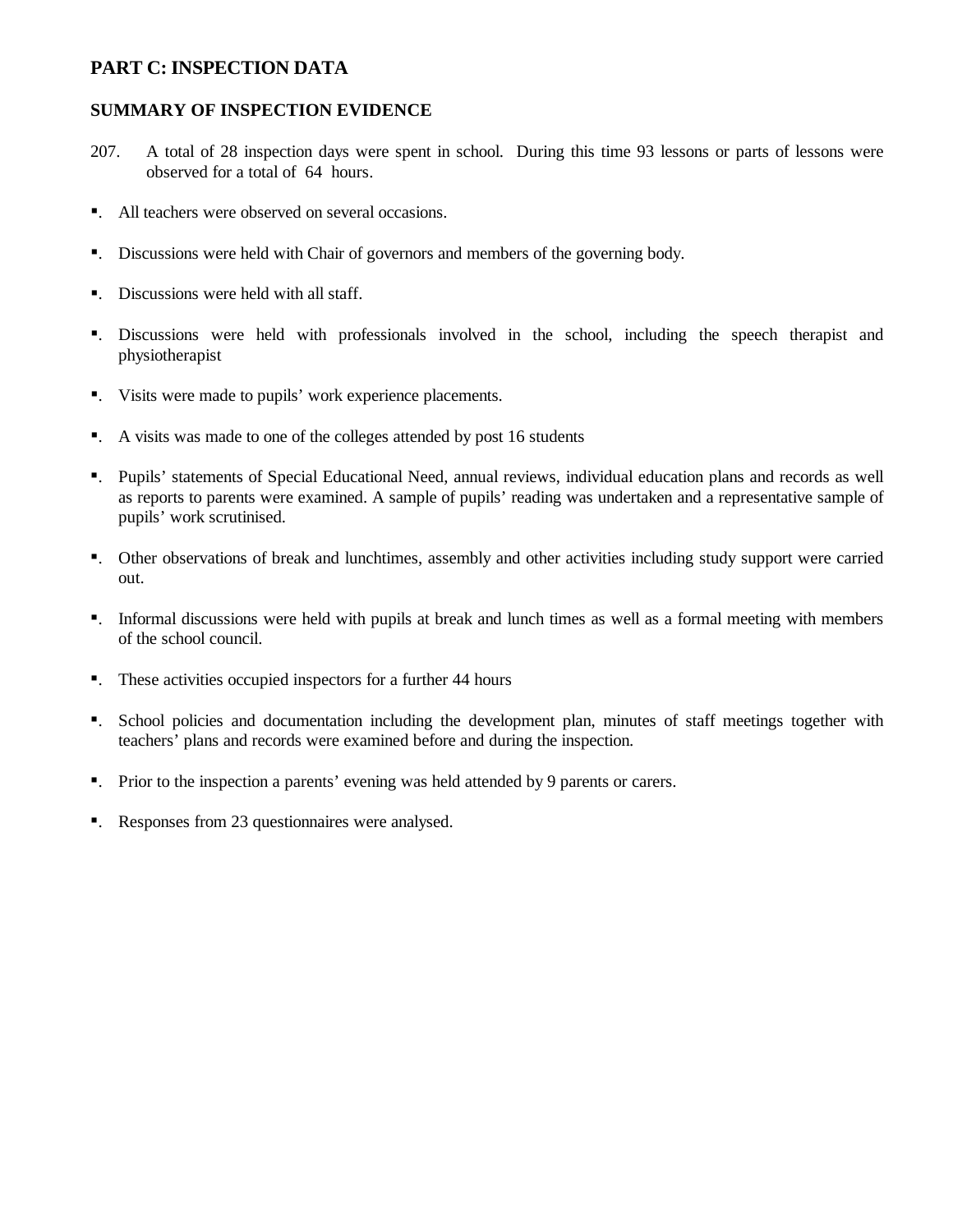# **DATA AND INDICATORS**

# **Pupil data**

|        | Number of pupils on Number of pupils Number of pupils on Number of full-tin |     |                                                                 |                  |
|--------|-----------------------------------------------------------------------------|-----|-----------------------------------------------------------------|------------------|
|        | roll (full-time                                                             |     | with statements of   school's register of   pupils eligible for |                  |
|        | equivalent)                                                                 | SEN | <b>SEN</b>                                                      | free school meal |
| YN Y14 | 76.2                                                                        |     |                                                                 | 1 Q              |

# **Teachers and classes**

# **Qualified teachers (YN- Y14**

| Total number of qualified teachers (full-time equivalent)<br>Number of pupils per qualified teacher |                                        |
|-----------------------------------------------------------------------------------------------------|----------------------------------------|
|                                                                                                     |                                        |
|                                                                                                     | 21<br>1070                             |
| KS <sub>2</sub><br>KS3<br>KS4                                                                       | 9<br>8<br>9                            |
|                                                                                                     | 1998<br>$\mathbf f$                    |
|                                                                                                     | Total aggregate hours worked each week |

| Total Income                               | 732090  |
|--------------------------------------------|---------|
| Total Expenditure                          | 740491  |
| Expenditure per pupil                      | 9030.38 |
| Balance brought forward from previous year | 35660   |
| Balance carried forward to next year       | 27259   |